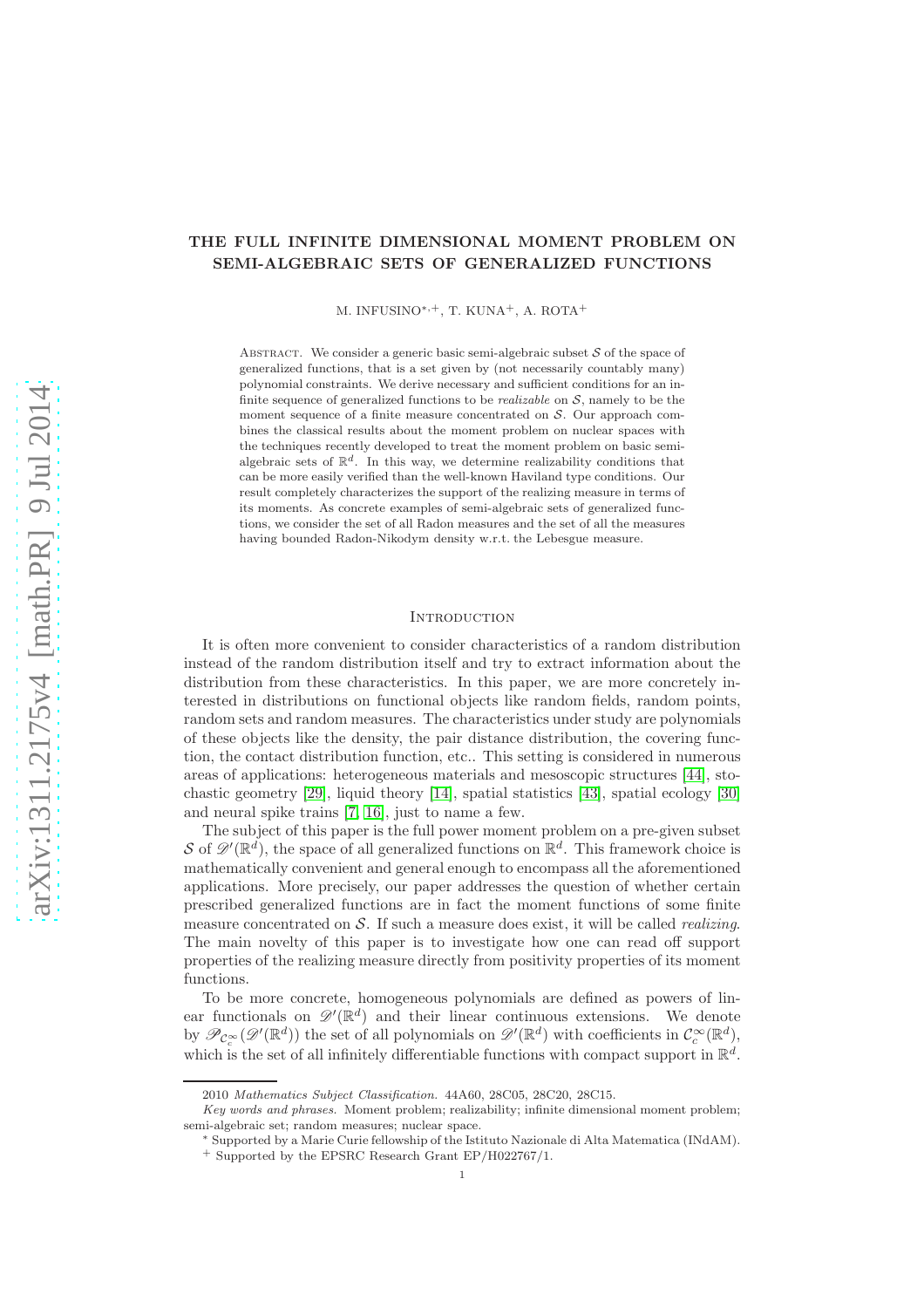In this paper, we try to find a characterization via moments of measures concentrated on basic *semi-algebraic* subsets of  $\mathscr{D}'(\mathbb{R}^d)$ , i.e. sets that are given by polynomial constraints and so are of the following form

$$
S = \bigcap_{i \in Y} \left\{ \eta \in \mathscr{D}'(\mathbb{R}^d) \middle| P_i(\eta) \geq 0 \right\},\
$$

where Y is an arbitrary index set (not necessarily countable) and each  $P_i$  is a polynomial in  $\mathscr{P}_{\mathcal{C}_c^{\infty}}(\mathscr{D}'(\mathbb{R}^d))$ . Equality constraints can be handled using  $P_i$  and  $-P_i$  simultaneously. As far as we are aware, the infinite dimensional moment problem has only been treated in general on affine subsets [\[4,](#page-27-3) [2\]](#page-27-4) and cones [\[42\]](#page-28-4) of nuclear spaces (these results are stated in Subsection [3.1](#page-8-0) and Subsection [4.3\)](#page-17-0). Special situations have also been handled; see e.g. [\[46,](#page-28-5) [3,](#page-27-5) [17\]](#page-27-6).

# Previous results.

Characterization results via moments are built up out of five completely different types of conditions

- <span id="page-1-2"></span>I. positivity conditions on the moment sequence;
- II. conditions on the asymptotic behaviour of the moments as a sequence of their degree;
- <span id="page-1-0"></span>III. properties of the putative support of the realizing measure;
- <span id="page-1-1"></span>IV. regularity properties of the moments as generalized functions;
- V. growth properties of the moments as generalized functions.

Conditions of type [IV](#page-1-0) and [V](#page-1-1) are only relevant for the infinite dimensional moment problem. The general aim in moment theory is to construct a solution which is as weak as possible w.r.t. some combination of the above different types of conditions, since it seems unfeasible to get one solution which is optimal in all types simultaneously.

Let us give a review of some previous results on which our approach is based and describe the different types of conditions involved in each of them.

Given a sequence  $m$  of putative moments, one can introduce on the set of all polynomials the so-called Riesz functional  $L_m$ , which associates to each polynomial its putative expectation. If a polynomial  $P$  is non-negative on the prescribed support S, then a necessary condition for the realizability of m on S is that  $L_m(P)$  is non-negative as well. The question whether this condition alone is also sufficient for the existence of a realizing measure concentrated on  $\mathcal{S} \subseteq \mathbb{R}^d$  is answered by the Riesz-Haviland theorem [\[36,](#page-28-6) [15\]](#page-27-7); for infinite dimensional versions of this theorem see e.g. [\[24,](#page-28-7) [25,](#page-28-8) [28\]](#page-28-9) for point processes and [\[19,](#page-28-10) [20\]](#page-28-11) for the truncated case. The disadvantage of this type of positivity condition is that it may be rather difficult and also computationally expensive to identify all non-negative polynomials on  $S$ , especially if the latter is geometrically non-trivial.

A classical result shows that all non-negative polynomials on  $\mathbb R$  can be written as the sum of squares of polynomials (see [\[32\]](#page-28-12)). Hence, it is already sufficient for realizability on  $S = \mathbb{R}$  to require that  $L_m$  is non-negative on squares of polynomials, that is, m is positive semidefinite. For the moment problem on  $\mathcal{S} = \mathbb{R}^d$  with  $d \geq 2$ , the positive semidefiniteness of m is no longer sufficient, as already pointed out by D. Hilbert in the description of his 17th problem. However, the positive semidefiniteness of m becomes sufficient if one additionally assumes a condition of type [II,](#page-1-2) that is, a bound on a certain norm of the n−th putative moment  $m^{(n)}$ . For example, one could require that  $|m^{(n)}|$  does not grow faster than  $BC<sup>n</sup>n!$  or than  $BC^{n} (n \ln(n))^{n}$  for some constants  $B, C > 0$ . The weakest known growth condition of this kind is that the sequence  $m$  is quasi-analytic (see Appendix [5\)](#page-20-0). We will call such a sequence *determining*, because this property guarantees the uniqueness of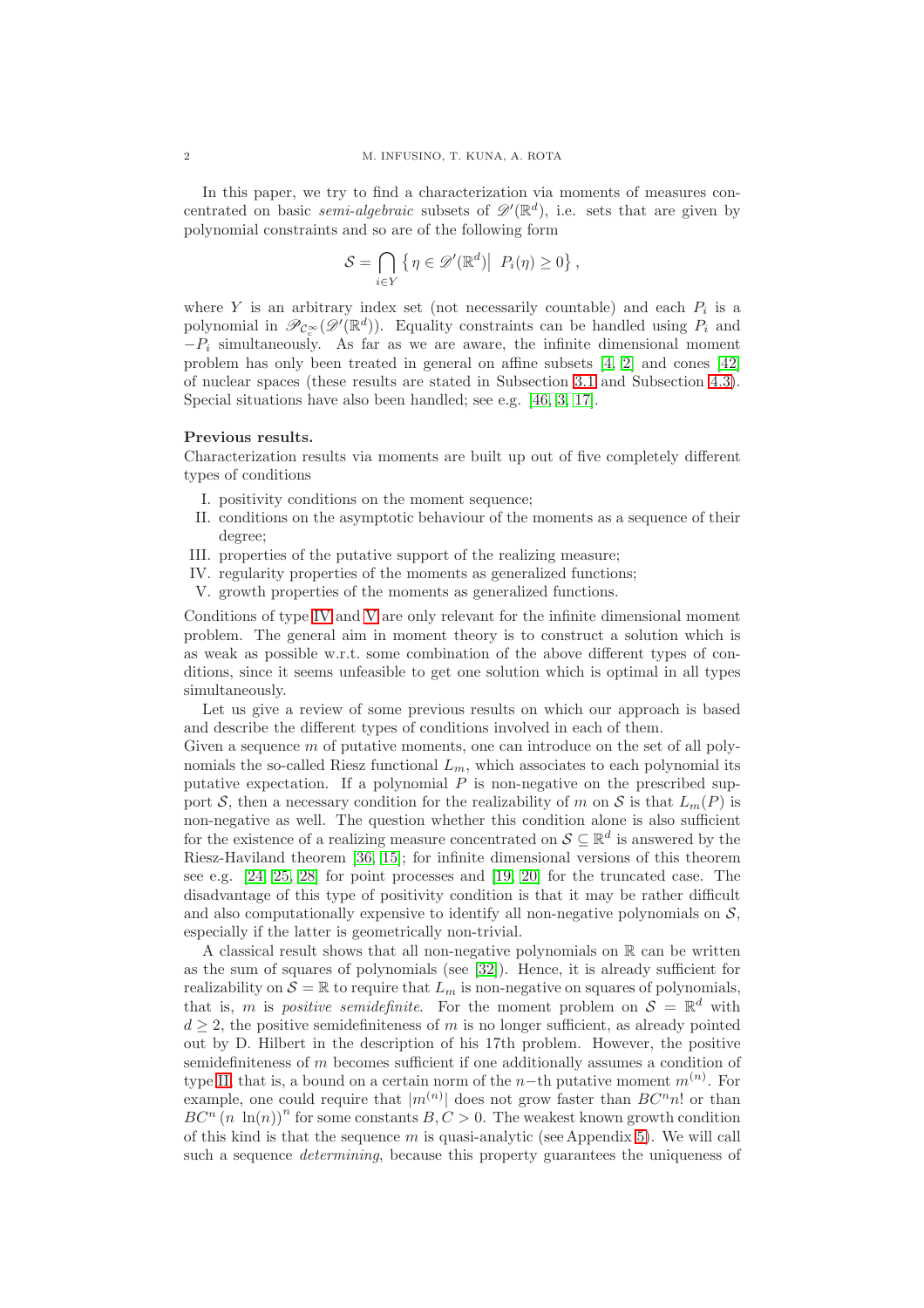the realizing measure. The determinacy condition in the infinite dimensional case additionally involves the types [IV](#page-1-0) and [V.](#page-1-1)

Beyond the results for  $\mathcal{S} = \mathbb{R}^d$ , for a long time the moment problem was only studied for specific proper subsets  $S$  of  $\mathbb{R}^d$  rather than general classes of sets. However, enormous progress has recently been made for the moment problem on general basic semi-algebraic sets of  $\mathbb{R}^d$ . Let us mention just a few key works which were in-spiring for the results presented here; for a more complete overview see [\[21,](#page-28-13) [23,](#page-28-14) [27\]](#page-28-15). The common feature of these works is that the support properties of the realizing measure are encoded in a positivity condition stronger than the positive semidefiniteness; namely, the condition that  $L_m$  is non-negative on the quadratic module generated by the polynomials  $(P_i)_{i\in Y}$  defining the basic semi-algebraic set S. This module is the set of all polynomials given by finite sums of the form  $\sum_i Q_i P_i$ , where  $Q_i$  is a sum of squares of polynomials. Semidefinite programming allows an efficient numeric treatment of such positivity conditions; see e.g. [\[21\]](#page-28-13). In 1982, C. Berg and P. H. Maserick showed in [\[6\]](#page-27-8) that for a compact basic semi-algebraic  $\mathcal{S} \subset \mathbb{R}$  the positivity condition involving the quadratic module is also sufficient. Concerning the higher dimensional case, a few years later K. Schmüdgen proved in his seminal work [\[38\]](#page-28-16) that for a compact basic semi-algebraic  $S \subset \mathbb{R}^d$  a slightly stronger positivity condition, that is,  $L_m$  is non-negative on the *pre-ordering* generated by  $(P_i)_{i\in Y}$ , is sufficient. This result was soon refined by M. Putinar in [\[34\]](#page-28-17) for Archimedean quadratic modules. Since then, the problem to extend their results to wider classes of S has intensively been studied (see e.g. [\[33,](#page-28-18) [18,](#page-28-19) [9\]](#page-27-9)). By additionally assuming a growth condition of the type discussed above, J. B. Lasserre has recently showed in [\[22\]](#page-28-20) that the non-negativity of  $L_m$  on the quadratic module is sufficient for realizability on a general basic semi-algebraic set  $S \subseteq \mathbb{R}^d$ .

Using the central idea of these works, we prove in this paper that also for a moment problem on an infinite dimensional basic semi-algebraic set  $S$ , the nonnegativity of  $L_m$  on the associated quadratic module is sufficient for realizability under an appropriate growth condition on the sequence m.

# Outline of the contents.

Let us outline the contents and the contributions of this paper.

In Section [1,](#page-3-0) we recall some preliminaries about generalized functions, which are particularly relevant for this paper, and we pose the realizability problem that is the moment problem on this space. Beside the standard inductive topology on the space of test functions  $\mathcal{C}_c^{\infty}(\mathbb{R}^d)$ , we also represent this space as the uncountable intersection of weighted Sobolev spaces  $H_k$  and we equip it with the associated strictly weaker projective topology. The corresponding space of generalized functions  $\mathscr{D}'_{proj}(\mathbb{R}^d)$  is strictly smaller than  $\mathscr{D}'_{ind}(\mathbb{R}^d)$ , as it contains only generalized functions of finite order. The projective description is needed to apply the results presented in Subsection [3.1](#page-8-0) to the moment problem on  $S = \mathscr{D}'_{proj}(\mathbb{R}^d)$ .

In Section [2,](#page-5-0) we formulate the main result of this paper, i.e. Theorem [2.3.](#page-6-0) The only regularity assumption in the sense of Condition [IV](#page-1-0) is that the putative moments are generalized functions (in the projective topology, see Remark [3.11\)](#page-13-0). Furthermore, we assume a growth condition on the sequence of putative moment functions that expresses the conflicting nature of the Condition type [II,](#page-1-2) [IV](#page-1-0) and [V](#page-1-1) (see Remark [2.6\)](#page-7-0).

In Subsection [3.1,](#page-8-0) we state the moment problem on the dual  $\Omega'$  of a general nuclear space  $\Omega$  that is the projective limit of a family of separable Hilbert spaces and on subsets  $\mathcal S$  of  $\Omega'$ . We also recall the general result obtained by Y. M. Berezansky, Y. G. Kondratiev and S. N. Sifrin for the moment problem on  $\mathcal{S} = \Omega'$ . We actually introduce their result under a slightly more general growth condition, which is given in Definition [2.1](#page-6-1) (see Remark [3.3\)](#page-9-0). This modification is essential to get the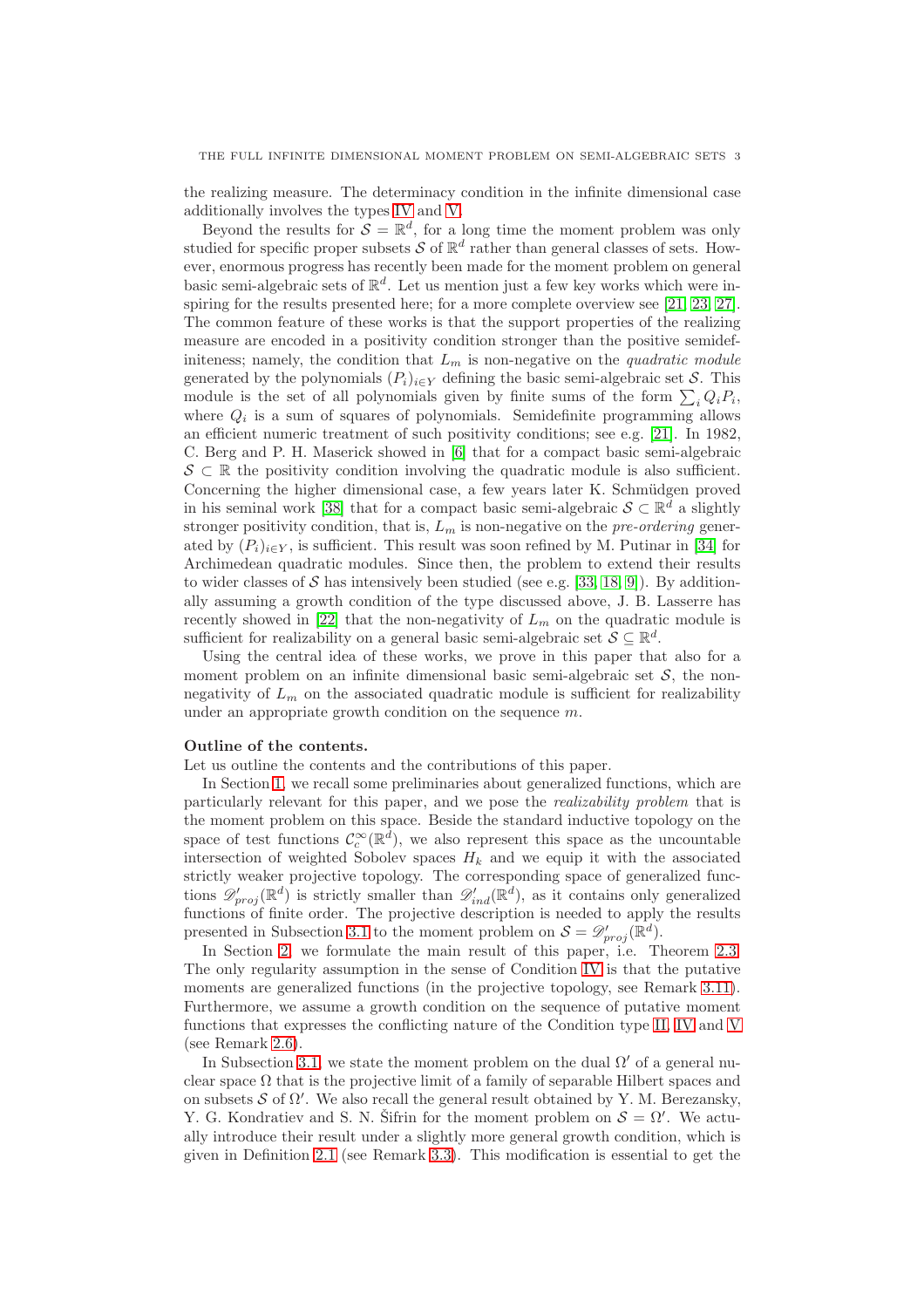main result of this paper. In Subsection [3.3,](#page-10-0) we provide the detailed proof of Theorem [2.3.](#page-6-0) Note that the theorem holds for the whole class of basic semi-algebraic sets of  $\mathscr{D}'_{proj}(\mathbb{R}^d)$ , including the ones defined by an uncountable family of polynomials. To consider these kinds of sets, the inductive topology on  $\mathcal{C}_c^{\infty}(\mathbb{R}^d)$  plays an essential role, since S is closed, and so measurable, w.r.t. the strong topology on  $\mathscr{D}'_{ind}(\mathbb{R}^d)$ and the latter space is Radon (see Subsection [3.2\)](#page-9-1).

In Section [4,](#page-14-0) we use our main theorem to derive realizability results in more concrete cases. Fundamentally, given a specific desired support  $S$ , one has to find a representation of  $S$  as a basic semi-algebraic set of the space of generalized functions. Note that the result may depend on the chosen representation of  $\mathcal{S}$ . In Subsection [4.1,](#page-14-1) we describe how the new ideas employed in the proof of our main result allow us to extend the previous finite dimensional results to basic semi-algebraic sets of  $\mathbb{R}^d$  defined by an uncountable family of polynomials and to the most general bound of type [II.](#page-1-2) In Subsection [4.2,](#page-15-0) a more explicit description of the determinacy condition in terms of the scale of Sobolev spaces is introduced in the case when all moment functions are Radon measures. To avoid an extra unnecessary factorial factor in the determinacy bound obtained via Sobolev embedding (see Proposition [4.5](#page-16-0) and Remark [4.6\)](#page-17-1), it is indispensable to use our more general definition of determining sequence which does not involve the norm of the moment functions as elements of the tensor product of the duals of the weighted Sobolev spaces. In Subsection [4.3,](#page-17-0) we investigate conditions under which such moment functions are realized by a random measure, that is by a finite measure concentrated on Radon measures. A spectral theoretical result of S. N. Sifrin  $[42]$  allows us also to weaken the determinacy condition. In Subsection [4.4](#page-19-0) we show how to characterize, via moments, measures that are supported on the set of Radon measures with Radon-Nikodym density w.r.t. the Lebesgue measure fulfilling an a priori  $L^{\infty}$  bound. These examples also demonstrate that, in contrast to the finite dimensional case, a semi-algebraic set defined by uncountably many polynomials leads to very natural and treatable conditions on the moments in the infinite dimensional context. These positivity conditions can be seen as natural extensions of the classical conditions in the finite dimensional case, see Remarks [4.10](#page-18-0) and [4.13.](#page-20-1) In a forthcoming paper, we will treat further applications that require new additional ideas.

In Appendix [5.1](#page-20-2) and Appendix [5.2,](#page-22-0) we present some results from the theory of quasi-analyticity used in this paper and some considerations complementary to Subsection [1.1,](#page-3-1) respectively. Finally, in Appendix [5.3](#page-24-0) we give an explicit construction of a total subset of test functions fulfilling the requirement of the aforementioned determinacy condition. This construction allows us to obtain improved determinacy conditions in the particular cases considered in Section [4.](#page-14-0)

We are convinced that the results contained in this paper are just the template for a multitude of forthcoming applications guided by their practical usefulness.

# 1. Preliminaries

# <span id="page-3-1"></span><span id="page-3-0"></span>1.1. The space of generalized functions.

Let us first recall some standard general notations.

For  $Y \subseteq \mathbb{R}^d$  let us denote by  $\mathcal{B}(Y)$  the Borel  $\sigma$ -algebra on Y, by  $\mathcal{C}_c(Y)$  the space of all real-valued continuous functions on  $\mathbb{R}^d$  with compact support contained in Y and by  $\mathcal{C}_c^{\infty}(Y)$  its subspace of all infinitely differentiable functions. Moreover,  $\mathcal{C}_c^+(Y)$  and  $\mathcal{C}_c^{+,\infty}(Y)$  will denote the cones consisting of all non-negative functions in  $\mathcal{C}_c(Y)$  and  $\mathcal{C}_c^{\infty}(Y)$ , respectively. Let  $\mathbb{N}_0$  be the set of all non-negative integers. For any  $\mathbf{r} = (r_1, \ldots, r_d) \in \mathbb{R}^d$  and  $\alpha = (\alpha_1, \ldots, \alpha_d) \in \mathbb{N}_0^d$  one defines  $\mathbf{r}^{\alpha} := r_1^{\alpha_1} \cdots r_d^{\alpha_d}$ . For any  $\beta \in \mathbb{N}_0^d$ , the symbol  $D^{\beta}$  denotes the partial derivative  $\frac{\partial^{|\beta|}}{\partial r^{\beta_1} \cdots \beta_k}$  $\frac{\partial^{n+1}}{\partial r_1^{\beta_1} \cdots \partial r_d^{\beta_d}}$  where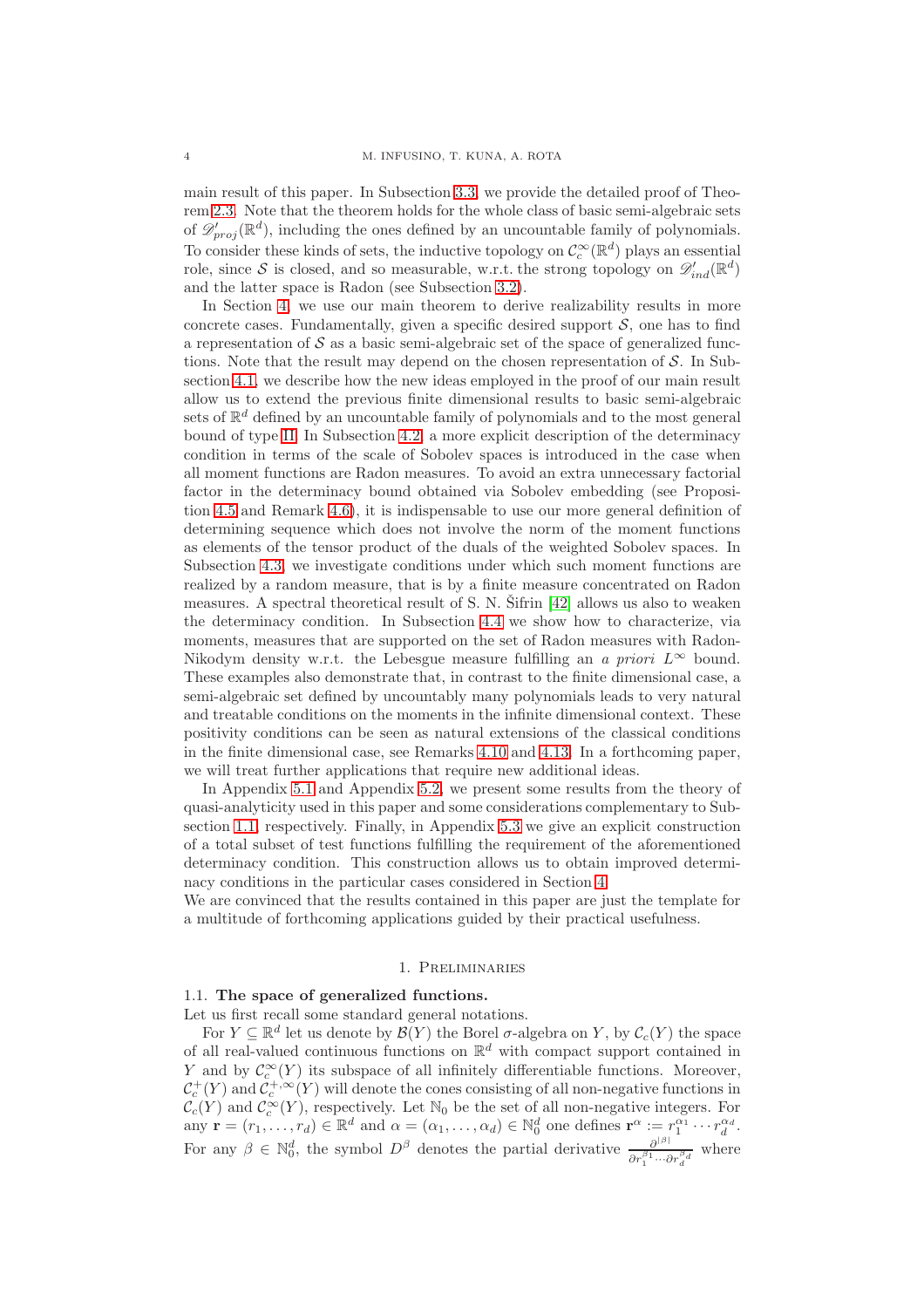$|\beta| := \sum_{i=1}^d \beta_i$ . We will denote by  $\Omega_\tau$  the space  $\Omega$  endowed with a topology  $\tau$  and by  $\Omega'_{\tau}$  its topological dual space.

In the following we introduce two different topologies on  $\mathcal{C}_c^{\infty}(\mathbb{R}^d)$ , both making this space into a complete locally convex nuclear vector space.

The classical topology considered on  $\mathcal{C}_c^{\infty}(\mathbb{R}^d)$  is the inductive topology  $\tau_{ind}$ , given by the standard construction of this space as the inductive limit of spaces of smooth functions with supports lying in an increasing sequence of compact subsets of  $\mathbb{R}^d$  (see Definition [5.9\)](#page-22-1). We denote by  $\mathscr{D}_{ind}(\mathbb{R}^d)$  the space  $\mathcal{C}_c^{\infty}(\mathbb{R}^d)$  equipped with  $\tau_{ind}$ . On the other hand, the space  $\mathcal{C}_c^{\infty}(\mathbb{R}^d)$  can be also endowed with a projective topology  $\tau_{proj}$  in the following way (see Definition [5.10](#page-22-2) for an equivalent definition of  $\tau_{proj}$  and see [\[1,](#page-27-10) Chapter I, Section 3.10] for more details).

# <span id="page-4-0"></span>Definition 1.1.

Let I be the set of all  $k = (k_1, k_2(\mathbf{r}))$  such that  $k_1 \in \mathbb{N}_0$ ,  $k_2 \in C^{\infty}(\mathbb{R}^d)$  with  $k_2(\mathbf{r}) \geq 1$ for all  $\mathbf{r} \in \mathbb{R}^d$ . For each  $k = (k_1, k_2(\mathbf{r})) \in I$ , consider the weighted Sobolev space  $W_2^{k_1}(\mathbb{R}^d, k_2(\mathbf{r})d\mathbf{r})$  defined as the completion of  $\mathcal{C}_c^{\infty}(\mathbb{R}^d)$  w.r.t. the following weighted norm

(1) 
$$
\|\varphi\|_{W_2^{k_1}(\mathbb{R}^d,k_2(\mathbf{r})d\mathbf{r})} := \left(\sum_{|\beta| \leq k_1} \int_{\mathbb{R}^d} \left| (D^\beta \varphi)(\mathbf{r}) \right|^2 k_2(\mathbf{r}) d\mathbf{r}\right)^{\frac{1}{2}}.
$$

Then we define

<span id="page-4-2"></span>
$$
\mathscr{D}_{proj}(\mathbb{R}^d) := \underset{(k_1, k_2(\mathbf{r})) \in I}{\text{proj lim}} W_2^{k_1}(\mathbb{R}^d, k_2(\mathbf{r})d\mathbf{r}),
$$

and we denote by  $\tau_{proj}$  the projective limit topology induced on  $C_c^{\infty}(\mathbb{R}^d)$  by this construction.

The previous definition of  $\mathscr{D}_{proj}(\mathbb{R}^d)$  is due to Y. M. Berezansky who also proved that such a projective limit is nuclear (see [\[1,](#page-27-10) Theorem 3.9, p.78] for the proof of this result). The latter property, as well as the construction of  $\mathscr{D}_{proj}(\mathbb{R}^d)$  as the projective limit of Hilbert spaces, is needed to apply the results of Subsection [3.1](#page-8-0) to the realizability problem on  $\mathscr{D}'_{proj}(\mathbb{R}^d)$ .

Note that as sets,  $\mathscr{D}_{ind}(\mathbb{R}^d)$  and  $\mathscr{D}_{proj}(\mathbb{R}^d)$  coincide but the topologies  $\tau_{ind}$  and  $\tau_{proj}$  are not equivalent. In fact, it easily follows from the definitions of the two topologies that  $\tau_{proj} \subset \tau_{ind}$ . Hence, we have that  $\mathscr{D}'_{proj}(\mathbb{R}^d) \subseteq \mathscr{D}'_{ind}(\mathbb{R}^d)$  but this inclusion is actually strict.

In what follows,  $\mathscr{D}(\mathbb{R}^d)$  and  $\mathscr{D}'(\mathbb{R}^d)$  are understood to be  $\mathscr{D}_{proj}(\mathbb{R}^d)$  and  $\mathscr{D}'_{proj}(\mathbb{R}^d)$ , respectively. The suffix will be specified only whenever there might be ambiguity. We also denote by  $\langle f, \eta \rangle$  the duality pairing between  $\eta \in \mathscr{D}(\mathbb{R}^d)$  and  $f \in \mathscr{D}(\mathbb{R}^d)$ (see [\[1,](#page-27-10) [2\]](#page-27-4) for more details).

# <span id="page-4-1"></span>1.2. Realizability problem on  $\mathscr{D}'(\mathbb{R}^d)$ .

Let us introduce the main objects involved in the realizability problem on  $\mathscr{D}'(\mathbb{R}^d)$ .

A generalized process on  $\mathscr{D}'(\mathbb{R}^d)$  is a finite measure  $\mu$  defined on the Borel  $\sigma$ −algebra on  $\mathscr{D}'(\mathbb{R}^d)$ . Moreover, we say that a generalized process  $\mu$  is concentrated *on* a measurable subset  $S \subseteq \mathscr{D}'(\mathbb{R}^d)$  if  $\mu(\mathscr{D}'(\mathbb{R}^d) \setminus S) = 0$ .

# Definition 1.2 (Finite  $n$ -th local moment).

Given  $n \in \mathbb{N}$ , a generalized process  $\mu$  on  $\mathscr{D}'(\mathbb{R}^d)$  has finite n−th local moment (or local moment of order n) if for every  $f \in C_c^{\infty}(\mathbb{R}^d)$  we have

$$
\int_{\mathscr{D}'(\mathbb{R}^d)} |\langle f, \eta \rangle|^n \mu(d\eta) < \infty.
$$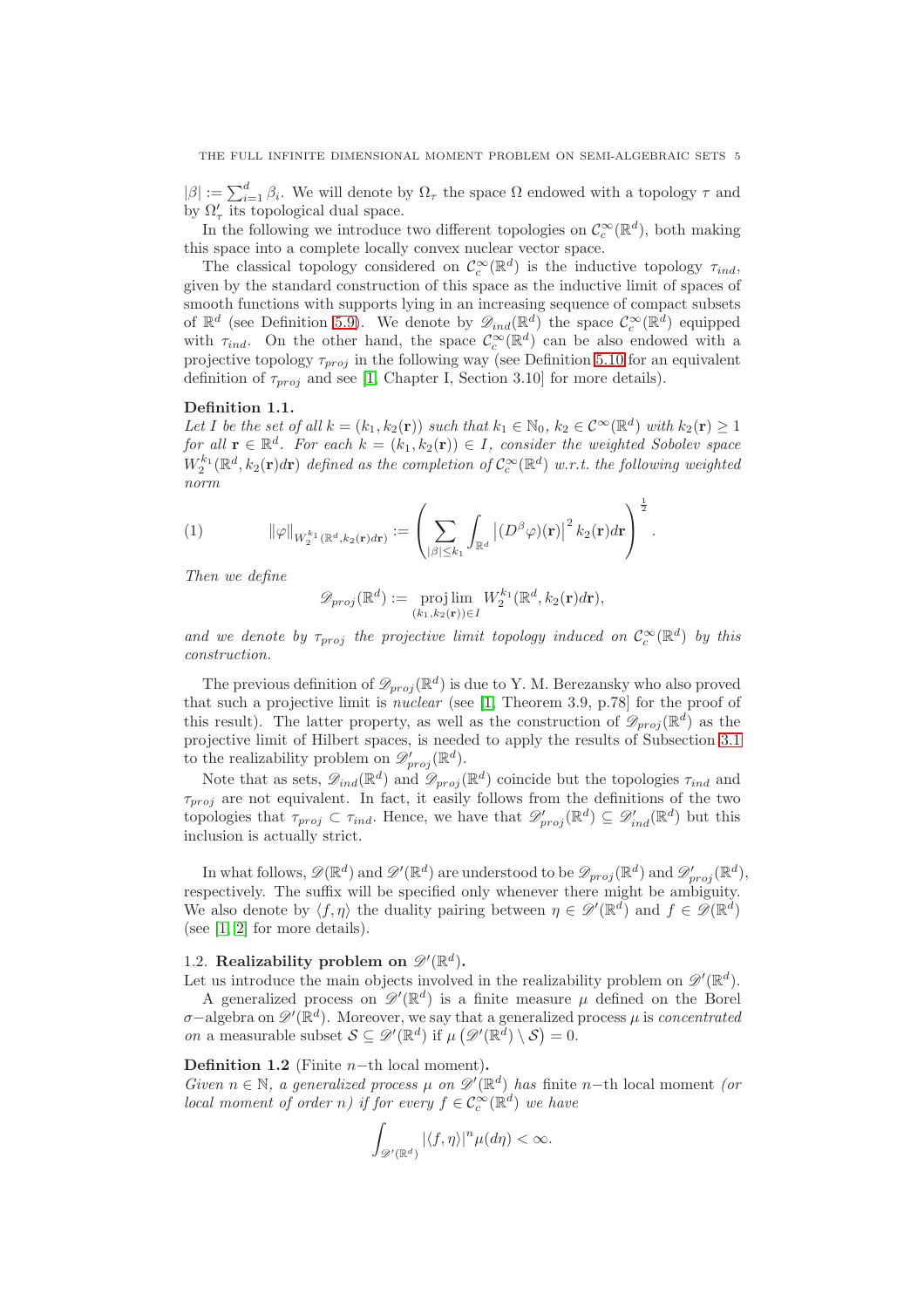Definition 1.3  $(n-th$  generalized moment function).

Given  $n \in \mathbb{N}$ , a generalized process  $\mu$  on  $\mathscr{D}'(\mathbb{R}^d)$  has n-th generalized moment function in the sense of  $\mathscr{D}'(\mathbb{R}^d)$  if  $\mu$  has finite n-th local moment and if the functional  $f \mapsto \int_{\mathscr{D}'(\mathbb{R}^d)} |\langle f, \eta \rangle|^n \mu(d\eta)$  is continuous on  $\mathscr{D}(\mathbb{R}^d)$ .

In fact, by the Kernel Theorem, for such a generalized process  $\mu$  there exists a symmetric functional  $m_{\mu}^{(n)} \in \mathscr{D}'(\mathbb{R}^{dn})$ , which will be called the n-th generalized moment function in the sense of  $\mathscr{D}'(\mathbb{R}^d)$ , such that for any  $f^{(n)} \in C_c^{\infty}(\mathbb{R}^{dn})$  we have

<span id="page-5-1"></span>(2) 
$$
\langle f^{(n)}, m_{\mu}^{(n)} \rangle = \int_{\mathscr{D}'(\mathbb{R}^d)} \langle f^{(n)}, \eta^{\otimes n} \rangle \mu(d\eta).
$$

By convention,  $m_{\mu}^{(0)} := \mu(\mathscr{D}'(\mathbb{R}^d)).$ 

For a generalized processes  $\mu$  the generalized moment functions  $m_{\mu}^{(n)}$  are given by [\(2\)](#page-5-1). The moment problem, which in an infinite dimensional context is often called the realizability problem, addresses exactly the inverse question.

# <span id="page-5-2"></span>**Problem 1.4** (Realizability problem on  $S \subseteq \mathscr{D}'(\mathbb{R}^d)$ ).

Let S be a measurable subset of  $\mathscr{D}'(\mathbb{R}^d)$ ,  $N \in \mathbb{N}_0 \cup \{+\infty\}$  and  $m = (m^{(n)})_{n=0}^N$  such that each  $m^{(n)} \in \mathscr{D}'(\mathbb{R}^{dn})$  is a symmetric functional. Find a generalized process  $\mu$ with generalized moments (in the sense of  $\mathscr{D}'(\mathbb{R}^d)$ ) of any order and concentrated on S such that

$$
m^{(n)} = m_{\mu}^{(n)} \quad \text{for } n = 0, \dots, N,
$$

i.e.  $m^{(n)}$  is the n−th generalized moment function of  $\mu$  for  $n = 0, ..., N$ .

If such a measure  $\mu$  does exist we say that  $(m^{(n)})_{n=0}^N$  is *realized* by  $\mu$  on S. Note that the definition requires that one finds a measure concentrated on  $S$  and not only on  $\mathscr{D}'(\mathbb{R}^d)$ . In the case  $N = \infty$  one speaks of the "full realizability problem", otherwise of the "truncated realizability problem".

# <span id="page-5-0"></span>2. REALIZABILITY PROBLEM ON BASIC SEMI-ALGEBRAIC SUBSETS OF  $\mathscr{D}'(\mathbb{R}^d)$

To simplify the notation in the following we denote by  $\mathcal{M}^*(\mathcal{S})$  the collection of all generalized processes concentrated on a measurable subset S of  $\mathscr{D}'(\mathbb{R}^d)$  with generalized moment functions (in the sense of  $\mathscr{D}'(\mathbb{R}^d)$ ) of any order and by  $\mathcal{F}(\mathscr{D}'(\mathbb{R}^d))$ the collection of all infinite sequences  $(m^{(n)})_{n \in \mathbb{N}_0}$  such that each  $m^{(n)} \in \mathscr{D}'(\mathbb{R}^{dn})$  is a symmetric functional of its n variables.

<span id="page-5-4"></span>Let  $\mathscr{P}_{\mathcal{C}^\infty_c}(\mathscr{D}'(\mathbb{R}^d))$  be the set of all polynomials on  $\mathscr{D}'(\mathbb{R}^d)$  of the form

(3) 
$$
P(\eta) := \sum_{j=0}^{N} \langle p^{(j)}, \eta^{\otimes j} \rangle,
$$

where  $p^{(0)} \in \mathbb{R}$  and  $p^{(j)} \in C_c^{\infty}(\mathbb{R}^{dj}), j = 1, ..., N$  with  $N \in \mathbb{N}$ . A subset S of  $\mathscr{D}'(\mathbb{R}^d)$  is said to be *basic semi-algebraic* if it can be written as

<span id="page-5-3"></span>(4) 
$$
\mathcal{S} = \bigcap_{i \in Y} \{ \eta \in \mathscr{D}'(\mathbb{R}^d) | P_i(\eta) \geq 0 \},
$$

where Y is an index set and  $P_i \in \mathscr{P}_{\mathcal{C}^\infty_c}(\mathscr{D}'(\mathbb{R}^d))$ . Note that the index set Y is not necessarily countable. Moreover, let  $\mathscr{P}_{\mathcal{S}}$  be the set of all the polynomials  $P_i$ 's defining S. W.l.o.g. we assume that  $P_0$  is the constant polynomial  $P_0(\eta) = 1$  for all  $\eta \in \mathscr{D}'(\mathbb{R}^d)$  and that  $0 \in Y$ .

In the following, we are going to investigate the full realizability problem (see Prob-lem [1.4\)](#page-5-2) on  $S$  of the form  $(4)$ .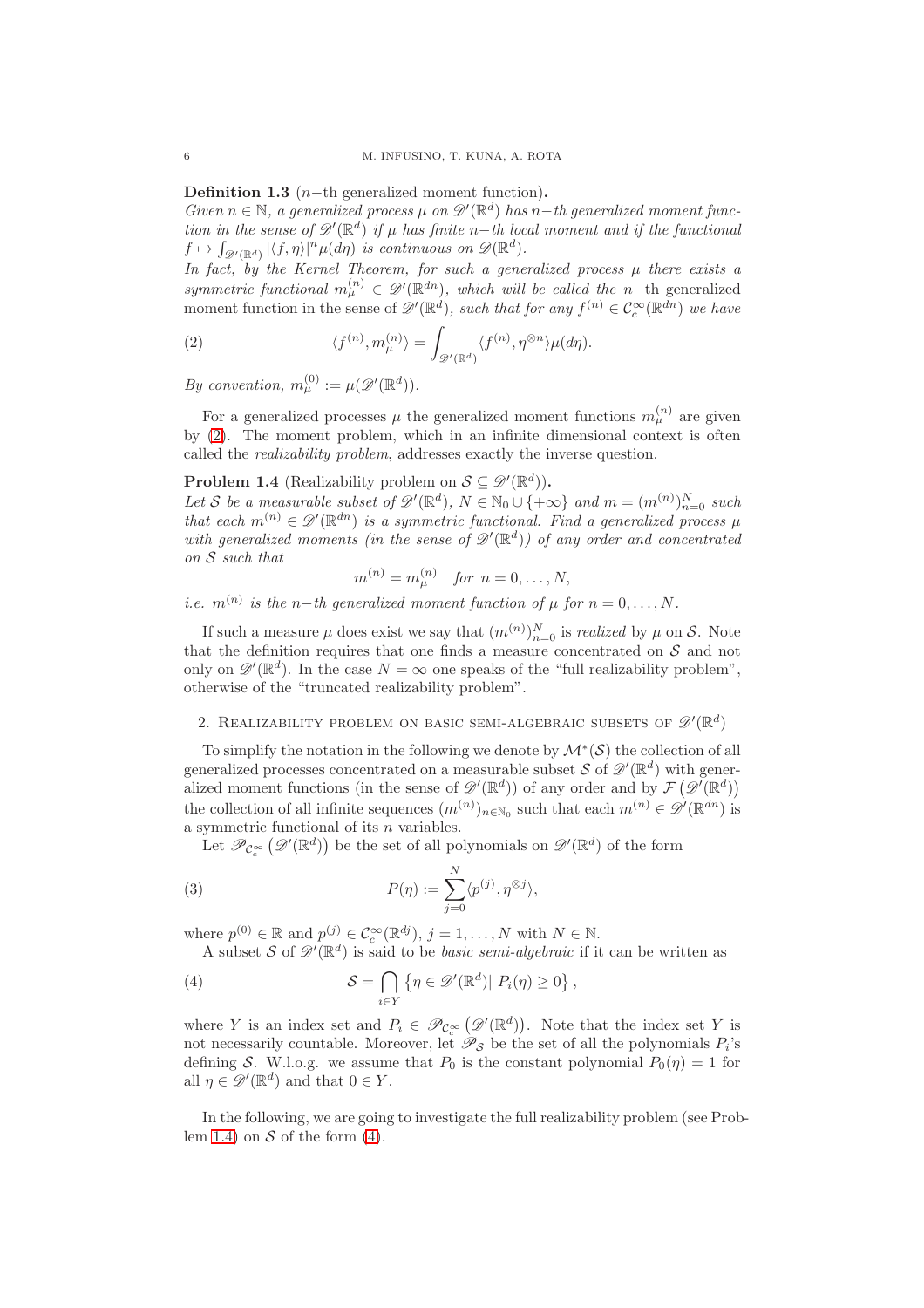First let us introduce the concept of determining sequence, which essentially is a growth condition on the sequence of the  $m^{(n)}$ 's. We will see that this property gives the uniqueness of the realizing measure.

# <span id="page-6-1"></span>Definition 2.1 (Determining sequence).

Let  $m \in \mathcal{F}(\mathscr{D}'(\mathbb{R}^d))$  and E be a total subset of  $\mathscr{D}(\mathbb{R}^d)$ , i.e. the linear span of E is dense in  $\mathscr{D}(\mathbb{R}^d)$ . Let us define the sequence  $(m_n)_{n \in \mathbb{N}_0}$  as follows

<span id="page-6-4"></span>(5) 
$$
m_0 := \sqrt{|m^{(0)}|}
$$
 and  $m_n := \sqrt{\sup_{f_1, ..., f_{2n} \in E} |\langle f_1 \otimes \cdots \otimes f_{2n}, m^{(2n)} \rangle|}, \forall n \ge 1.$ 

The sequence  $m$  is said to be determining if and only if there exists a total subset  $E$ of  $C_c^{\infty}(\mathbb{R}^d)$  such that for any  $n \in \mathbb{N}_0$ ,  $m_n < \infty$  and the class  $C\{m_n\}$  is quasi-analytic (see Definition [5.2](#page-20-3) and Theorem [5.4\)](#page-21-0).

The version of the Riesz linear functional for the moment problem on  $\mathscr{D}'_{proj}(\mathbb{R}^d)$ is given by the following.

# <span id="page-6-5"></span>Definition 2.2.

Given  $m \in \mathcal{F}(\mathcal{D}'(\mathbb{R}^d))$ , we define its associated Riesz functional  $L_m$  as

$$
L_m: \mathscr{P}_{\mathcal{C}_c^{\infty}}(\mathscr{D}'(\mathbb{R}^d)) \longrightarrow \mathbb{R}
$$
  

$$
P(\eta) = \sum_{n=0}^N \langle p^{(n)}, \eta^{\otimes n} \rangle \longrightarrow L_m(P) := \sum_{n=0}^N \langle p^{(n)}, m^{(n)} \rangle.
$$

Note that in the case when the sequence  $m$  is realized by a non-negative measure  $\mu \in \mathcal{M}^*(\mathcal{S})$  on a subset  $\mathcal{S} \subseteq \mathscr{D}'(\mathbb{R}^d)$ , a direct calculation shows that for any polynomial  $P \in \mathscr{P}_{\mathcal{C}_c^{\infty}}(\mathscr{D}'(\mathbb{R}^d))$ 

(6) 
$$
L_m(P) = \int_{\mathcal{S}} P(\eta) \,\mu(d\eta).
$$

<span id="page-6-6"></span>The Riesz functional allows us to state our main result in a concise form.

# <span id="page-6-0"></span>Theorem 2.3.

Let  $m \in \mathcal{F}(\mathscr{D}'(\mathbb{R}^d))$  be determining and S be a basic semi-algebraic set of the form [\(4\)](#page-5-3). Then m is realized by a unique non-negative measure  $\mu \in \mathcal{M}^*(\mathcal{S})$  if and only if the following inequalities hold

<span id="page-6-2"></span>(7) 
$$
L_m(h^2) \geq 0, \ L_m(P_i h^2) \geq 0, \ \forall h \in \mathscr{P}_{\mathcal{C}_c^{\infty}}\left(\mathscr{D}'(\mathbb{R}^d)\right), \ \forall i \in Y.
$$

In other words one can see the solution to the realizability problem as a way to read off from the moment functions support properties for any realizing measure.

# Remark 2.4.

Condition [\(7\)](#page-6-2) is equivalent to require that the functional  $L_m$  is non-negative on the quadratic module  $\mathcal{Q}(\mathscr{P}_{\mathcal{S}})$ . We define the quadratic module  $\mathcal{Q}(\mathscr{P}_{\mathcal{S}})$  associated to the representation [\(4\)](#page-5-3) of S as the convex cone in  $\mathscr{P}_{\mathcal{C}^{\infty}_{c}}(\mathscr{D}'(\mathbb{R}^{d}))$  given by

$$
\mathcal{Q}(\mathscr{P}_{\mathcal{S}}) := \bigcup_{\substack{Y_0 \subset Y \\ |Y_0| < \infty}} \left\{ \sum_{i \in Y_0} Q_i P_i \, : \, Q_i \in \Sigma_{\mathcal{C}_c^{\infty}}(\mathscr{D}'(\mathbb{R}^d)) \right\},
$$

where  $\Sigma_{\mathcal{C}_c^{\infty}}(\mathscr{D}'(\mathbb{R}^d))$  denotes the subset of all polynomials in  $\mathscr{P}_{\mathcal{C}_c^{\infty}}(\mathscr{D}'(\mathbb{R}^d))$  which can be written as sum of squares of polynomials.

The determinacy condition given in Definition [2.1](#page-6-1) seems to be abstract, but it becomes actually very concrete whenever one can explicitly construct the set E. In fact, for any  $n \in \mathbb{N}_0$  we have that

<span id="page-6-3"></span>(8) 
$$
\mathscr{D}'(\mathbb{R}^{dn}) = \bigcup_{k \in I} (H'_k)^{\otimes n} = \bigcup_{k \in I} H_{-k}^{\otimes n},
$$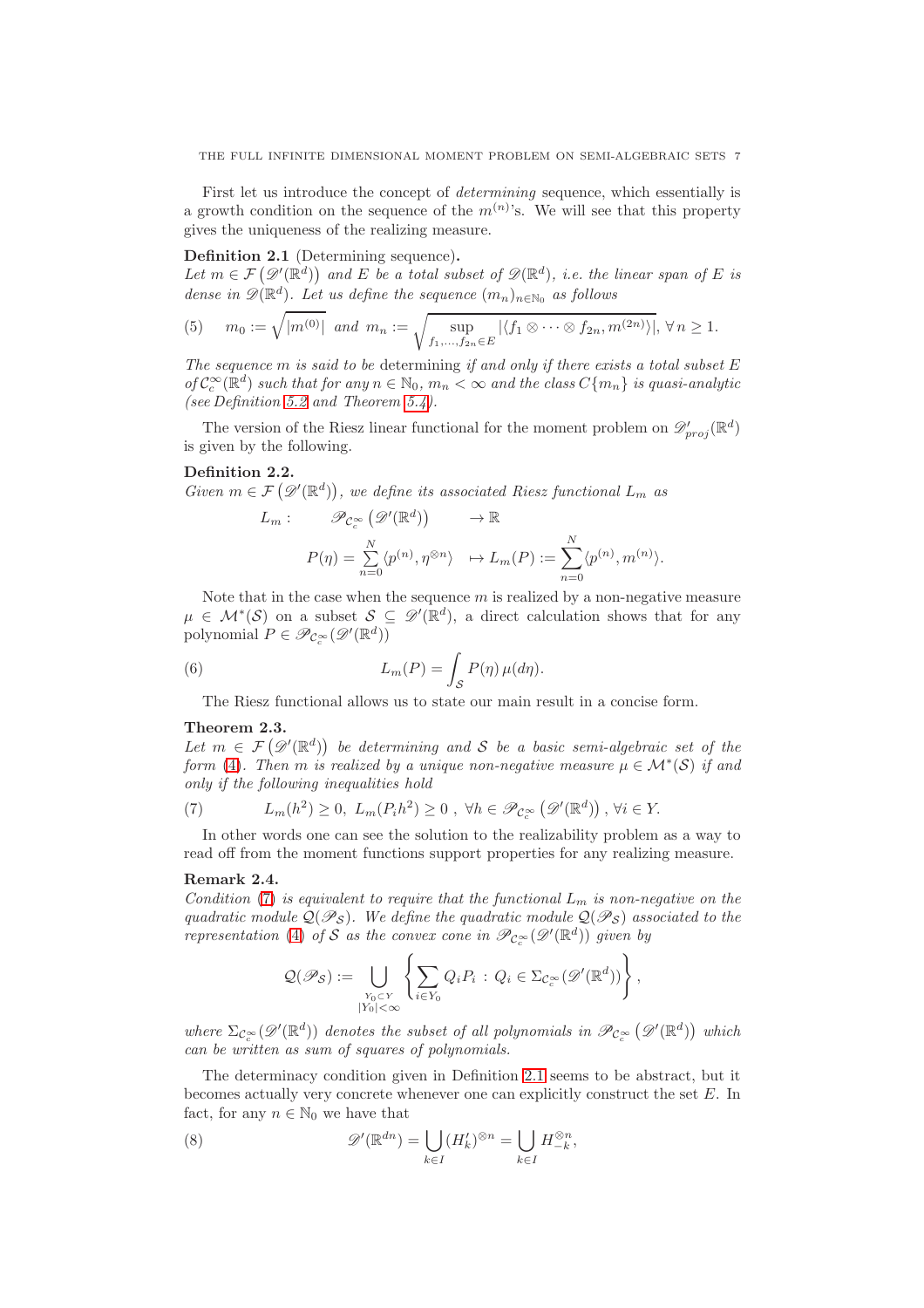where  $k = (k_1, k_2(\mathbf{r})) \in I$ ,  $H_k := W_2^{k_1}(\mathbb{R}^d, k_2(\mathbf{r})d\mathbf{r})$  and I is as in Definition [1.1](#page-4-0) (for  $n = 0, H_{-k}^{\otimes n} = \mathbb{R}$ . From [\(8\)](#page-6-3) follows that for any sequence  $m \in \mathcal{F}(\mathscr{D}'(\mathbb{R}^d))$  there exists a sequence  $(k^{(n)})_{n \in \mathbb{N}_0} \subset I$  such that for any  $n \in \mathbb{N}_0$  we get  $m^{(n)} \in H^{\otimes n}_{-k^{(n)}}$ . If we denote by  $d(k^{(n)}, E) := \sup$  $\sup_{f\in E} ||f||_{H_{k(n)}}$ , then for the  $m_n$ 's defined in [\(5\)](#page-6-4) we have

<span id="page-7-2"></span>(9) 
$$
m_n \le (d(k^{(2n)}, E))^n ||m^{(2n)}||_{H^{\otimes 2n}_{-k^{(2n)}}}^{\frac{1}{2}}.
$$

Hence, we can see that a preferable choice for E is the one for which  $(d(k^{(2n)}, E))_{n \in \mathbb{N}}$ grows as little as possible. Such an  $E$  can be obtained by using the following result, which we proved with a technique similar to the one of [\[13,](#page-27-11) Chapter 4, Section 9] (see Appendix [5.3](#page-24-0) for the proof of Lemma [2.5\)](#page-7-1).

# <span id="page-7-1"></span>Lemma 2.5.

Let  $(c_n)_{n \in \mathbb{N}_0}$  be an increasing sequence of positive numbers which is not quasianalytic and let  $m \in \mathcal{F}(\mathcal{D}'(\mathbb{R}^d))$ . For any  $n \in \mathbb{N}_0$ , let  $k^{(n)} := (k_1^{(n)}, k_2^{(n)}) \in I$ be such that  $m^{(n)} \in H^{\otimes n}_{-k^{(n)}}$  where  $H_{k^{(n)}} := W_2^{k_1^{(n)}}(\mathbb{R}^d, k_2^{(n)}(\mathbf{r})d\mathbf{r})$  and I is as in Definition [1.1.](#page-4-0) Then the set

$$
E := \left\{ f \in \mathscr{D}(\mathbb{R}^d) \middle| \forall n \in \mathbb{N}_0, \ \|f\|_{H_{k(n)}} \leq c_{k_1^{(n)}}^d \sup_{\substack{\mathbf{z} \in \mathbb{R}^d \\ \|\mathbf{z}\| \leq n}} \sup_{\mathbf{x} \in [-1,1]^d} \sqrt{k_2^{(n)}(\mathbf{z} + \mathbf{x})} \right\}
$$

is total in  $\mathscr{D}(\mathbb{R}^d)$ .

For such a set  $E$ , using [\(9\)](#page-7-2), we get that

$$
m_n \leq c_{k_1^{(n)}}^{dn} \left( \sup_{\substack{\mathbf{z} \in \mathbb{R}^d \\ \|\mathbf{z}\| \leq n}} \sup_{\mathbf{x} \in [-1,1]^d} \sqrt{k_2^{(n)}(\mathbf{z} + \mathbf{x})} \right)^n \|m^{(2n)}\|_{H^{ \otimes 2n}_{-k^{(2n)}}}^{\frac{1}{2}}.
$$

Note that concrete examples of increasing sequences of positive numbers which are not quasi-analytic are provided in Appendix [5.3.](#page-24-0)

# <span id="page-7-0"></span>Remark 2.6.

The more regularity is known on the sequence m the weaker is the restriction on the growth of the  $m^{(2n)}$  required in Theorem [2.3.](#page-6-0) Let us discuss two extremal cases.

• If each  $m^{(n)}$  is in  $H_{-k}^{\otimes n}$  where  $k = (k_1, k_2(\mathbf{r})) \in I$  with both  $k_1$  and  $k_2$  independent of n, then both  $c_{k_1^{(n)}}$  and  $\sup_{\epsilon \in \mathbb{R}^d}$  $\frac{\mathbf{z} \in \mathbb{R}^d}{\|\mathbf{z}\| \leq n}$ sup  $\mathbf{x}\in[-1,1]^d$  $\sqrt{k_2^{(n)}(\mathbf{z}+\mathbf{x})}$  in Lemma [2.5](#page-7-1)

are constant w.r.t. n and so a sufficient condition for the determinacy of  $m$  is the quasi-analyticity of the class  $C\{\left\|m^{(2n)}\right\|$ 1/2  $H^{\otimes 2n}_{-k}$ .

• If each  $m^{(n)}$  is in  $H_{-k^{(n)}}^{\otimes n}$  where  $k^{(n)} = (k_1, k_2^{(n)}(\mathbf{r})) \in I$  with  $k_1$  independent of n, then  $c_{k_1^{(n)}}$  in Lemma [2.5](#page-7-1) is constant w.r.t. n and so a sufficient condition for the determinacy of m is the quasi-analyticity of the class

$$
C\left\{\left(\sup_{\substack{\mathbf{z}\in\mathbb{R}^d\\ \|\mathbf{z}\|\leq n}}\sup_{\mathbf{x}\in[-1,1]^d}\sqrt{k_2^{(n)}(\mathbf{z}+\mathbf{x})}\right)^n\left\|m^{(2n)}\right\|_{H^{ \otimes 2n}_{-k^{(n)}}}^{1/2}\right\}.
$$

Hence, the condition on m of being determining also contains the growth of the sequence of functions  $(k_2^{(n)})_{n\in\mathbb{N}}$ . For a concrete application of this to moment functions which are themselves Radon measures see Subsection [4.2.](#page-15-0)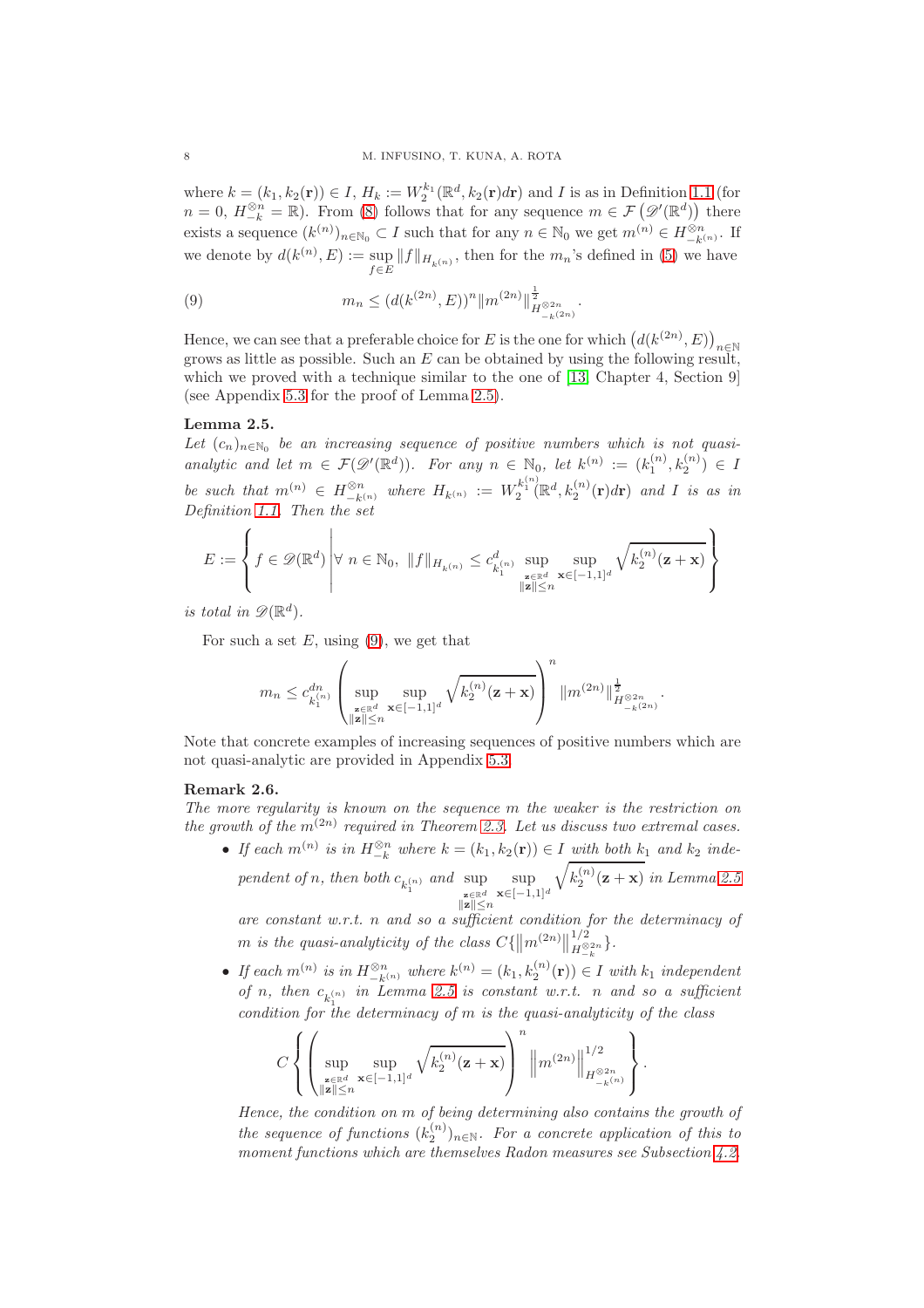#### 3. Proof of the main result

The proof of the main result of this paper, Theorem [2.3,](#page-6-0) is based on the application of a general theorem about the realizability problem on nuclear spaces to  $\mathscr{D}'_{proj}(\mathbb{R}^d)$ . Such a result guarantees, under our assumptions on the starting sequence m, the existence and the uniqueness of a realizing measure on  $\mathscr{D}'_{proj}(\mathbb{R}^d)$ (see Subsection [3.1\)](#page-8-0). The main point of Theorem [2.3](#page-6-0) is to show that the realizing measure is actually supported on  $S$ . In the case when the pre-given semi-algebraic set  $S$  is defined by an uncountable family of polynomials, we need to consider the inductive topology on  $\mathcal{C}_c^{\infty}(\mathbb{R}^d)$  in order to prove the support properties. The inductive topology plays an essential role in this case, since  $S$  is closed w.r.t. the strong topology on  $\mathscr{D}'_{ind}(\mathbb{R}^d)$  and the latter space is Radon (see Subsection [3.2\)](#page-9-1).

Before giving the proof of the main theorem, we need to describe the general framework in more details and give some preliminary results.

# <span id="page-8-0"></span>3.1. Realizability problem on nuclear spaces.

In the following we will consider all the spaces as being separable and real.

Let us consider a family  $(H_k)_{k\in K}$  of Hilbert spaces (K is an index set containing 0) which is directed by topological embedding, i.e.

$$
\forall k_1, k_2 \in K \; \exists k_3 : H_{k_3} \subseteq H_{k_1}, H_{k_3} \subseteq H_{k_2}.
$$

We assume that each  $H_k$  is embedded topologically into  $H_0$ . Note that the  $H_k$ 's are not necessarily Sobolev spaces.

Let  $\Omega$  be the projective limit of the family  $(H_k)_{k\in K}$  endowed with the associated projective limit topology and let us assume that  $\Omega$  is nuclear, i.e. for each  $k_1 \in K$ there exists  $k_2 \in K$  such that the embedding  $H_{k_2} \subseteq H_{k_1}$  is quasi-nuclear.

Let us denote by  $\Omega'$  the topological dual space of  $\Omega$ . We control the classical rigging by identifying  $H_0$  and its dual  $H'_0$ . With this identification one can define the duality pairing between elements in  $H_k$  and in its dual  $H'_k = H_{-k}$  using the inner product in  $H_0$ . For this reason, in the following we will denote by  $\langle f, \eta \rangle$  the duality pairing between  $\eta \in \Omega'$  and  $f \in \Omega$  (see [\[1,](#page-27-10) [2\]](#page-27-4) for more details).

Consider the n−th ( $n \in \mathbb{N}_0$ ) tensor power  $\Omega^{\otimes n}$  of the space  $\Omega$  which is defined as the projective limit of  $H_k^{\otimes n}$ ; for  $n = 0$ ,  $H_k^{\otimes n} = \mathbb{R}$ . Then its dual space is

<span id="page-8-1"></span>(10) 
$$
\left(\Omega^{\otimes n}\right)' = \bigcup_{k \in K} \left(H_k^{\otimes n}\right)' = \bigcup_{k \in K} (H'_k)^{\otimes n} = \bigcup_{k \in K} H_{-k}^{\otimes n},
$$

which we can equip with the weak topology.

All the definitions about the realizability problem on  $\mathscr{D}'(\mathbb{R}^d)$  given in Subsec-tion [1.2](#page-4-1) can be straightforwardly generalized by replacing  $\mathscr{D}(\mathbb{R}^d)$  by  $\Omega$  and  $\mathscr{D}(\mathbb{R}^{dn})$ by  $\Omega^{\otimes n}$ . In this more general context,  $\mathcal{F}(\Omega')$  denotes the collection of all infinite sequences  $(m^{(n)})_{n\in\mathbb{N}_0}$  such that each  $m^{(n)} \in (\Omega^{\otimes n})'$  is a symmetric functional, namely an element of the symmetric  $n$ -fold tensor product of  $\Omega'$ .

An obvious positivity property which is necessary for an element in  $\mathcal{F}(\Omega')$  to be the moment sequence of some measure on  $\Omega'$  is the following.

<span id="page-8-2"></span>Definition 3.1 (Positive semidefinite sequence).

A sequence  $m \in \mathcal{F}(\Omega')$  is said to be positive semidefinite if for any  $f^{(j)} \in \Omega^{\otimes j}$  we have

$$
\sum_{j,l=0}^{\infty} \langle f^{(j)} \otimes f^{(l)}, m^{(j+l)} \rangle \ge 0.
$$

This is a straightforward generalization of the classical notion of positive semidefiniteness of the Hankel matrices considered in the finite dimensional moment problem, that is equivalent to require that the associated Riesz functional is non-negative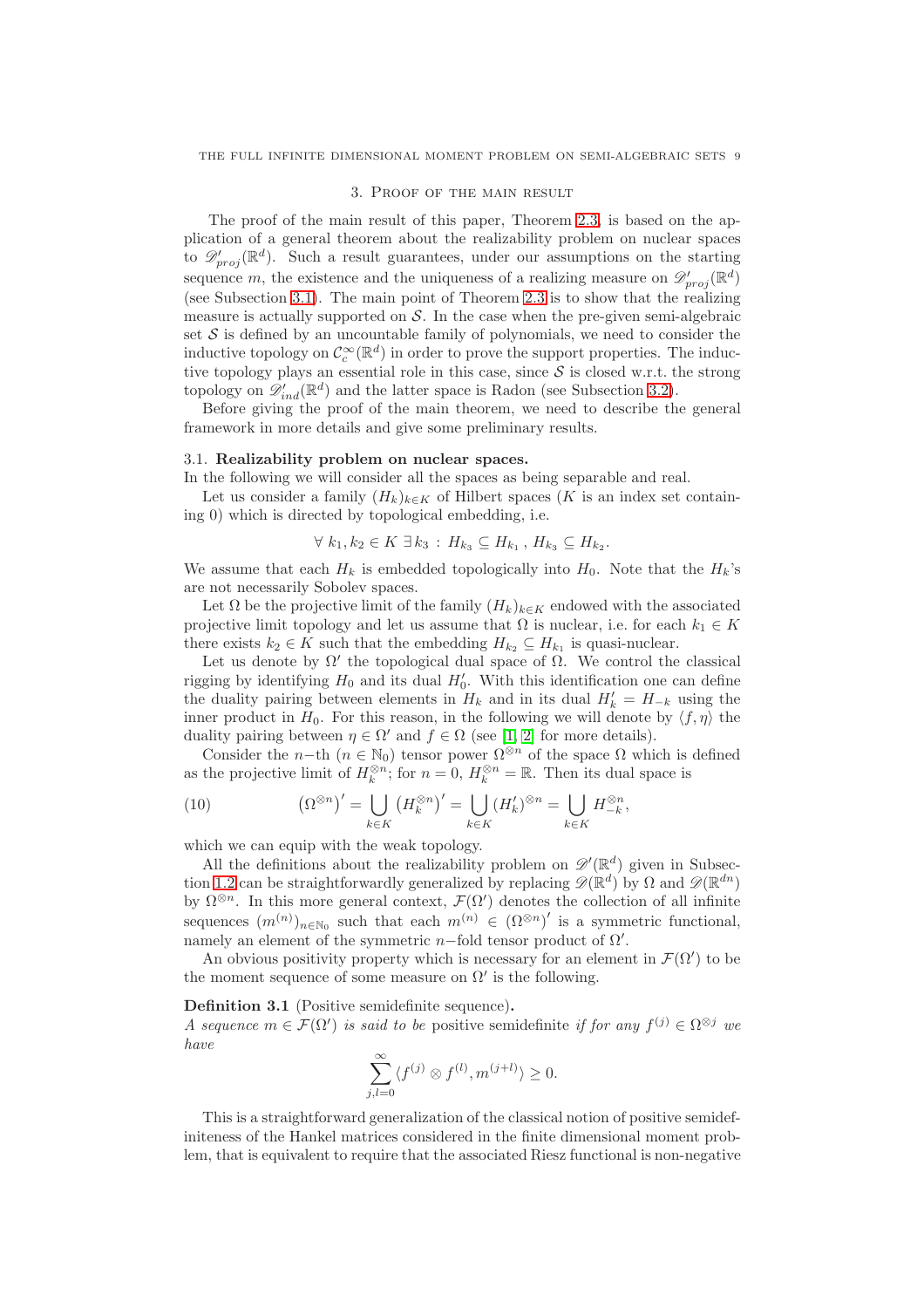on squares of polynomials. Note that, as we work with real spaces, we choose the involution on Ω considered in [\[2\]](#page-27-4) to be the identity.

The definition of determining sequence is the obvious analogous of Definition [2.1](#page-6-1) for a sequence  $m \in \mathcal{F}(\Omega')$  and so, using [\(10\)](#page-8-1), we get [\(9\)](#page-7-2) in this general case. However, the explicit construction of a subset E of  $\Omega$  for which  $(d(k^{(2n)}, E))_{n \in \mathbb{N}}$  grows as little as possible must depend on the structure of the Hilbert spaces  $H_k$ . Hence, an analogous construction to the one in Lemma [2.5](#page-7-1) cannot be given in abstract but it will always depend on the concrete structure of the particular  $H_k$ 's.

Let us state now the fundamental result for the full realizability problem in the case  $S = \Omega'$  and  $\Omega'$  is a Suslin space (see [\[2,](#page-27-4) Vol. II, Theorem 2.1, p.54] and [\[4\]](#page-27-3)).

# <span id="page-9-2"></span>Theorem 3.2.

If  $m \in \mathcal{F}(\Omega')$  is a positive semidefinite sequence which is also determining, then there exists a unique non-negative generalized process  $\mu \in \mathcal{M}^*(\Omega')$  such that for any  $f^{(n)} \in \Omega^{\otimes n}$ 

$$
\langle f^{(n)}, m^{(n)} \rangle = \int_{\Omega'} \langle f^{(n)}, \eta^{\otimes n} \rangle \mu(d\eta).
$$

#### <span id="page-9-0"></span>Remark 3.3.

The original proof of Theorem [3.2](#page-9-2) in [\[2\]](#page-27-4) uses a slightly less general definition of determining sequence. Indeed, the authors require that the class

$$
C\left\{d(k^{(2n)},E)^n \left\|m^{(2n)}\right\|_{H^{\otimes 2n}_{-k^{(2n)}}}^{1/2}\right\}
$$

is quasi-analytic, which in turn implies that the class  $C{m_n}$  is also quasi-analytic. Nevertheless, their proof also applies just using the bound given by Definition [2.1](#page-6-1) for  $m \in \mathcal{F}(\Omega')$ . The latter has actually the advantage to guarantee, whenever m is realizable on  $\Omega$ , the log-convexity of the sequence  $(m_n)_{n \in \mathbb{N}_0}$ . This property is essential in the proof of the main result of this paper.

Let us also note that the proof of Theorem [3.2](#page-9-2) actually shows that the measure  $\mu$ is concentrated on one of the Hilbert spaces  $H_{-k'}$  for some index  $k' \in K$  depending on the sequence m. Indeed, the index  $k'$  is the one such that the embedding of  $H_{k'}$  into  $H_{k^{(2)}}$  is quasi-nuclear (see [\[2,](#page-27-4) Remark 1, p. 72]). However, note that the assumptions of Theorem [3.2](#page-9-2) do not require that all  $m^{(n)} \in H_{-k'}^{\otimes n}$ .

In the following we are going to apply Theorem [3.2](#page-9-2) for  $\Omega = \mathscr{D}(\mathbb{R}^d)$  constructed as the projective limit of a family of weighted Sobolev spaces  $H_k := W_2^{k_1}(\mathbb{R}^d, k_2(\mathbf{r})d\mathbf{r}),$ which is nuclear (see Subsection [1.1\)](#page-3-1). Since  $\Omega^{\otimes n} = \mathscr{D}(\mathbb{R}^{dn})$ , in this case the sequence m consists of symmetric generalized functions, i.e.  $m^{(n)} \in \mathscr{D}'(\mathbb{R}^{dn})$ . Theo-rem [3.2](#page-9-2) gives a solution for the full realizability problem on  $S = \mathscr{D}'(\mathbb{R}^d)$  whenever the sequence  $m$  is positive semidefinite and determining.

# <span id="page-9-1"></span>3.2. Measurability of  $\mathscr{D}^\prime_{proj}(\mathbb{R}^d)$  in  $\mathscr{D}^\prime_{ind}(\mathbb{R}^d)$ .

The weak topology  $\tau_{w}^{proj}$   $[\tau_{w}^{ind}, \text{resp.}]$  on  $\mathscr{D}'_{proj}(\mathbb{R}^{d})$   $[\mathscr{D}'_{ind}(\mathbb{R}^{d}), \text{resp.}]$  is the smallest topology such that the mappings  $\eta \mapsto \langle f, \eta \rangle$  are continuous for all  $f \in C_c^{\infty}(\mathbb{R}^d)$ . It is easy to see that  $\tau_w^{proj}$  coincides with the relative topology given by  $\tau_w^{ind}$ <br>on  $\mathscr{D}'_{proj}(\mathbb{R}^d) \subset \mathscr{D}'_{ind}(\mathbb{R}^d)$ . As a consequence, the Borel  $\sigma$ -algebras generated by these two topologies also coincide and we can easily conclude that

<span id="page-9-3"></span>(11) 
$$
\sigma(\tau_w^{proj}) = \sigma(\tau_w^{ind}) \cap \mathscr{D}_{proj}'(\mathbb{R}^d).
$$

Let us recall some properties of  $\mathscr{D}'_{ind}(\mathbb{R}^d)$ .

Consider the strong topology  $\tau_s^{ind}$  on  $\mathscr{D}'_{ind}(\mathbb{R}^d)$ . It is well known that  $\tau_s^{ind}$  coincides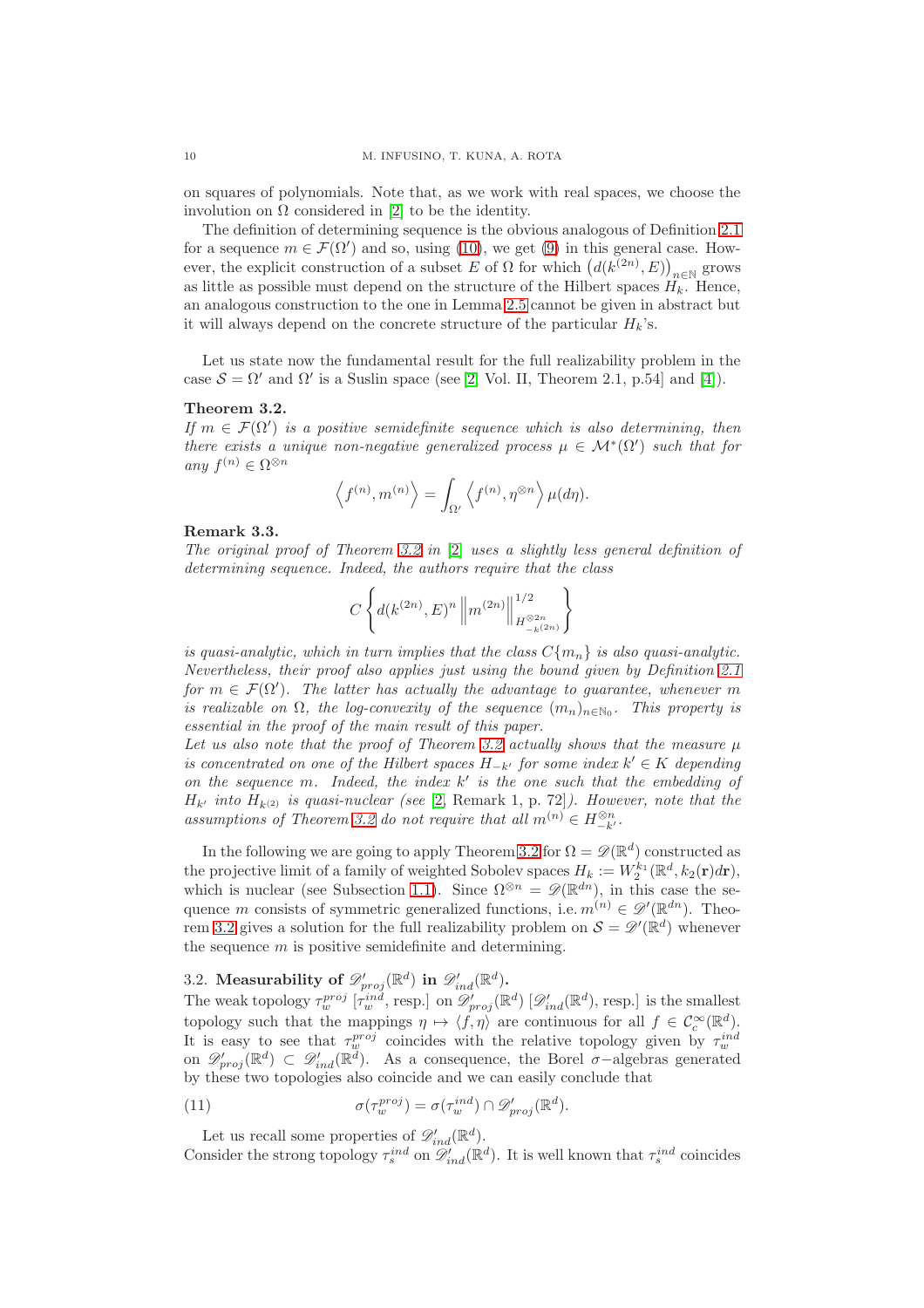with the topology of compact convergence  $\tau_c^{ind}$  and so, by Corollary 1 in [\[40,](#page-28-21) Chapter II, p.115],  $(\mathscr{D}'_{ind}(\mathbb{R}^d), \tau_c^{ind})$  is Lusin. Moreover, since  $\tau_w^{ind} \subset \tau_s^{ind}$ , the space  $(\mathscr{D}'_{ind}(\mathbb{R}^d), \tau_w^{ind})$  is also Lusin. Hence, by Theorem 9 in [\[40,](#page-28-21) Chapter II, p.122], the following proposition holds.

# <span id="page-10-3"></span>Proposition 3.4.

 $(\mathscr{D}'_{ind}(\mathbb{R}^d), \tau_w^{ind})$  is a Radon space, i.e. every finite Borel measure on  $\mathscr{D}'_{ind}(\mathbb{R}^d)$  is inner regular.

We were unable to find in the literature an analogous result establishing whether  $(\mathscr{D}'_{proj}(\mathbb{R}^d), \tau_{w}^{proj})$  is a Radon space or not. In fact, the techniques used in [\[40\]](#page-28-21) do not apply to  $\mathscr{D}'_{proj}(\mathbb{R}^d)$ .

On the level of Borel  $\sigma$ -algebras on  $\mathscr{D}'_{ind}(\mathbb{R}^d)$ , we have that any Borel  $\sigma$ -algebra generated by a topology weaker than  $\tau_s^{ind}$  coincides with the one generated by  $\tau_s^{ind}$ , since  $(\mathscr{D}'_{ind}(\mathbb{R}^d), \tau_s^{ind})$  is a Lusin space and so Suslin (see [\[40,](#page-28-21) Corollary 2, p.101]).

# <span id="page-10-0"></span>3.3. Proof of the main result.

Let us first note that the definition of  $\mathscr{P}_{\mathcal{C}_c^{\infty}}(\mathcal{D}'_{proj}(\mathbb{R}^d))$  given in [\(3\)](#page-5-4) can be extended to  $\mathscr{P}_{\mathcal{C}_c^{\infty}}(\mathscr{D}'_{ind}(\mathbb{R}^d))$  by taking  $\eta \in \mathscr{D}'_{ind}(\mathbb{R}^d)$ .

# Proposition 3.5.

Every polynomial in  $\mathscr{P}_{\mathcal{C}_c^{\infty}}(\mathscr{D}'_{ind}(\mathbb{R}^d))$  is continuous w.r.t.  $\tau_s^{ind}$ . Hence, the basic semi-algebraic set S defined in [\(4\)](#page-5-3) is closed in  $(\mathscr{D}'_{ind}(\mathbb{R}^d), \tau_s^{ind})$ .

# Proof.

To show the continuity of a generic polynomial of the form [\(3\)](#page-5-4), it suffices to prove that for all  $j \in \mathbb{N}$  the functions

$$
\mathcal{D}'_{ind}(\mathbb{R}^d) \rightarrow \mathbb{R}
$$
  

$$
\eta \rightarrow \langle p^{(j)}, \eta^{\otimes j} \rangle
$$

are continuous w.r.t.  $\tau_s^{ind}$ .

For any fixed  $j \in \mathbb{N}$ , we first consider the mapping  $\eta \mapsto \eta^{\otimes j}$  which is continuous as a function from the space  $(\mathscr{D}'_{ind}(\mathbb{R}^d), \tau_s^{ind})$  to the algebraic tensor product  $(\mathscr{D}'_{ind}(\mathbb{R}^d))^{\otimes j}$  endowed with the  $\pi$ -topology (see [\[45,](#page-28-22) Definition 43.2]). Moreover, the closure of the latter space is isomorphic to  $(\mathscr{D}'_{ind}(\mathbb{R}^{jd}), \tau_s^{ind})$  (see [\[45,](#page-28-22) Theorem 51.7]). Finally, the function  $\zeta \mapsto \langle p^{(j)}, \zeta \rangle$  on  $\mathscr{D}'_{ind}(\mathbb{R}^{jd})$  is continuous w.r.t. the weak topology on this space and hence, it is also continuous w.r.t. the strong one.  $\Box$ 

# <span id="page-10-2"></span>Corollary 3.6.

The semi-algebraic set S defined as in [\(4\)](#page-5-3) is measurable w.r.t. the Borel  $\sigma$ -algebra  $\sigma(\tau_w^{ind})$  generated by the weak topology on  $\mathscr{D}'_{ind}(\mathbb{R}^d)$ .

# Proof.

The previous proposition implies that  $S \in \sigma(\tau_s^{ind})$ . As  $(\mathscr{D}'_{ind}(\mathbb{R}^d), \tau_s^{ind})$  is a Lusin space and so Suslin,  $\sigma(\tau_w^{ind})$  and  $\sigma(\tau_s^{ind})$  coincide (see [\[40,](#page-28-21) Corollary 2, p.101]). Hence,  $S \in \sigma(\tau_w^{ind})$ .

 $\Box$ 

Before proving Theorem [2.3](#page-6-0) we need to show some preliminary results. Remind that throughout the whole section we consider a sequence  $m \in \mathcal{F}(\mathscr{D}'_{proj}(\mathbb{R}^d))$ .

# <span id="page-10-1"></span>Definition 3.7.

Given a polynomial  $P \in \mathscr{P}_{\mathcal{C}_c^{\infty}}(\mathcal{D}_{proj}^{\prime}(\mathbb{R}^d))$  of the form  $P(\eta) := \sum_{j=0}^N \langle p^{(j)}, \eta^{\otimes j} \rangle$ , we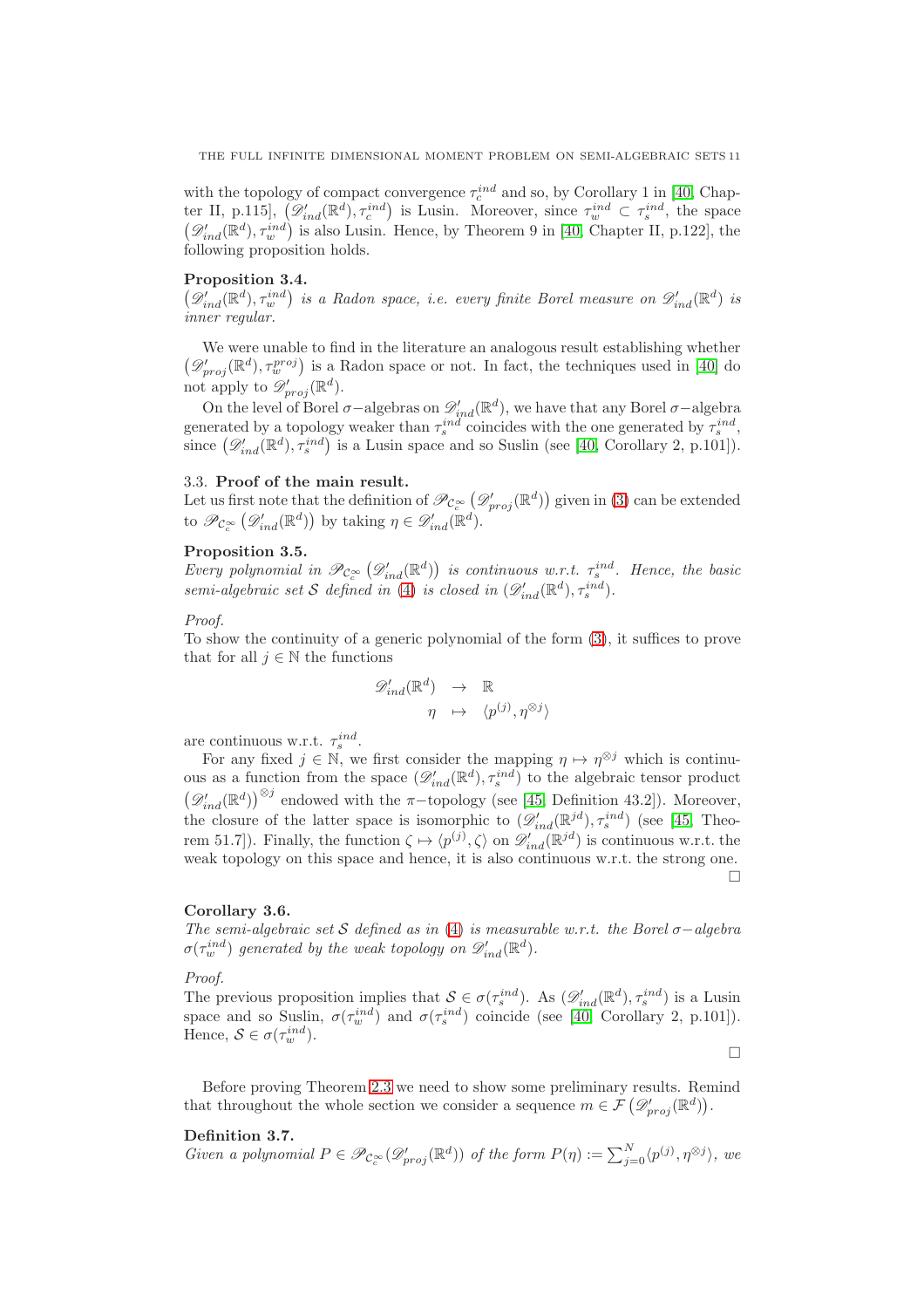define the sequence  $_{pm} = ((_{pm})^{(n)})_{n \in \mathbb{N}_0}$  in  $\mathcal{F}(\mathscr{D}'_{proj}(\mathbb{R}^d))$  as follows

$$
\forall f^{(n)} \in \mathcal{C}_c^{\infty}(\mathbb{R}^{nd}), \quad \langle f^{(n)}, (pm)^{(n)} \rangle := \sum_{j=0}^N \langle p^{(j)} \otimes f^{(n)}, m^{(n+j)} \rangle.
$$

In terms of the Riesz functional introduced in Definition [2.2,](#page-6-5) the previous definition takes the following form

<span id="page-11-0"></span>(12) 
$$
\forall P, Q \in \mathscr{P}_{\mathcal{C}_c^{\infty}}(\mathscr{D}_{proj}^{\prime}(\mathbb{R}^d)), \quad L_{pm}(Q) := L_m(PQ).
$$

# <span id="page-11-2"></span>Remark 3.8.

The conditions [\(7\)](#page-6-2) can be interpreted as that the sequence  $(m^{(n)})_{n\in\mathbb{N}_0}$  and all its shifted versions  $((P_i m)^{(n)})_{n \in \mathbb{N}_0}$  are positive semidefinite in the sense of Definition [3.1.](#page-8-2)

# <span id="page-11-3"></span>Lemma 3.9.

Let  $P \in \mathscr{P}_{\mathcal{C}_c^{\infty}}(\mathcal{D}_{proj}^{\prime}(\mathbb{R}^d))$ . If m is realized on  $\mathcal{D}_{proj}^{\prime}(\mathbb{R}^d)$  by a non-negative measure  $\mu\in\mathcal{M}^*(\mathscr{D}'_{proj}(\mathbb{R}^d))$ , then the sequence  $_Pm$  is realized by the signed measure  $P\mu$  on  $\mathscr{D}_{proj}^{\prime}(\mathbb{R}^{d}).$ 

# Proof.

Let  $n \in \mathbb{N}$  and  $Q(\eta) := \langle f^{(n)}, \eta^{\otimes n} \rangle$  with  $f^{(n)} \in C_c^{\infty}(\mathbb{R}^{nd})$ . Then, using [\(6\)](#page-6-6) and [\(12\)](#page-11-0), one gets that

$$
\int_{\mathscr{D}'_{proj}(\mathbb{R}^d)} \langle f^{(n)}, \eta^{\otimes n} \rangle P(\eta) \mu(d\eta) = L_m(QP) = L_{P^m}(Q) = \langle f^{(n)}, (_{P^m})^{(n)} \rangle.
$$

# <span id="page-11-4"></span>Proposition 3.10.

If m is realized by a measure  $\mu \in \mathcal{M}^*(\mathcal{D}'_{proj}(\mathbb{R}^d))$  and m is determining, then the sequence  $pm$  is also determining.

Proof.

Let us first recall that  $\mathscr{D}_{proj}(\mathbb{R}^d) = \text{proj}\lim$  $k \in I$  $H_k$ , where I is as in Definition [1.1](#page-4-0) and  $H_k := W_2^{k_1}(\mathbb{R}^d, k_2(\mathbf{r})d\mathbf{r})$  for any  $k = (k_1, k_2(\mathbf{r})) \in I$  (see Subsection [1.1\)](#page-3-1).

Since  $m$  is determining in the sense of Definition [2.1,](#page-6-1) there exists a subset  $E$ total in  $\mathscr{D}_{proj}(\mathbb{R}^d)$  such that for any  $n \in \mathbb{N}_0$ ,  $m_n < \infty$  and the class  $C\{m_n\}$  is quasi-analytic, where

$$
m_n := \sqrt{\sup_{f_1,\ldots,f_{2n}\in E} |\langle f_1 \otimes \cdots \otimes f_{2n}, m^{(2n)}\rangle|}.
$$

It is easy to see that, since m is realized by a measure  $\mu \in \mathcal{M}^*(\mathscr{D}'_{proj}(\mathbb{R}^d))$ , the sequence  $(m_n)_{n \in \mathbb{N}_0}$  is also log-convex.

<span id="page-11-1"></span>We will show that there exists a finite positive constant  $c<sub>P</sub>$  such that

(13) 
$$
\tilde{m}_n := \sqrt{\sup_{f_1,\dots,f_{2n}\in E} |\langle f_1 \otimes \cdots \otimes f_{2n},(_{P}m)^{(2n)}\rangle|} \leq \sqrt{c_P m_{2n}}.
$$

The latter bound is sufficient to prove that the sequence  $\epsilon_{pm}$  is determining. In fact, the log-convexity of  $(m_n)_{n\in\mathbb{N}_0}$  and the quasi-analyticity of  $C{m_n}$  imply that the class  $C\{\sqrt{c_P m_{2n}}\}$  is also quasi-analytic (see Lemma [5.8](#page-22-3) and Proposition [5.5\)](#page-21-1). Hence, [\(13\)](#page-11-1) gives that  $C{\lbrace \tilde{m}_n \rbrace}$  is also quasi-analytic.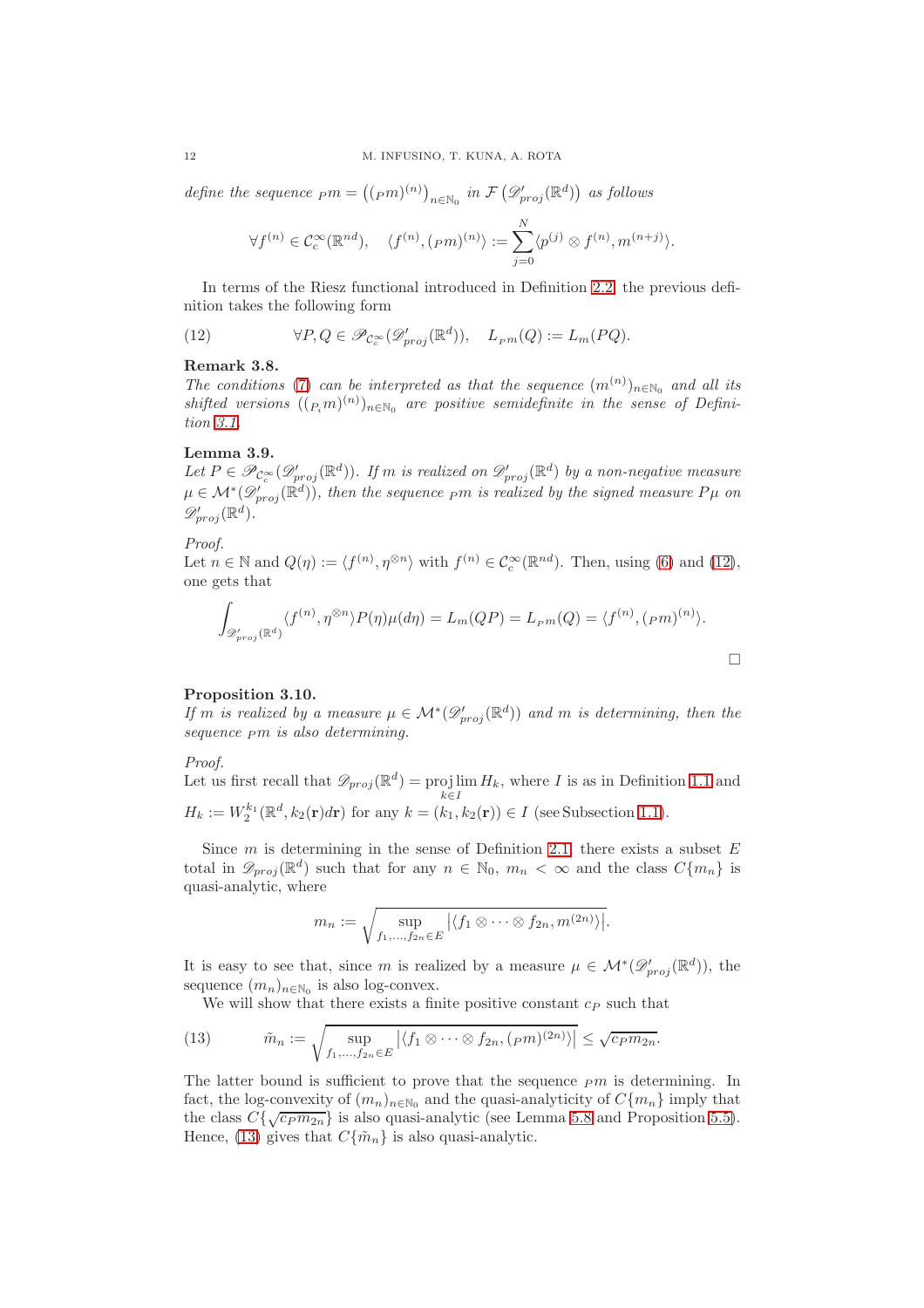It remains to show the bound in [\(13\)](#page-11-1).

Let us fix  $n \in \mathbb{N}$ . Using Definition [3.7](#page-10-1) and the assumption that m is realized by  $\mu$ on  $\mathscr{D}'_{proj}(\mathbb{R}^d)$ , we get that for any  $f_1, \ldots, f_{2n} \in C_c^{\infty}(\mathbb{R}^d)$ 

$$
\left| \langle f_1 \otimes \cdots \otimes f_{2n}, (_{Pm})^{(2n)} \rangle \right| \leq \sum_{j=0}^N \left| \int_{\mathscr{D}_{proj}^{\prime}(\mathbb{R}^d)} \langle p^{(j)}, \eta^{\otimes j} \rangle \langle f_1 \otimes \cdots \otimes f_{2n}, \eta^{\otimes (2n)} \rangle \mu(d\eta) \right|
$$
  

$$
\leq c_P \left( \int_{\mathscr{D}_{proj}^{\prime}(\mathbb{R}^d)} \left| \langle f_1 \otimes \cdots \otimes f_{2n}, \eta^{\otimes 2n} \rangle \right|^2 \mu(d\eta) \right)^{\frac{1}{2}}
$$
  

$$
= c_P \left| \langle f_1^{\otimes 2} \otimes \cdots \otimes f_{2n}^{\otimes 2}, m^{(4n)} \rangle \right|^{\frac{1}{2}},
$$

where

$$
c_P:=\sum_{j=0}^N\left(\int_{\mathscr{D}'_{proj}(\mathbb{R}^d)}\left|\langle p^{(j)},\eta^{\otimes j}\rangle\right|^2\mu(d\eta)\right)^{\frac{1}{2}}.
$$

Note that  $c_P$  is a finite positive constant since the realizing measure  $\mu$  has finite local moments of any order. Hence, using the definition of  $m_n$  and  $\tilde{m}_n$ , we get [\(13\)](#page-11-1).  $\Box$ 

Proof. (Theorem [2.3\)](#page-6-0).

#### **Necessity**

Assume that m is realized on S by a non-negative measure  $\mu \in \mathcal{M}^*(\mathcal{S})$ . Using [\(6\)](#page-6-6), we get that for any  $h \in \mathscr{P}_{\mathcal{C}_c^{\infty}}(\mathcal{D}_{proj}'(\mathbb{R}^d))$  and for any  $i \in Y$  the following hold

$$
L_m(h^2) = \int_{\mathcal{S}} h^2(\eta) \,\mu(d\eta) \quad \text{and} \quad L_m(P_i h^2) = \int_{\mathcal{S}} P_i(\eta) h^2(\eta) \,\mu(d\eta).
$$

Since integrals of non-negative functions w.r.t. a non-negative measure are nonnegative, the inequalities in [\(7\)](#page-6-2) hold.

#### Sufficiency

As already observed in Remark [3.8,](#page-11-2) the assumptions in [\(7\)](#page-6-2) mean that the sequences  $m$  and  $pm$  are positive semidefinite. Since  $m$  is assumed to be determining, Theorem [3.2](#page-9-2) guarantees the existence of a unique non-negative measure  $\mu \in \mathcal{M}^*(\mathscr{D}'_{proj}(\mathbb{R}^d))$  realizing m. On the one hand, according to Lemma [3.9](#page-11-3) the sequence  $P_i m$  is realized by the signed measure  $P_i \mu$ , i.e. for any  $f^{(n)} \in C_c^{\infty}(\mathbb{R}^{nd})$ 

<span id="page-12-0"></span>(14) 
$$
\langle f^{(n)}, (p_i m)^{(n)} \rangle = \int_{\mathscr{D}'_{proj}(\mathbb{R}^d)} \langle f^{(n)}, \eta^{\otimes n} \rangle P_i(\eta) \mu(d\eta).
$$

On the other hand, by Proposition [3.10,](#page-11-4) the sequence  $\mu$  m is also determining. Hence, applying again Theorem [3.2,](#page-9-2) the sequence  $P_i$  m is realized by a unique nonnegative measure  $\nu \in \mathcal{M}^*(\mathscr{D}'_{proj}(\mathbb{R}^d))$ , namely for any  $f^{(n)} \in \mathcal{C}_c^{\infty}(\mathbb{R}^{nd})$ 

<span id="page-12-1"></span>(15) 
$$
\langle f^{(n)}, (P_i m)^{(n)} \rangle = \int_{\mathscr{D}'_{proj}(\mathbb{R}^d)} \langle f^{(n)}, \eta^{\otimes n} \rangle \nu(d\eta).
$$

Let  $A_i := \{ \eta \in \mathscr{D}'_{proj}(\mathbb{R}^d) : P_i(\eta) \geq 0 \}$  and let us define  $\mu_i^+(B) := \mu(B \cap A_i)$  and  $\mu_i^-(B) := \mu(B \cap (\mathscr{D}_{proj}^{\prime}(\mathbb{R}^d) \setminus A_i)),$  for all  $B \in \mathcal{B}(\mathscr{D}_{proj}^{\prime}(\mathbb{R}^d)).$  Moreover, let us consider the non-negative measures  $\sigma_i^+$  and  $\sigma_i^-$  given by  $\sigma_i^+(B) := \int_B P_i(\eta) \mu_i^+(d\eta)$ and  $\sigma_i^-(B) := -\int_B P_i(\eta) \mu_i^-(d\eta)$ , for all  $B \in \mathcal{B}(\mathscr{D}_{proj}'(\mathbb{R}^d))$ . Hence, we have that  $\mu = \mu_i^+ + \mu_i^-$  and  $P_i \mu = \sigma_i^+ - \sigma_i^-$ . According to this notation, [\(14\)](#page-12-0) and [\(15\)](#page-12-1) can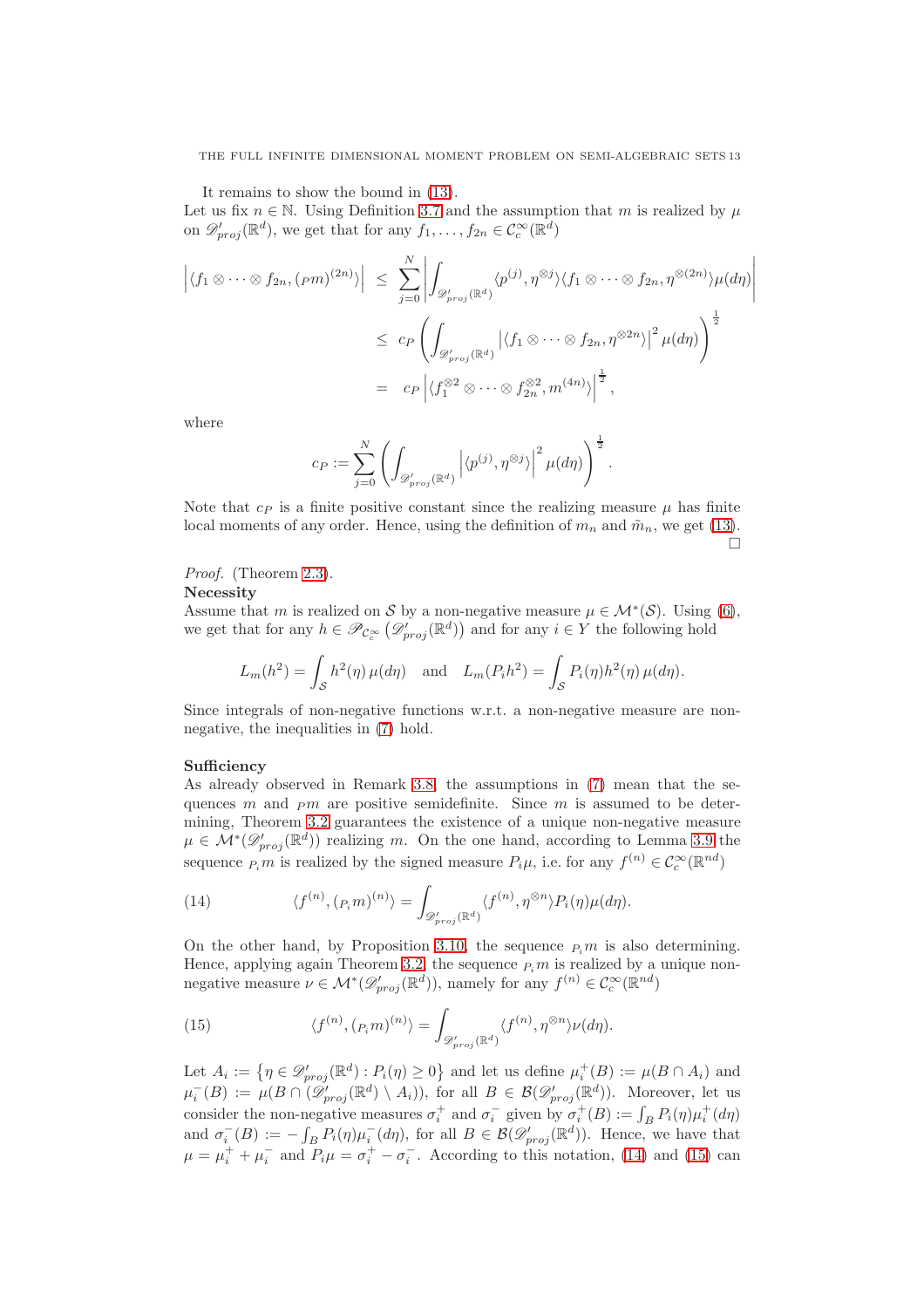be rewritten as (16)

$$
\int_{\mathscr{D}'_{proj}(\mathbb{R}^d)} \langle f^{(n)}, \eta^{\otimes n} \rangle \sigma_i^+(d\eta) = \int_{\mathscr{D}'_{proj}(\mathbb{R}^d)} \langle f^{(n)}, \eta^{\otimes n} \rangle \sigma_i^-(d\eta) + \int_{\mathscr{D}'_{proj}(\mathbb{R}^d)} \langle f^{(n)}, \eta^{\otimes n} \rangle \nu(d\eta).
$$

Since m is determining and since  $\mu^+ \leq \mu$ , the sequence  $m^+$  consisting of all moment functions of  $\mu^+$  is also determining. By Proposition [3.10,](#page-11-4) the sequence  $P_i m^+$  is determining, too.

As the two non-negative measures  $\sigma_i^+$  and  $\sigma_i^- + \nu$  both realize the determining sequence  $P_i$ <sup>+</sup>, they coincide because Theorem [3.2](#page-9-2) also guarantees the uniqueness of the realizing measure. This implies that the signed measure  $P_i\mu$  is actually a non-negative measure on  $\mathscr{D}'_{proj}(\mathbb{R}^d)$  and therefore, we have that

<span id="page-13-1"></span>(17) 
$$
\forall i \in Y, \quad \mu\left(\mathscr{D}_{proj}'(\mathbb{R}^d) \setminus A_i\right) = 0.
$$

The set  $S = \bigcap_{i \in Y} A_i \in \sigma(\tau_w^{ind})$  by Corollary [3.6](#page-10-2) and hence,  $S \in \sigma(\tau_w^{proj})$  by [\(11\)](#page-9-3). It remains to show that  $\mu$  is concentrated on the set S, i.e.  $\mu\left(\mathscr{D}'_{proj}(\mathbb{R}^d) \setminus \mathcal{S}\right) = 0$ . If Y is countable, then the conclusion immediately follows from  $(17)$  using the countable subadditivity of  $\mu$ . In the case when Y is uncountable, the latter argument does not work anymore but we can still get that the measure is concentrated on  $S$ proceeding as follows. First, let us extend  $\mu$  to a measure  $\mu'$  on  $\mathscr{D}'_{ind}(\mathbb{R}^d)$  by defining  $\mu'(M) := \mu(M \cap \mathscr{D}'_{proj}(\mathbb{R}^d))$ , for all  $M \in \sigma(\tau_w^{ind})$ . As  $(\mathscr{D}'_{ind}(\mathbb{R}^d), \tau_w^{ind})$  is a Radon space (see Proposition [3.4\)](#page-10-3), the finite measure  $\mu'$  is inner regular. This means that for any  $M \in \sigma(\tau_w^{ind})$  and for any  $\varepsilon > 0$  there exists a compact set  $K_{\varepsilon} \in \sigma(\tau_w^{ind})$  such that  $K_{\varepsilon} \subseteq M$ , with

<span id="page-13-2"></span>(18) 
$$
\mu'(M) < \mu'(K_{\varepsilon}) + \varepsilon.
$$

Let us apply this property to  $M = \mathscr{D}'_{ind}(\mathbb{R}^d) \setminus \mathcal{S} = \bigcup_{i \in Y} (\mathscr{D}'_{ind}(\mathbb{R}^d) \setminus A_i)$ . Since the sets  $\mathscr{D}'_{ind}(\mathbb{R}^d)\backslash A_i$  form an open cover of  $K_\varepsilon$ , the compactness of  $K_\varepsilon$  in  $\left(\mathscr{D}'_{ind}(\mathbb{R}^d), \tau^{ind}_w\right)$ implies that there exists a finite open subcover of  $K_{\varepsilon}$ , i.e. there exists a finite subset  $J \subset Y$  such that  $K_{\varepsilon} \subseteq \bigcup_{i \in J} (\mathscr{D}'_{ind}(\mathbb{R}^d) \setminus A_i)$ . Therefore, we have that

$$
0 \leq \mu'(K_{\varepsilon}) \leq \mu'\left(\bigcup_{i\in J}\left(\mathcal{D}'_{ind}(\mathbb{R}^d)\setminus A_i\right)\right) \leq \sum_{i\in J}\mu\left(\left(\mathcal{D}'_{ind}(\mathbb{R}^d)\setminus A_i\right)\cap \mathcal{D}'_{proj}(\mathbb{R}^d)\right) = 0,
$$

where in the last equality we used [\(17\)](#page-13-1). Moreover, by [\(18\)](#page-13-2), we have that

 $\mu'\left(\mathscr{D}_{ind}'(\mathbb{R}^d)\setminus\mathcal{S}\right)\leq\mu'(K_{\varepsilon})+\varepsilon=\varepsilon.$ 

Since this holds for any  $\varepsilon > 0$ , we get  $\mu'(\mathscr{D}'_{ind}(\mathbb{R}^d) \setminus \mathcal{S}) = 0$  and hence, we have  $0 = \mu' \left( \mathscr{D}'_{ind}(\mathbb{R}^d) \setminus \mathcal{S} \right) = \mu \left( \left( \mathscr{D}'_{ind}(\mathbb{R}^d) \setminus \mathcal{S} \right) \cap \mathscr{D}'_{proj}(\mathbb{R}^d) \right) = \mu \left( \mathscr{D}'_{proj}(\mathbb{R}^d) \setminus \mathcal{S} \right).$ 

 $\Box$ 

# <span id="page-13-0"></span>Remark 3.11.

Theorem [2.3](#page-6-0) does still hold for any basic semi-algebraic set  $S$  which is subset of  $\mathscr{D}'_{ind}(\mathbb{R}^d)$  (instead of  $\mathscr{D}'_{proj}(\mathbb{R}^d)$ ) and gives a realizing measure actually concentrated on  $S \cap \mathscr{D}'_{proj}(\mathbb{R}^d)$ . If  $S \cap \mathscr{D}'_{proj}(\mathbb{R}^d) = \emptyset$ , then there is no contradiction because Theorem [2.3](#page-6-0) shows that the only realizing measure is identically equal to zero, and so we know a posteriori that all the moment functions were zeros. However, the case  $S \cap \mathscr{D}'_{proj}(\mathbb{R}^d) \neq \emptyset$  is very common, since  $\mathscr{D}'_{proj}(\mathbb{R}^d)$  contains all tempered distributions, Radon measures and all locally integrable functions. Hence, if at least a single one of such generalized functions is contained in S then  $S \cap \mathscr{D}'_{proj}(\mathbb{R}^d) \neq \emptyset$ and Theorem [2.3](#page-6-0) can be applied to get a non-zero realizing measure supported on S, indeed on  $S \cap \mathscr{D}_{proj}'(\mathbb{R}^d)$ . Note that in Theorem [2.3](#page-6-0) it is not sufficient to just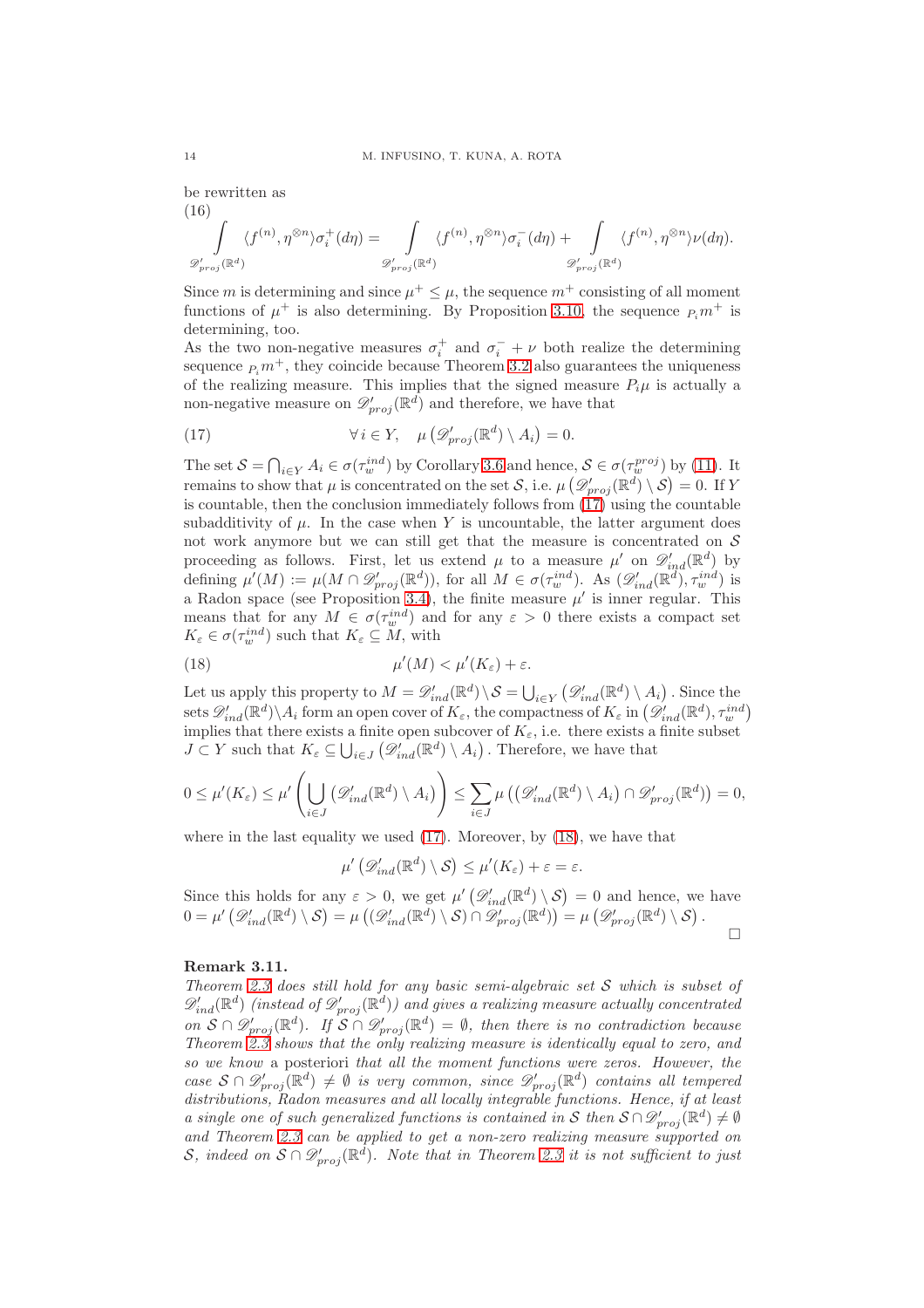<span id="page-14-0"></span>assume that  $m \in \mathcal{F}(\mathscr{D}'_{ind}(\mathbb{R}^d))$ . However, the assumption  $m \in \mathcal{F}(\mathscr{D}'_{proj}(\mathbb{R}^d))$  is not a restrictive requirement in any application.

## 4. Applications

In this section we give some concrete applications of Theorem [2.3.](#page-6-0) In Subsection [4.1,](#page-14-1) we present Theorem [2.3](#page-6-0) in the finite dimensional case. This theorem generalizes the results already know in literature about the classical moment problem on a basic semi-algebraic set of  $\mathbb{R}^d$ .

In Subsection [4.2,](#page-15-0) we study the case when we assume more regularity of type [IV](#page-1-0) on the putative moment functions, that is, we require that they are non-negative symmetric Radon measures. The advantage of this additional assumption is that it allows us to simplify the condition of determinacy and hence, to give an adapted version of Theorem [2.3.](#page-6-0) In Subsection [4.3,](#page-17-0) we derive conditions on the putative moment functions to be realized by a random measure, that is, we assume  $S$  to be the set of all Radon measures on  $\mathbb{R}^d$ . In this case, the fact that all the moment functions are themselves Radon measures is a necessary condition and so the results of Subsection [4.2](#page-15-0) can be exploited. In Subsection [4.4,](#page-19-0) we consider the case when  $\mathcal S$  is the set of Radon measures with Radon-Nikodym densities w.r.t. the Lebesgue measure fulfilling an a priori  $L^{\infty}$  bound.

From now on let us denote by  $\mathcal{R}(\mathbb{R}^d)$  the space of all Radon measures on  $\mathbb{R}^d$ , namely the space of all non-negative Borel measures that are finite on compact sets in  $\mathbb{R}^d$ .

# <span id="page-14-1"></span>4.1. Finite dimensional case.

The d–dimensional moment problem on a closed basic semi-algebraic set S of  $\mathbb{R}^d$  is a special case of realizability problem. Hence, an analogous of Theorem [2.3](#page-6-0) can be proved also in the finite dimensional case, where the condition  $m := (m^{(n)})_{n \in \mathbb{N}_0} \in$  $\mathcal{F}(\mathbb{R}^d)$  holds for any multi-sequence of real numbers. In fact, if we denote by  $\{e_1, \ldots, e_d\}$  the canonical basis of  $\mathbb{R}^d$  then we have that for each  $n \in \mathbb{N}_0$ ,

$$
m^{(n)} := \sum_{\substack{n_1,\ldots,n_d \in \mathbb{N}_0 \\ n_1 + \cdots + n_d = n}} m^{(n)}_{n_1,\ldots,n_d} \underbrace{e_1 \otimes \cdots \otimes e_1}_{n_1 \text{ times}} \otimes \cdots \otimes \underbrace{e_d \otimes \cdots \otimes e_d}_{n_d \text{ times}} \in \mathbb{R}^{dn}.
$$

The notion of polynomials, quadratic module and Riesz's functional given at the beginning of Section [2,](#page-5-0) in the d−dimensional case coincide with the classical ones. The condition of determinacy on  $m$  reduces to the requirement that the class

 $\overline{C}$  $\sqrt{ }$  $\frac{1}{2}$  $\mathcal{L}$  $\sqrt{2}$ max  $n_1, ..., n_d \in \mathbb{N}_0$ <br> $n_1 + \cdots + n_d = 2n$  $|m_{n_1,...,n_d}^{(2n)}|$ <sup>1</sup> is quasi-analytic. This follows by taking the subset  $\int$ 

 $E := \{e_1, \ldots, e_d\}$  in Definition [2.1.](#page-6-1)

In this framework, the whole proof we made in the infinite dimensional case can be employed as well, taking in consideration that  $\mathbb{R}^d$  is Polish and so Radon. Actually, we can even get a stronger result by refining our proof in finite dimensions. Indeed, if we replace the assumption of  $m$  being determining with the classical multivariate Carleman condition, that is for any  $i \in \{1, ..., d\}$  the class  $C \left\{ \sqrt{|m_{0,...,0,2n,0,...,0}^{(2n)}|} \right\}$  $\bigcap$ is quasi-analytic (where 2n is at the i–th position of the index  $d$ –tuple), then we can still use the same proof but we need to substitute Theorem [3.2](#page-9-2) with the

d−dimensional version of Hamburger's theorem (see e.g. [\[41,](#page-28-23) [31,](#page-28-24) [5\]](#page-27-12)). In this way, we obtain the following general result.

#### <span id="page-14-2"></span>Theorem 4.1.

Let  $m$  be a multi-sequence of real numbers, which fulfills the classical multivariate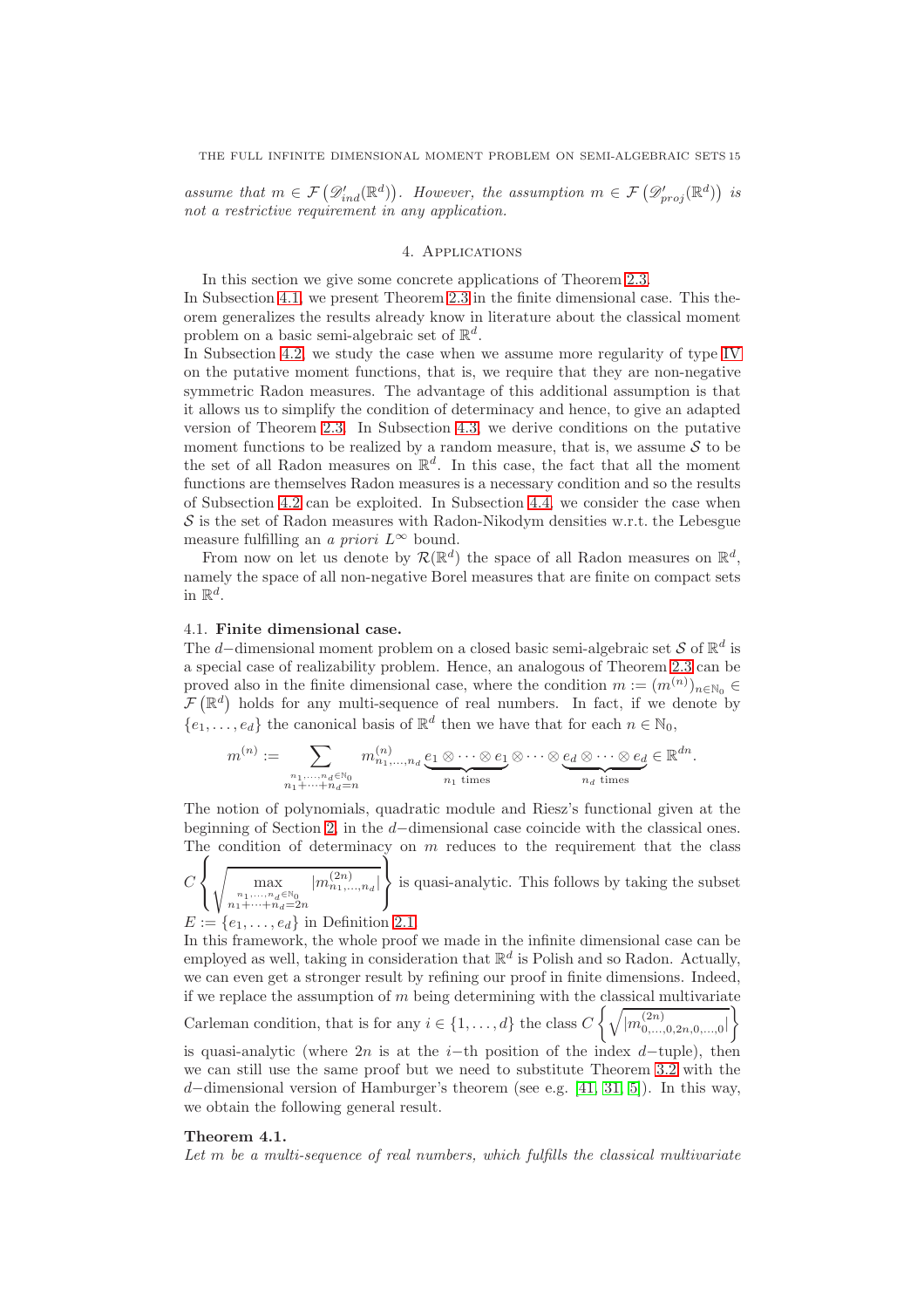Carleman condition and let

$$
\mathcal{S} = \bigcap_{i \in Y} \left\{ \mathbf{r} \in \mathbb{R}^d \middle| P_i(\mathbf{r}) \ge 0 \right\}
$$

,

where Y is an index set not necessarily countable and  $P_i \in \mathscr{P}_{\mathbb{R}}(\mathbb{R}^d)$  that is polynomial on  $\mathbb{R}^d$  with real coefficients. Then m is realized by a unique non-negative measure  $\mu \in \mathcal{M}^*(\mathcal{S})$  if and only if the following inequalities hold

$$
L_m(h^2) \ge 0, \ L_m(P_i h^2) \ge 0 \ , \ \forall h \in \mathscr{P}_{\mathbb{R}}\left(\mathbb{R}^d\right), \ \forall i \in Y.
$$

Equivalently, if and only if the functional  $L_m$  is non-negative on the quadratic module  $\mathcal{Q}(\mathscr{P}_{\mathcal{S}})$ .

This theorem extends the result given by Lasserre in [\[22\]](#page-28-20). In fact, Theorem [4.1](#page-14-2) includes the case when  $\mathcal S$  is defined by an uncountable family of polynomials. Furthermore, the classical multivariate Carleman condition assumed in Theorem [4.1](#page-14-2) is a more general bound than the one assumed in [\[22\]](#page-28-20).

# <span id="page-15-0"></span>4.2. Realizability of Radon measures.

### <span id="page-15-2"></span>Definition 4.2.

A sequence  $m \in \mathcal{F}(\mathcal{R}(\mathbb{R}^d))$  satisfies the weighted Carleman type condition if for each  $n \in \mathbb{N}$  there exists a function  $k_2^{(n)} \in C^{\infty}(\mathbb{R}^d)$  with  $k_2^{(n)}(\mathbf{r}) \geq 1$  for all  $\mathbf{r} \in \mathbb{R}^d$ such that

<span id="page-15-1"></span>(19) 
$$
\sum_{n=1}^{\infty} \frac{1}{\left(\sup_{\substack{\mathbf{z} \in \mathbb{R}^d \\ \|\mathbf{z}\| \le n}} \sup_{\mathbf{x} \in [-1,1]^d} \sqrt{\tilde{k}_2^{(n)}(\mathbf{z}+\mathbf{x})}\right) \sqrt[n]{\int_{\mathbb{R}^{2nd}} \frac{m^{(2n)}(d\mathbf{r}_1, \dots, d\mathbf{r}_{2n})}{\prod_{i=1}^{2n} k_2^{(2n)}(\mathbf{r}_l)}} = \infty,
$$
  
where  $\tilde{k}_2^{(n)} \in \mathcal{C}^{\infty}(\mathbb{R}^d)$  such that  $\tilde{k}_2^{(n)}(\mathbf{r}) \ge \left| (D^{\kappa} k_2^{(n)})(\mathbf{r}) \right|^2$  for all  $|\kappa| \le \lceil \frac{d+1}{2} \rceil$ .

As suggested by the name, the condition [\(19\)](#page-15-1) is an infinite dimensional weighted version of the classical Carleman condition, which ensures the uniqueness of the solution to the d–dimensional moment problem (for  $d = 1$  see [\[8\]](#page-27-13), for  $d \geq 2$  see e.g. [\[41,](#page-28-23) [31,](#page-28-24) [5,](#page-27-12) [11\]](#page-27-14)) .

# <span id="page-15-4"></span>Corollary 4.3.

Let  $m \in \mathcal{F}(\mathcal{R}(\mathbb{R}^d))$  fulfill the weighted Carleman type condition in Definition [4.2](#page-15-2) and let  $S \subseteq \mathscr{D}'(\mathbb{R}^d)$  be a basic semi-algebraic set of the form [\(4\)](#page-5-3). Then m is realized by a unique non-negative measure  $\mu \in \mathcal{M}^*(\mathcal{S})$  with

<span id="page-15-6"></span>(20) 
$$
\int_{\mathcal{S}} \langle \frac{1}{k_2^{(n)}}, \eta \rangle^n \mu(d\eta) < \infty, \quad \forall n \in \mathbb{N}_0,
$$

if and only if the following inequalities hold

<span id="page-15-5"></span>(21)  $L_m(h^2) \geq 0$ ,  $L_m(P_i h^2) \geq 0$ ,  $\forall h \in \mathcal{P}_{\mathcal{C}_c^{\infty}}(\mathcal{D}_{proj}'(\mathbb{R}^d))$ ,  $\forall i \in Y$ ,

and for any  $n \in \mathbb{N}_0$  we have

<span id="page-15-3"></span>(22) 
$$
\int_{\mathbb{R}^{2nd}} \frac{m^{(2n)}(d\mathbf{r}_1,\ldots,d\mathbf{r}_{2n})}{\prod_{l=1}^{2n}k_2^{(2n)}(\mathbf{r}_l)} < \infty.
$$

# <span id="page-15-7"></span>Remark 4.4.

If m is realized by a non-negative measure  $\mu \in \mathcal{M}^*(\mathscr{D}'_{proj}(\mathbb{R}^d))$  and m satisfies [\(19\)](#page-15-1) then [\(22\)](#page-15-3) holds also for the odd orders.

Corollary [4.3](#page-15-4) is essentially a consequence of the following proposition.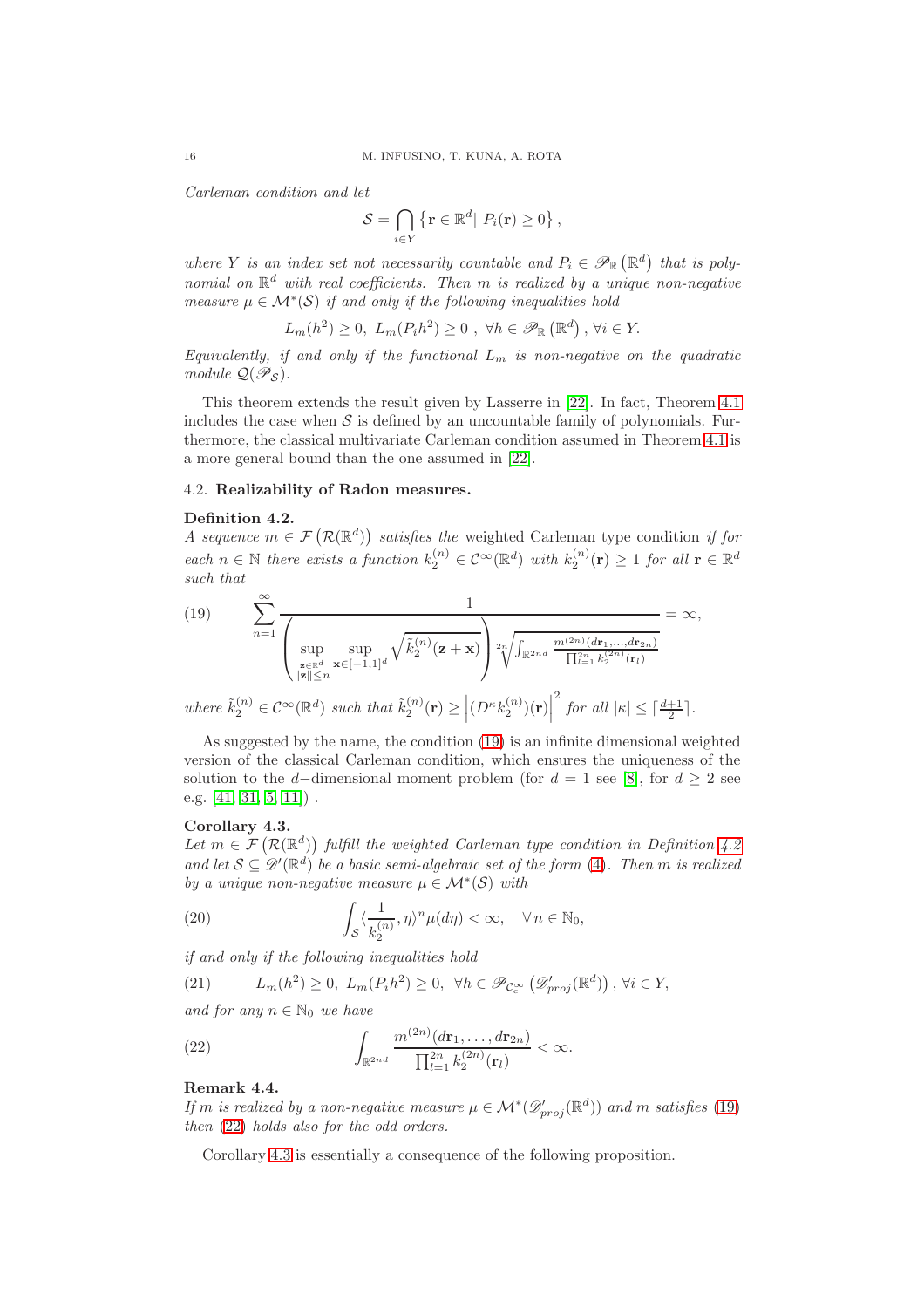THE FULL INFINITE DIMENSIONAL MOMENT PROBLEM ON SEMI-ALGEBRAIC SETS 17

# <span id="page-16-0"></span>Proposition 4.5.

If m satisfies [\(19\)](#page-15-1) and [\(22\)](#page-15-3), then m is a determining sequence in the sense of Definition [2.1.](#page-6-1)

Proof.

Let us preliminarily recall that  $\mathcal{R}(\mathbb{R}^d) \subset \mathscr{D}'(\mathbb{R}^d)$  and so m is automatically in  $\mathcal{F}(\mathscr{D}'(\mathbb{R}^d))$  as required by Definition [2.1.](#page-6-1)

For any  $f_1, \ldots, f_n \in C_c^{\infty}(\mathbb{R}^d)$  and any  $n \in \mathbb{N}$  we can easily see that

<span id="page-16-1"></span>(23) 
$$
\left|\left\langle f_1\otimes\cdots\otimes f_n,m^{(n)}\right\rangle\right|\leq \int_{\mathbb{R}^{nd}}\prod_{l=1}^nk_2^{(n)}(\mathbf{r}_l)\left|f_l(\mathbf{r}_l)\right|\frac{m^{(n)}(d\mathbf{r}_1,\ldots,d\mathbf{r}_n)}{\prod_{l=1}^nk_2^{(n)}(\mathbf{r}_l)}.
$$

By the Sobolev embedding theorem for weighted spaces (see [\[1\]](#page-27-10)), we get that for any  $\tilde{k}_2^{(n)} \in \mathcal{C}^{\infty}(\mathbb{R}^d)$  with  $\tilde{k}_2^{(n)}(\mathbf{r}) \geq \left| (D^{\kappa} k_2^{(n)}(\mathbf{r}))(\mathbf{r}) \right|$ <sup>2</sup> for all  $|\kappa| \leq \left\lceil \frac{d+1}{2} \right\rceil$ ,  $\mathcal{C}_c(\mathbb{R}^d) \subseteq H_{\tilde{k}^{(n)}},$ where  $H_{\tilde{k}^{(n)}} := W_2^{\lceil \frac{d+1}{2} \rceil}(\mathbb{R}^d, \tilde{k}_2^{(n)}(\mathbf{r})d\mathbf{r})$  and  $\tilde{k}^{(n)} := \left( \lceil \frac{d+1}{2} \rceil, \tilde{k}_2^{(n)} \right)$ . Using this result in  $(23)$ , we have that there exists a finite positive constant  $C$  such that

$$
\left|\left\langle f_1\otimes\cdots\otimes f_n,m^{(n)}\right\rangle\right|\leq C^n\prod_{l=1}^n\|f_l(\mathbf{r}_l)\|_{H_{\bar{k}^{(n)}}}\int_{\mathbb{R}^{nd}}\frac{m^{(n)}(d\mathbf{r}_1,\ldots,d\mathbf{r}_n)}{\prod_{l=1}^nk_2^{(n)}(\mathbf{r}_l)}.
$$

Hence, by choosing  $E$  as in Lemma [2.5,](#page-7-1) we have that

<span id="page-16-2"></span>
$$
m_{n} := \sqrt{\sup_{f_{1},...,f_{2n} \in E} |\langle f_{1} \otimes \cdots \otimes f_{2n}, m^{(2n)} \rangle|}
$$
  
\n
$$
\leq \sqrt{C^{2n} \left( \sup_{f \in E} ||f||_{H_{\tilde{k}}(n)} \right)^{2n} \int_{\mathbb{R}^{2nd}} \frac{m^{(2n)}(d\mathbf{r}_{1},...,d\mathbf{r}_{n})}{\prod_{l=1}^{2n} k_{2}^{(2n)}(\mathbf{r}_{l})}
$$
  
\n(24) 
$$
\leq \left( C c_{\lceil \frac{d+1}{2} \rceil}^d \sup_{\substack{\mathbf{z} \in \mathbb{R}^d \\ \|\mathbf{r}\| \leq n}} \sup_{\mathbf{x} \in [-1,1]^d} \sqrt{\tilde{k}_{2}^{(2n)}(\mathbf{z}+\mathbf{x})} \right)^n \sqrt{\int_{\mathbb{R}^{2nd}} \frac{m^{(2n)}(d\mathbf{r}_{1},...,d\mathbf{r}_{2n})}{\prod_{l=1}^{2n} k_{2}^{(2n)}(\mathbf{r}_{l})}}.
$$

Then the condition [\(22\)](#page-15-3) guarantees that the  $m_n$ 's are finite and [\(19\)](#page-15-1) implies that the class  $C{m_n}$  is quasi-analytic.

# Proof. (Corollary [4.3\)](#page-15-4).

Since the necessity part follows straightforwardly, let us focus on the sufficiency. Since  $m$  is determining by Proposition [4.5](#page-16-0) and [\(21\)](#page-15-5) holds by assumption, we can apply Theorem [2.3](#page-6-0) to get that m is realized by  $\mu \in \mathcal{M}^*(\mathcal{S})$ .

It remains to show  $(20)$ . For any positive real number R let us define a function  $\chi_R$  such that

(25) 
$$
\chi_R \in \mathcal{C}_c^{\infty}(\mathbb{R}^d) \text{ and } \chi_R(\mathbf{r}) := \begin{cases} 1 & \text{if } |\mathbf{r}| \le R \\ 0 & \text{if } |\mathbf{r}| \ge R+1. \end{cases}
$$

Since m is realized by  $\mu \in \mathcal{M}^*(\mathcal{S})$ , for any  $n \in \mathbb{N}_0$  and for any positive real number R we have that

<span id="page-16-3"></span>
$$
\int_{\mathcal{S}} \langle \frac{\chi_R}{k_2^{(n)}}, \eta \rangle^n \mu(d\eta) = \int_{\mathbb{R}^{nd}} \prod_{l=1}^n \frac{\chi_R(\mathbf{r}_l)}{k_2^{(n)}(\mathbf{r}_l)} m^{(n)}(d\mathbf{r}_1, \dots, d\mathbf{r}_n).
$$

Hence, the monotone convergence theorem for  $R \to \infty$  and Remark [4.4](#page-15-7) give [\(20\)](#page-15-6).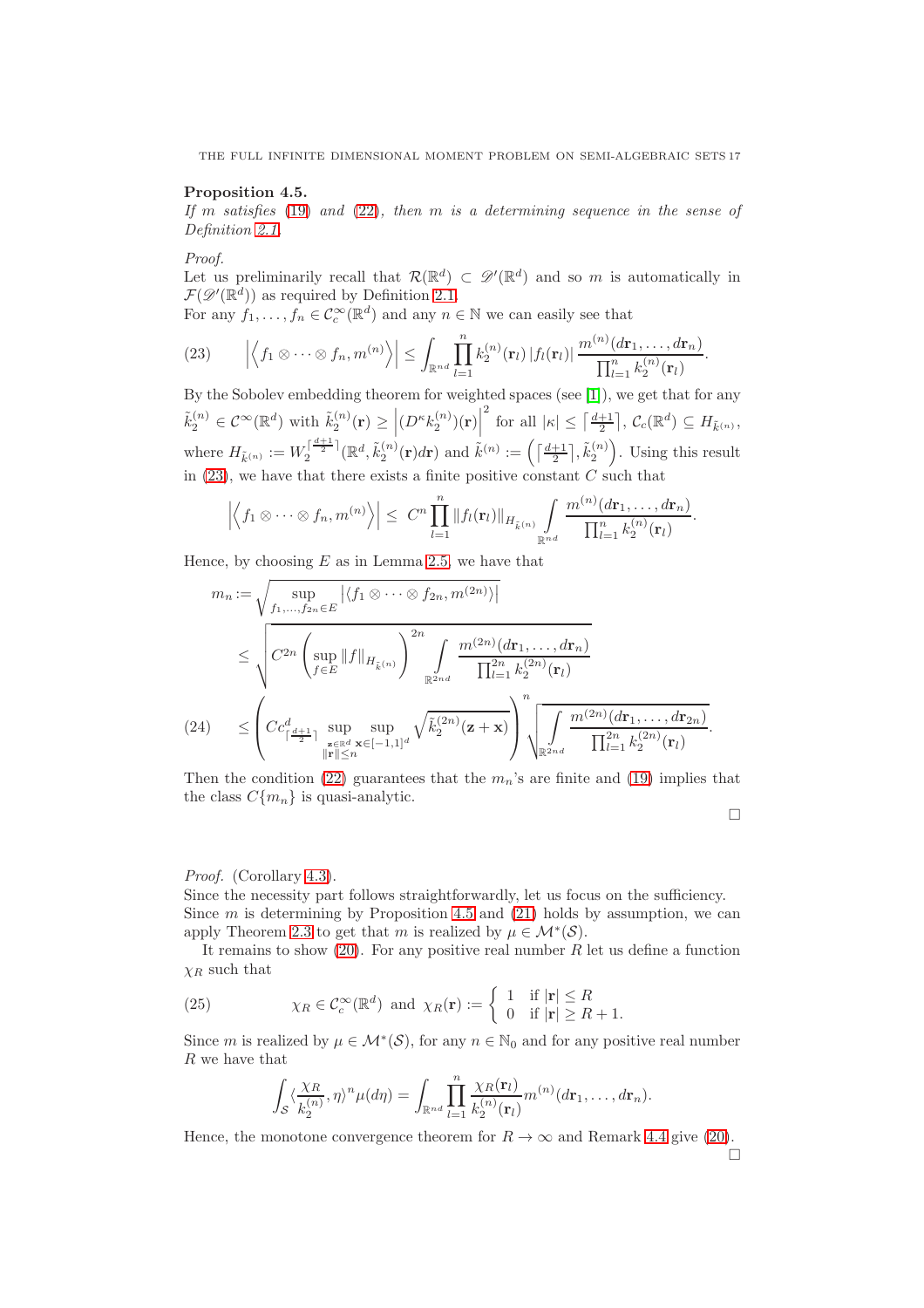# <span id="page-17-1"></span>Remark 4.6.

The proof of Proposition [4.5](#page-16-0) is a particular instance of what we were pointing out in Remark [2.6.](#page-7-0) In fact, the regularity assumed on the sequence  $m$ , that is  $m$  consisting of Radon measures, allowed us to get the bound [\(24\)](#page-16-2) from [\(19\)](#page-15-1) and [\(22\)](#page-15-3) for some index  $\tilde{k}^{(n)} = (\tilde{k}_1^{(n)}, \tilde{k}_2^{(n)})$  with  $\tilde{k}_1^{(n)} = \lceil \frac{d+1}{2} \rceil$  and so independent of n.

Note that to obtain this result it was important to use our definition of determining sequence (see Definition [2.1\)](#page-6-1). In fact, if we used the one given in [\[2\]](#page-27-4) involving the norms  $\|m^{(2n)}\|_{H^{\otimes 2n}_{-k}(2n)}$  (see Remark [3.3\)](#page-9-0), we would have got  $\tilde{k}_1^{(n)} > \lceil \frac{n(d+1)}{2} \rceil$  and as a consequence an extra factor of at least order  $(2n)!$  under the root in  $(19)$ . This observation is in line with Remark 3 in [\[2,](#page-27-4) Vol. II, p.73].

If we assume even more regularity on  $m$ , then Corollary [4.3](#page-15-4) takes the following simpler form.

# Corollary 4.7.

Let  $m \in \mathcal{F}(\mathcal{R}(\mathbb{R}^d))$  be such that for some  $k_2 \in C^{\infty}(\mathbb{R}^d)$ , independent of n, with  $k_2(\mathbf{r}) \geq 1$  for all  $\mathbf{r} \in \mathbb{R}^d$  the following holds

$$
\sum_{n=1}^{\infty} \frac{1}{\sqrt[n]{\int_{\mathbb{R}^{2nd}} \frac{m^{(2n)}(dr_1,...,dr_{2n})}{\prod_{l=1}^{2n} k_2(\mathbf{r}_l)}}} = \infty.
$$

If  $S \subseteq \mathscr{D}'(\mathbb{R}^d)$  is a basic semi-algebraic set of the form [\(4\)](#page-5-3), then m is realized by a unique non-negative measure  $\mu \in \mathcal{M}^*(\mathcal{S})$  with

$$
\int_{\mathcal{S}} \langle \frac{1}{k_2}, \eta \rangle^n \mu(d\eta) < \infty, \quad \forall \, n \in \mathbb{N}_0,
$$

 $\int_S$   $\frac{S}{\sqrt{S}}$   $\frac{S}{\sqrt{S}}$  if and only if the following inequalities hold

$$
L_m(h^2) \ge 0, \ L_m(P_i h^2) \ge 0, \ \forall h \in \mathscr{P}_{\mathcal{C}_c^{\infty}}\left(\mathscr{D}_{proj}'(\mathbb{R}^d)\right), \ \forall i \in Y,
$$

and for any  $n \in \mathbb{N}_0$  we have

$$
\int_{\mathbb{R}^{2nd}}\frac{m^{(2n)}(d\mathbf{r}_1,\ldots,d\mathbf{r}_{2n})}{\prod_{l=1}^{2n}k_2(\mathbf{r}_l)}<\infty.
$$

# <span id="page-17-0"></span>4.3. Realizability on the space of Radon measures  $\mathcal{R}(\mathbb{R}^d)$ .

# Example 4.8.

The set  $\mathcal{R}(\mathbb{R}^d)$  of all Radon measures on  $\mathbb{R}^d$  is a basic semi-algebraic subset of  $\mathscr{D}'(\mathbb{R}^d)$ , *i.e.* 

<span id="page-17-2"></span>(26) 
$$
\mathcal{R}(\mathbb{R}^d) = \bigcap_{\varphi \in \mathcal{C}_c^{+,\infty}(\mathbb{R}^d)} \{ \eta \in \mathscr{D}'(\mathbb{R}^d) : \Phi_{\varphi}(\eta) \ge 0 \}
$$

where  $\Phi_{\varphi}(\eta) := \langle \varphi, \eta \rangle$ .

Proof.

The representation [\(26\)](#page-17-2) follows from the fact that there exists a one-to-one correspondence between the Radon measures on  $\mathbb{R}^d$  and the continuous non-negative linear functionals on the space  $\mathscr{D}_{proj}(\mathbb{R}^d)$ . In fact, for any  $\eta \in \mathcal{R}(\mathbb{R}^d)$  the functional

$$
\begin{array}{rcl} \mathcal{C}^{\infty}_c(\mathbb{R}^d) & \to & \mathbb{R} \\ \varphi & \mapsto & \langle \varphi, \eta \rangle = \int_{\mathbb{R}^d} \varphi(\mathbf{r}) \eta(d\mathbf{r}) \end{array}
$$

is non-negative and it is an element of  $\mathscr{D}'(\mathbb{R}^d)$ . Conversely, by a theorem due to L. Schwartz (see [\[39,](#page-28-25) Theorem V]), every non-negative linear functional on  $\mathcal{C}_c^{\infty}(\mathbb{R}^d)$ can be represented as integral w.r.t. a Radon measure on  $\mathbb{R}^d$ .

 $\Box$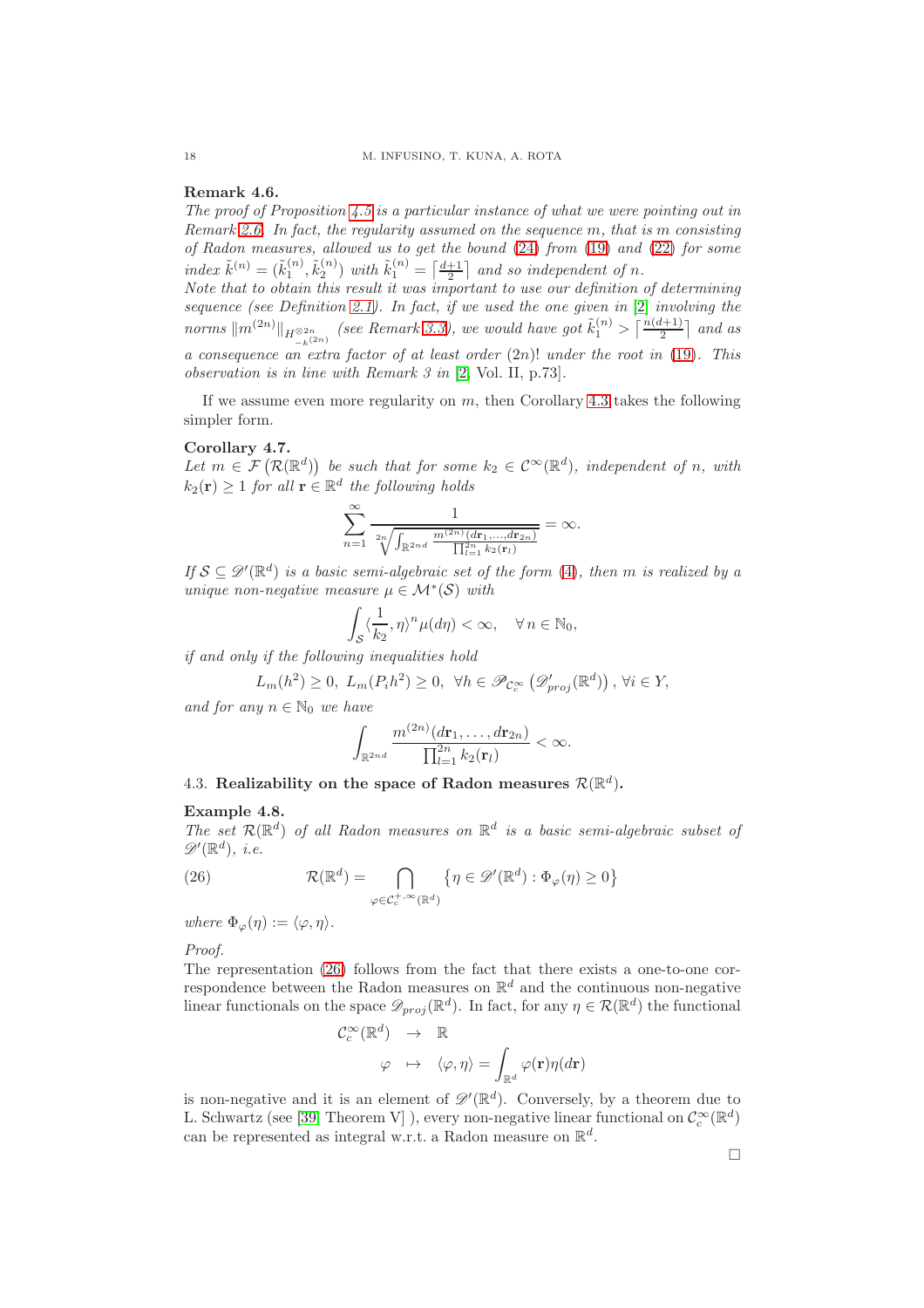Using the representation [\(26\)](#page-17-2), we obtain a realizability theorem for  $S = \mathcal{R}(\mathbb{R}^d)$ , namely Corollary [4.3](#page-15-4) becomes

# <span id="page-18-2"></span>Theorem 4.9.

Let  $m \in \mathcal{F}(\mathcal{R}(\mathbb{R}^d))$  fulfill the weighted Carleman type condition [\(19\)](#page-15-1). Then m is realized by a unique non-negative measure  $\mu \in \mathcal{M}^*(\mathcal{R}(\mathbb{R}^d))$  with

$$
\int_{\mathcal{S}} \langle \frac{1}{k_2^{(n)}}, \eta \rangle^n \mu(d\eta) < \infty, \quad \forall n \in \mathbb{N}_0,
$$

if and only if the following inequalities hold

<span id="page-18-1"></span>(27)  $L_m(h^2) \geq 0, \forall h \in \mathscr{P}_{\mathcal{C}_c^{\infty}}\left(\mathscr{D}_{proj}'(\mathbb{R}^d)\right),$ 

(28) 
$$
L_m(\Phi_{\varphi}h^2) \geq 0, \ \forall h \in \mathscr{P}_{\mathcal{C}_c^{\infty}}\left(\mathscr{D}_{proj}'(\mathbb{R}^d)\right), \ \forall \varphi \in \mathcal{C}_c^{+,\infty}(\mathbb{R}^d),
$$

(29) 
$$
\int_{\mathbb{R}^{2nd}} \frac{m^{(2n)}(d\mathbf{r}_1,\ldots,d\mathbf{r}_{2n})}{\prod_{l=1}^{2n}k_2^{(2n)}(\mathbf{r}_l)} < \infty, \ \forall n \in \mathbb{N}_0.
$$

Note that if  $\mu$  is concentrated on  $\mathcal{R}(\mathbb{R}^d)$  then  $m_{\mu}^{(n)} \in \mathcal{R}(\mathbb{R}^{dn})$  for all  $n \in \mathbb{N}_0$ .

The previous theorem still holds even when  $m$  does not consist of Radon measures. In this case, instead of  $(19)$  and  $(29)$ , one has to assume that m is determining in the sense of Definition [2.1](#page-6-1)

The assumption [\(19\)](#page-15-1) can be actually weakened by taking into account a result due to S.N. Sifrin about the infinite dimensional moment problem on dual cones in nuclear spaces (see [\[42\]](#page-28-4)). Indeed, applying Sifrin's results to the cone  $\mathcal{C}_c^{+,\infty}(\mathbb{R}^d)$ , it is possible to obtain a particular instance of our Theorem [2.3](#page-6-0) for the case  $\mathcal{S} = \mathcal{R}(\mathbb{R}^d)$ (the latter is in fact the dual cone of  $C_c^{+,\infty}(\mathbb{R}^d)$ ) but with the difference that in the determinacy condition the quasi-analyticity of the  $m_n$ 's is replaced by the socalled Stieltjes condition  $\sum_{n=1}^{\infty} m_n^{-\frac{1}{2n}} = \infty$ . As a consequence, the condition [\(19\)](#page-15-1) in Theorem [4.9](#page-18-2) can be replaced by the following weaker one

$$
\sum_{n=1}^{\infty} \frac{1}{\sqrt{\sup_{\substack{\mathbf{z} \in \mathbb{R}^d \\ \|\mathbf{z}\| \le n}} \sup_{\mathbf{x} \in [-1,1]^d} \sqrt{\tilde{k}_2^{(n)}(\mathbf{z}+\mathbf{x})}} \sqrt[n]{\prod_{\substack{\mathbf{z} \in \mathbb{R}^d \\ \|\mathbf{z}\| \le n}} \frac{1}{\prod_{l=1}^{2n} k_2^{(2n)}(\mathbf{r}_l)}} = \infty,
$$

which we call *weighted generalized Stieltjes condition*.

#### <span id="page-18-0"></span>Remark 4.10.

The condition [\(27\)](#page-18-1) can be rewritten as

$$
\sum_{i,j} \langle h^{(i)} \otimes h^{(j)}, m^{(i+j)} \rangle \ge 0, \quad \forall h^{(i)} \in C_c^{\infty}(\mathbb{R}^{id}),
$$

and  $(28)$  as

$$
\sum_{i,j} \langle h^{(i)} \otimes h^{(j)} \otimes \varphi, m^{(i+j+1)} \rangle \ge 0, \quad \forall h^{(i)} \in C_c^{\infty}(\mathbb{R}^{id}), \forall \varphi \in C_c^{+,\infty}(\mathbb{R}^d).
$$

Recalling Definition [3.7,](#page-10-1) we can restate these conditions as follows: the sequence  $(m^{(n)})_{n\in\mathbb{N}_0}$  and its shifted version  $((\Phi_{\varphi}m)^{(n)})_{n\in\mathbb{N}_0}$  are positive semidefinite in the sense of Definition [3.1.](#page-8-2)

In particular, if for each  $n \in \mathbb{N}_0$ ,  $m^{(n)}$  has a Radon-Nikodym density, that is there exists  $\alpha^{(n)} \in L^1(\mathbb{R}^n, \lambda)$  s.t.  $m^{(n)}(d\mathbf{r}_1, \ldots, d\mathbf{r}_n) = \alpha^{(n)}(\mathbf{r}_1, \ldots, \mathbf{r}_n) d\mathbf{r}_1 \cdots d\mathbf{r}_n$ , then [\(27\)](#page-18-1) and [\(28\)](#page-18-1) can be rewritten as

$$
\sum_{i,j} \int_{\mathbb{R}^{d(i+j)}} h^{(i)}(\mathbf{r}_1,\ldots,\mathbf{r}_i) h^{(j)}(\mathbf{r}_{i+1},\ldots,\mathbf{r}_{i+j}) \alpha^{(i+j)}(\mathbf{r}_1,\ldots,\mathbf{r}_{i+j}) d\mathbf{r}_1 \cdots d\mathbf{r}_{i+j} \geq 0,
$$

$$
\sum_{i,j} \int_{\mathbb{R}^{d(i+j+1)}} h^{(i)}(\mathbf{r}_1,\ldots,\mathbf{r}_i) h^{(j)}(\mathbf{r}_{i+1},\ldots,\mathbf{r}_{i+j}) \varphi(\mathbf{y}) \alpha^{(i+j+1)}(\mathbf{r}_1,\ldots,\mathbf{r}_{i+j},\mathbf{y}) d\mathbf{r}_1 \cdots d\mathbf{r}_{i+j} d\mathbf{y} \geq 0.
$$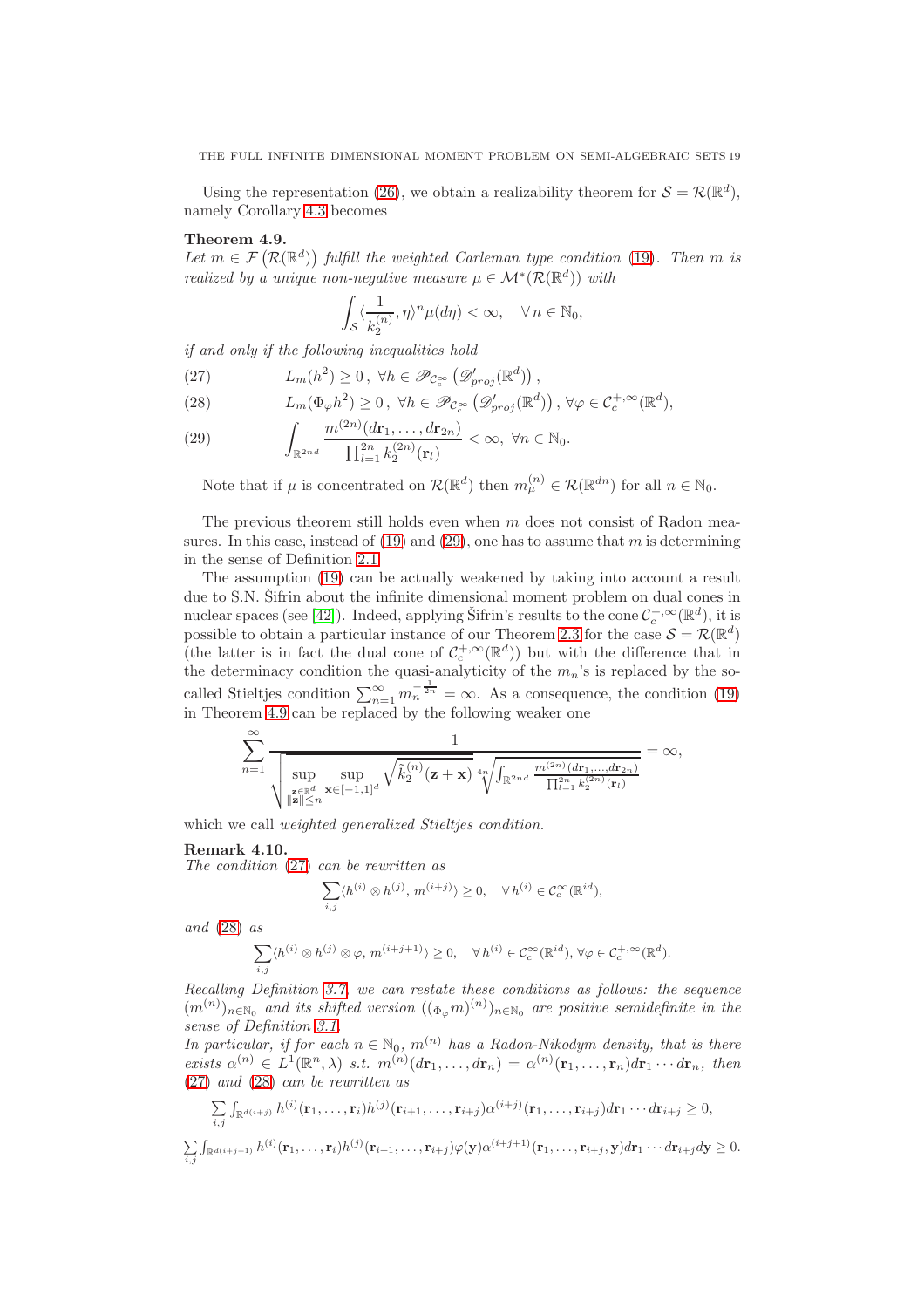These conditions can be interpreted as that  $(\alpha^{(n)})_{n\in\mathbb{N}_0}$  is positive semidefinite and that for  $\lambda$ -almost all  $\mathbf{y} \in \mathbb{R}^d$  the sequence  $(\alpha^{(n+1)}(\cdot, \mathbf{y}))_{n \in \mathbb{N}_0}$  is positive semidefinite, where the positive semidefiniteness is intended in a generalized sense. In this reformulation the analogy with the Stieltjes moment problem is evident, since necessary and sufficient conditions for the realizability on  $\mathbb{R}^+$  of a sequence of numbers  $(m_n)_{n \in \mathbb{N}_0}$  are that  $(m_n)_{n \in \mathbb{N}_0}$  and  $(m_{n+1})_{n \in \mathbb{N}_0}$  are positive semidefinite.

The measure constructed in Theorem [4.9](#page-18-2) lives on the Borel  $\sigma$ -algebra generated by the weak topology  $\tau_w^{proj}$  on  $\mathscr{D}_{proj}$  restricted to its subset  $\mathcal{R}(\mathbb{R}^d)$ . A natural topology on  $\mathcal{R}(\mathbb{R}^d)$  is the vague topology  $\tau_v$ , i.e. the smallest topology such that the mappings

$$
\eta \mapsto \langle f, \eta \rangle = \int_{\mathbb{R}^d} f(\mathbf{r}) \eta(d\mathbf{r})
$$

are continuous for all  $f \in \mathcal{C}_c(\mathbb{R}^d)$ . These two topologies actually coincide on  $\mathcal{R}(\mathbb{R}^d)$ .

This result directly follows from the Hausdorff criterion if one intersects the neighbourhood bases with sets of the following form

$$
U_{\chi_{\varphi};N} := \left\{ \eta \in \mathcal{R}(\mathbb{R}^d) : |\langle \chi_{\varphi}, \eta - \nu \rangle| < N \right\},\
$$

where N is a positive integer and  $\chi_{\varphi}$  is a smooth characteristic function of the support of a function  $\varphi \in \mathcal{C}_c(\mathbb{R}^d)$  (see [\(25\)](#page-16-3)).

As a consequence of the equivalence of the two topologies, the associated Borel  $\sigma$ –algebras also coincide and they are equal to  $\sigma(\tau_w^{proj}) \cap \mathcal{R}(\mathbb{R}^d)$ .

# <span id="page-19-0"></span>4.4. Realizability on the set of measures with bounded density.

# Example 4.11.

Let  $c \in \mathbb{R}^+$ . The set  $\mathcal{S}_c$  of all Radon measures with density w.r.t. the Lebesgue measure  $\lambda$  on  $\mathbb{R}^d$  which is  $L^{\infty}$ -bounded by c, i.e.

<span id="page-19-1"></span>(30) 
$$
\mathcal{S}_c := \{ \eta \in \mathcal{R}(\mathbb{R}^d) : \eta(d\mathbf{r}) = f(\mathbf{r})\lambda(d\mathbf{r}) \text{ with } f \ge 0 \text{ and } ||f||_{L^{\infty}} \le c \}
$$

is a basic semi-algebraic subset of  $\mathscr{D}'(\mathbb{R}^d)$ . More precisely, we get that

<span id="page-19-4"></span>(31) 
$$
\mathcal{S}_c = \mathcal{R}(\mathbb{R}^d) \cap \bigcap_{\varphi \in \mathcal{C}_c^{+,\infty}(\mathbb{R}^d)} \left\{ \eta \in \mathscr{D}'(\mathbb{R}^d) : c \langle \varphi, \lambda \rangle - \langle \varphi, \eta \rangle \geq 0 \right\}.
$$

Proof.

Step I: ⊆

Let  $\eta \in \mathcal{S}_c$ , then by definition [\(30\)](#page-19-1), we get that for any  $\varphi \in \mathcal{C}_c^{+,\infty}(\mathbb{R}^d)$ 

<span id="page-19-3"></span>
$$
\langle \varphi, \eta \rangle = \int_{\mathbb{R}^d} \varphi(\mathbf{r}) f(\mathbf{r}) \lambda(d\mathbf{r}) \leq ||f||_{L^{\infty}} \int_{\mathbb{R}^d} \varphi(\mathbf{r}) \lambda(d\mathbf{r}) \leq c \langle \varphi, \lambda \rangle.
$$

Step II: ⊇

Let  $\eta \in \mathcal{R}(\mathbb{R}^d)$  such that

(32) 
$$
c\langle \varphi, \lambda \rangle - \langle \varphi, \eta \rangle \geq 0, \ \forall \varphi \in C_c^{+,\infty}(\mathbb{R}^d).
$$

By density, the previous condition holds for all  $\varphi \in L^1(\mathbb{R}^d, \lambda - \eta)$  and in particular for  $\varphi = \mathbb{1}_A$ , where  $A \in \mathcal{B}(\mathbb{R}^d)$  bounded. Hence,  $\eta \ll \lambda$  and so, by the Radon-Nikodym theorem, there exists  $f \geq 0$  such that

(33) 
$$
\eta(d\mathbf{r}) = f(\mathbf{r})\lambda(d\mathbf{r}).
$$

By [\(33\)](#page-19-2) and [\(32\)](#page-19-3), for any  $A \in \mathcal{B}(\mathbb{R}^d)$  bounded we get that

<span id="page-19-2"></span>
$$
\int_A f(\mathbf{r}) \lambda(d\mathbf{r}) = \int_A \eta(d\mathbf{r}) \le c \int_A \lambda(d\mathbf{r}).
$$

Hence,  $f(\mathbf{r}) \leq c \lambda$  – a.e. in each bounded A and therefore  $||f||_{L^{\infty}} \leq c$ .

 $\Box$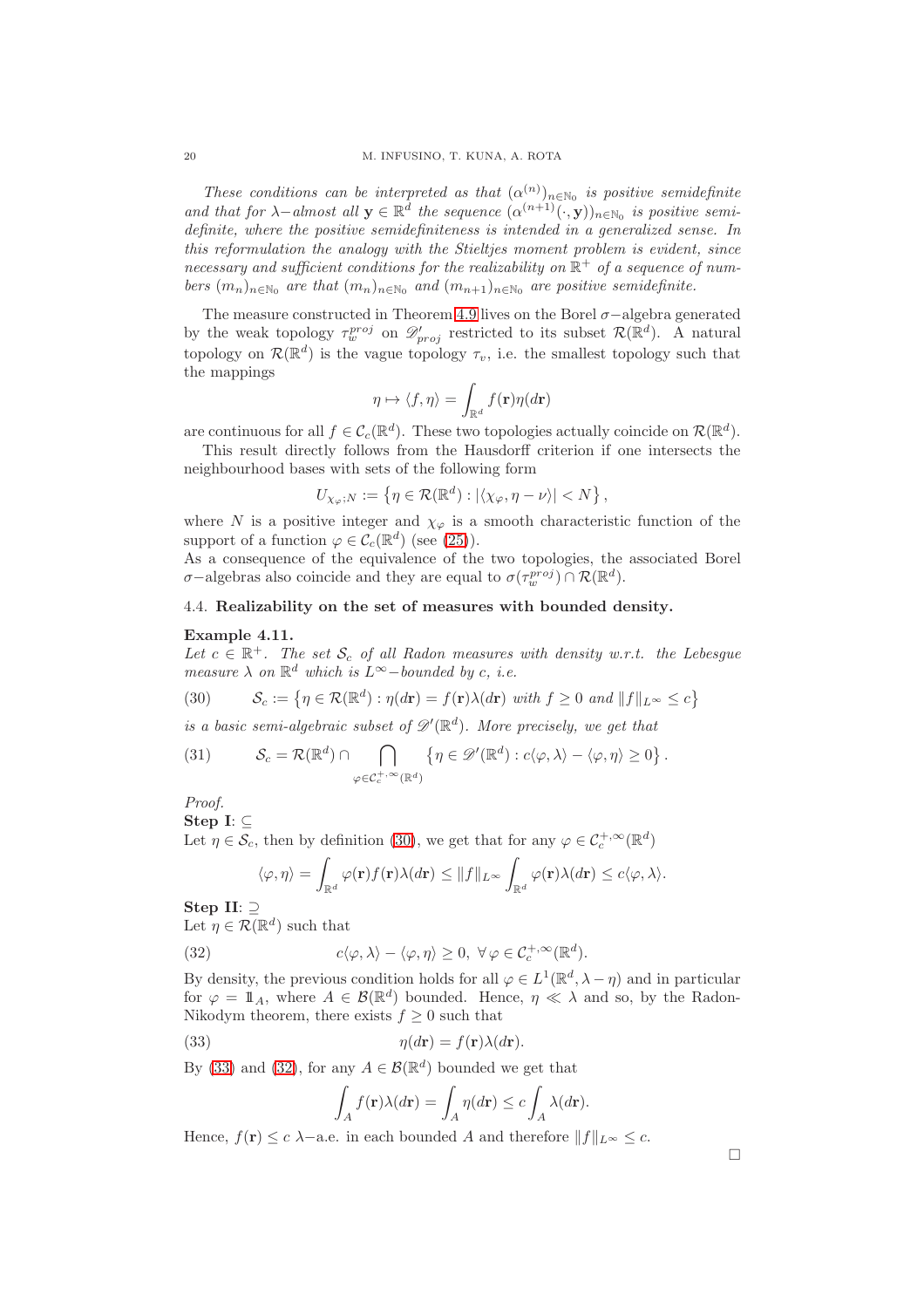Using the representation [\(31\)](#page-19-4), we can explicitly rewrite Corollary [4.3](#page-15-4) for  $S = S_c$ as follows.

## Theorem 4.12.

Let  $c \in \mathbb{R}^+$ . Let  $m \in \mathcal{F}(\mathcal{R}(\mathbb{R}^d))$  fulfill the weighted Carleman type condition [\(19\)](#page-15-1). Then m is realized by a unique non-negative measure  $\mu \in \mathcal{M}^*(\mathcal{S}_c)$  with

$$
\int_{\mathcal{S}} \langle \frac{1}{k_2^{(n)}}, \eta \rangle^n \mu(d\eta) < \infty, \quad \forall n \in \mathbb{N}_0,
$$

if and only if the following inequalities hold.

<span id="page-20-4"></span>(34)  $L_m(h^2) \geq 0, \forall h \in \mathscr{P}_{\mathcal{C}_c^{\infty}}\left(\mathscr{D}_{proj}'(\mathbb{R}^d)\right),$ 

(35) 
$$
L_m(\Phi_{\varphi}h^2) \geq 0, \ \forall h \in \mathscr{P}_{\mathcal{C}_c^{\infty}}\left(\mathscr{D}_{proj}'(\mathbb{R}^d)\right), \forall \varphi \in \mathcal{C}_c^{+,\infty}(\mathbb{R}^d),
$$

(36) 
$$
L_m(\Gamma_{c,\varphi}h^2) \geq 0, \ \forall h \in \mathscr{P}_{\mathcal{C}_c^{\infty}}\left(\mathscr{D}_{proj}^{\prime}(\mathbb{R}^d)\right), \forall \varphi \in \mathcal{C}_c^{+,\infty}(\mathbb{R}^d),
$$

$$
\int_{\mathbb{R}^{2nd}} \frac{m^{(2n)}(d\mathbf{r}_1,\ldots,d\mathbf{r}_{2n})}{\prod_{l=1}^{2n} k_2^{(2n)}(\mathbf{r}_l)} < \infty, \ \forall n \in \mathbb{N}_0,
$$

where  $\Phi_{\varphi}(\eta) := \langle \varphi, \eta \rangle$  and  $\Gamma_{c,\varphi}(\eta) := c \langle \varphi, \lambda \rangle - \langle \varphi, \eta \rangle$ .

# <span id="page-20-1"></span>Remark 4.13.

Proceeding as in Remark [4.10,](#page-18-0) we can work out the analogy between the realizability problem on  $S_c$  and the moment problem on [0, c]. Indeed, if each  $m^{(n)}$  has density  $\alpha^{(n)}$  w.r.t. the Lebesgue measure, then [\(34\)](#page-20-4), [\(35\)](#page-20-4) and [\(36\)](#page-20-4) mean just that  $(\alpha^{(n)})_{n\in\mathbb{N}_0}$ is positive semidefinite and that, for  $\lambda$ -almost all  $\mathbf{y} \in \mathbb{R}^d$ ,  $(\alpha^{(n+1)}(\cdot, \mathbf{y}))_{n \in \mathbb{N}_0}$  and  $(c\alpha^{(n)}(\cdot) - \alpha^{(n+1)}(\cdot, \mathbf{y}))_{n \in \mathbb{N}_0}$  are positive semidefinite. Similarly, necessary and sufficient conditions for the realizability on  $[0, c]$  of a sequence of numbers  $(m_n)_{n \in \mathbb{N}_0}$ , where

$$
[0, c] = \{x \in \mathbb{R} : x \ge 0\} \cap \{x \in \mathbb{R} : c - x \ge 0\},\
$$

<span id="page-20-0"></span>are that  $(m_n)_{n \in \mathbb{N}_0}$ ,  $(m_{n+1})_{n \in \mathbb{N}_0}$  and  $(c \cdot m_n - m_{n+1})_{n \in \mathbb{N}_0}$  are positive semidefinite (see [\[12\]](#page-27-15) and [\[6\]](#page-27-8)).

# 5. Appendix

# <span id="page-20-2"></span>5.1. Quasi-analyticity.

Let us recall the basic definitions and state the results used throughout this paper concerning the theory of quasi-analyticity.

# **Definition 5.1** (The class  $C\{M_n\}$ ).

Given a sequence of positive real numbers  $(M_n)_{n \in \mathbb{N}_0}$ , we define the class  $C\{M_n\}$  as the set of all functions  $f \in C^{\infty}(\mathbb{R})$  such that for any  $n \in \mathbb{N}_0$ 

$$
||D^n f||_{\infty} \leq \beta_f B_f^n M_n,
$$

where  $D^n f$  is the n−th derivative of  $f$ ,  $||D^n f||_{\infty} := \sup_{x \in \mathbb{R}} |D^n f(x)|$ , and  $\beta_f$ ,  $B_f$  are positive constants only depending on f.

<span id="page-20-3"></span>Definition 5.2 (Quasi-analytical class). A class  $C{M_n}$  is said to be quasi-analytic if the conditions

$$
f \in C\{M_n\}, (D^n f)(0) = 0, \quad \forall n \in \mathbb{N}_0,
$$

imply that  $f(x) = 0$  for all  $x \in \mathbb{R}$ .

The main result in the theory of quasi-analyticity is the Denjoy-Carleman theorem, which is easy to prove when the sequence is log-convex and has the first term equal to 1 (see [\[37\]](#page-28-26) for a proof of the theorem in this case).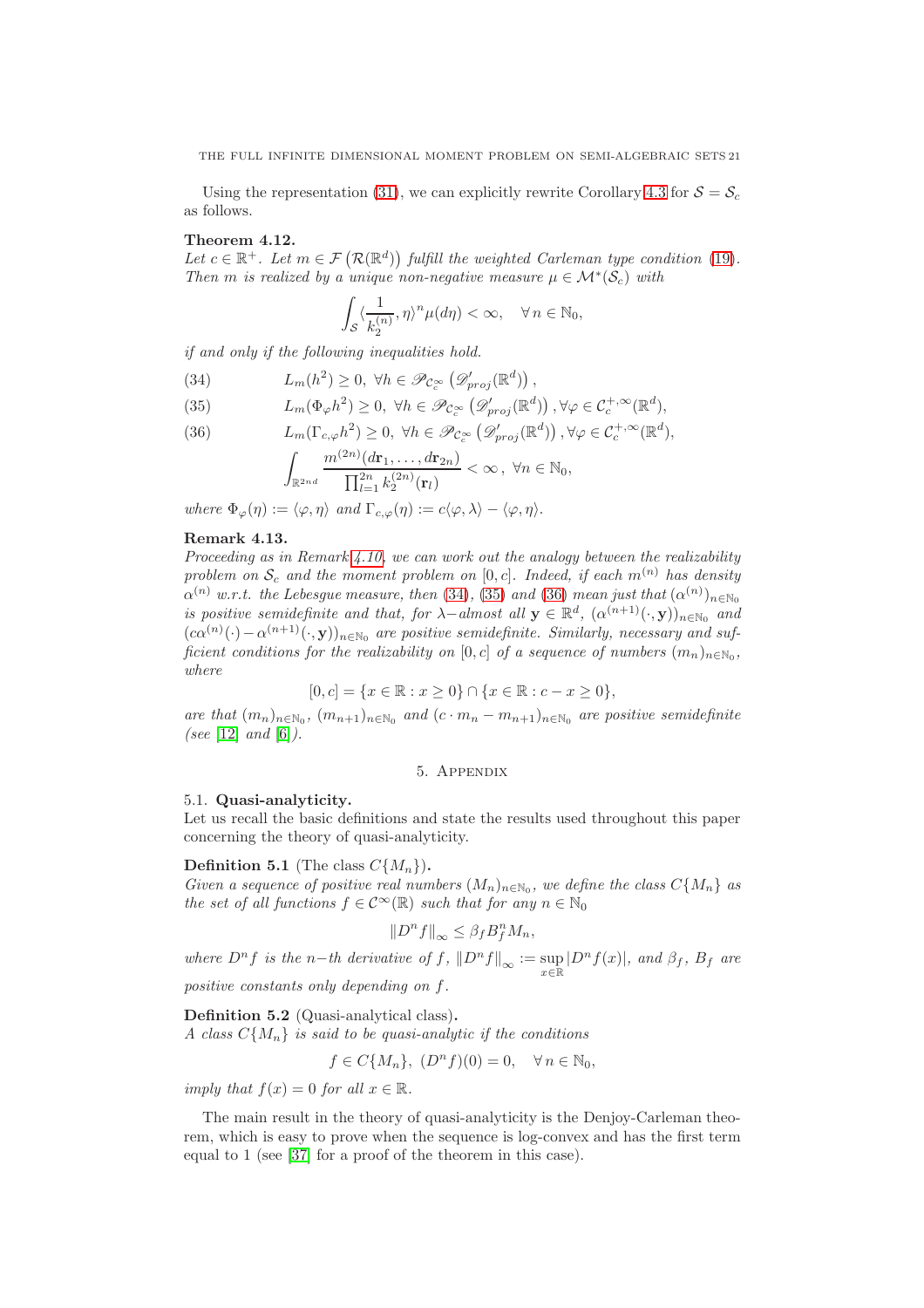Definition 5.3 (Log-convexity).

A sequence of positive real numbers  $(M_n)_{n\in\mathbb{N}_0}$  is said to be log-convex if and only if for all  $n \geq 1$  we have that  $M_n^2 \leq M_{n-1}M_{n+1}$ .

However, when we deal with classes of functions, the assumption of log-convexity and the assumption  $M_0 = 1$  actually involve no loss of generality. In fact, one can prove that for any sequence  $(M_n)_{n\in\mathbb{N}_0}$  there always exists a log-convex sequence  $(M_n^c)_{n \in \mathbb{N}_0}$  such that the classes  $C\{M_n\}$  and  $C\{M_n^c\}$  coincide. More precisely, the sequence  $(M_n^c)_{n \in \mathbb{N}_0}$  is the convex regularization of  $(M_n)_{n \in \mathbb{N}_0}$  by means of the loga-rithm (for more details on this regularization see [\[26\]](#page-28-27)). Hence, we have that  $C\{M_n\}$ is quasi-analytic if and only if  $C\{M_n^c\}$  is quasi-analytic (see [\[26,](#page-28-27) Chapter VI, Theorem 6.5.III]). Clearly, if  $(M_n)_{n \in \mathbb{N}_0}$  is log-convex then  $M_n^c \equiv M_n$  for all  $n \in \mathbb{N}_0$ . Furthermore, if  $M_0 \neq 1$  then one can always normalize the sequence and consider  $(\frac{M_n}{M_0})_{n \in \mathbb{N}_0}$ , since it is easy to see that the classes  $C\{M_n\}$  and  $C\{\frac{M_n}{M_0}\}$  coincide.

Using the convex regularization by means of the logarithm and the observations above, it is possible to show the Denjoy-Carleman theorem in its most general form (see [\[10\]](#page-27-16) for a simple but detailed proof).

# <span id="page-21-0"></span>Theorem 5.4 (The Denjoy-Carleman Theorem).

Let  $(M_n)_{n\in\mathbb{N}_0}$  be a sequence of positive real numbers. Then the following conditions are equivalent

(1) 
$$
C\{M_n\}
$$
 is quasi-analytic,  
\n(2)  $\sum_{n=1}^{\infty} \frac{1}{\beta_n} = \infty$  with  $\beta_n := \inf_{k \ge n} \sqrt[k]{M_k}$ ,  
\n(3)  $\sum_{n=1}^{\infty} \frac{1}{\sqrt[n]{M_n^c}} = \infty$ ,  
\n(4)  $\sum_{n=1}^{\infty} \frac{M_{n-1}^c}{M_n^c} = \infty$ ,

where  $(M_n^c)_{n \in \mathbb{N}_0}$  is the convex regularization of  $(M_n)_{n \in \mathbb{N}_0}$  by means of the logarithm.

Let us now state a simple result which has been repeatedly used throughout this paper.

# <span id="page-21-1"></span>Proposition 5.5.

Let  $(M_n)_{n\in\mathbb{N}_0}$  be a sequence of positive real numbers. Then,  $C\{M_n\}$  is quasianalytic if and only if for any positive constant  $\delta$  the class  $C\{\delta M_n\}$  is quasi-analytic.

In conclusion, let us introduce some interesting properties of log-convex sequences.

# Remark 5.6.

For a sequence of positive real numbers  $(M_n)_{n\in\mathbb{N}_0}$  the following properties are equivalent

(a):  $(M_n)_{n=0}^{\infty}$  is log-convex. (b):  $\left(\frac{M_n}{M_{n-1}}\right)_{n=1}^{\infty}$ is monotone increasing. (c):  $(\ln(M_n))_{n=1}^{\infty}$  is convex.

Note that the log-convexity is a necessary condition for a sequence to be a moment sequence.

# <span id="page-21-2"></span>Proposition 5.7.

If the sequence  $(M_n)_{n\in\mathbb{N}_0}$  is log-convex and  $M_0 = 1$ , then  $(\sqrt[n]{M_n})_{n=1}^{\infty}$  is monotone increasing.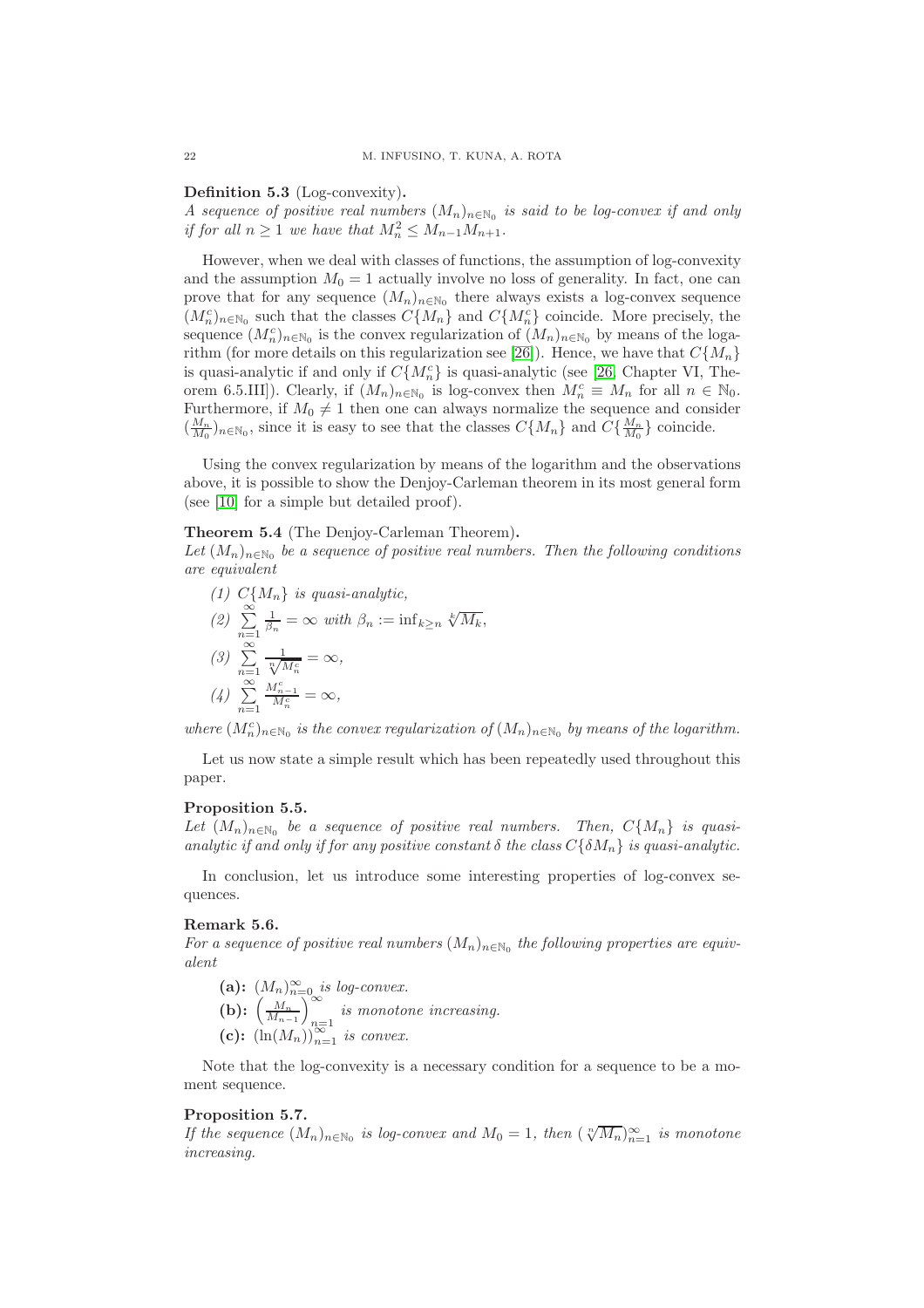THE FULL INFINITE DIMENSIONAL MOMENT PROBLEM ON SEMI-ALGEBRAIC SETS 23

# <span id="page-22-3"></span>Lemma 5.8.

Assume that  $(M_n)_{n\in\mathbb{N}_0}$  is a log-convex sequence. The class  $C\{M_n\}$  is quasi-analytic if and only if for any  $j \in \mathbb{N}$  the class  $C\{\sqrt{jM_{jn}}\}$  is quasi-analytic.

#### Proof.

W.l.o.g. we can assume that  $M_0 = 1$ . (In fact, if  $M_0 \neq 1$  then one can always apply the following proof to the sequence  $(\frac{M_n}{M_0})_{n \in \mathbb{N}_0}$  by Proposition [5.5.](#page-21-1)) Let us first note that by Theorem [5.4](#page-21-0) it is enough to prove that  $\sum_{n=1}^{\infty}$  $\frac{1}{\sqrt[n]{M_n}} = \infty$  if and only if for all  $j \in \mathbb{N}, \sum_{i=1}^{\infty}$  $n=1$  $\frac{1}{j\sqrt[n]{M_{jn}}} = \infty$ . Let us fix  $j \in \mathbb{N}$ , then  $\sum_{i=1}^{\infty}$  $n=1$ 1  $\frac{1}{\sqrt[n]{M_n}} = \sum_{n=1}^{\infty} \left( \frac{1}{\sqrt[n]{N_n}} \right)$  $\frac{1}{\sqrt[i]{M_{jn}}}+\frac{1}{\sqrt[i]{\Lambda}}$  $\frac{1}{\sqrt{j_n+j}} + \ldots + \frac{1}{\sqrt{j_n+j}}$ jn+(j−1) $\sqrt{M_{jn+j-1}}$  $\setminus$  $+\sum_{j=1}^{j-1}$  $n=1$ 1  $\sqrt[n]{M_n}$  $\leq j \sum_{i=1}^{\infty}$  $n=1$ 1  $\frac{1}{\sqrt[i]{M_{jn}}} + \sum_{n=1}^{j-1}$  $n=1$ 1  $\frac{1}{\sqrt[n]{M_n}},$ 

where the last inequality is due to Proposition [5.7.](#page-21-2) Hence, if  $\sum_{n=1}^{\infty}$  $\frac{1}{\sqrt[n]{M_n}}$  diverges then  $\sum_{i=1}^{\infty}$  $n=1$  $\frac{1}{\sqrt[n]{M_{jn}}}$  diverges as well. On the other hand, if the series  $\sum_{n=1}^{\infty}$  $\frac{1}{j^n \sqrt{M_{jn}}}$  diverges for some  $j \in \mathbb{N}$ , then also  $\sum_{n=1}^{\infty}$  $\frac{1}{\sqrt[n]{M_n}}$  diverges since the latter contains more summands.  $\Box$ 

# <span id="page-22-0"></span>5.2. Complements about the space  $\mathcal{C}_c^{\infty}(\mathbb{R}^d)$ .

Let us recall the definition of the inductive topology on  $\mathcal{C}_c^{\infty}(\mathbb{R}^d)$  (see [\[35,](#page-28-28) Vol. I, Section V.4] for a more detailed account on this topic).

# <span id="page-22-1"></span>Definition 5.9.

Let  $(\Lambda_n)_{n\in\mathbb{N}}$  be an increasing family of relatively compact open subsets of  $\mathbb{R}^d$  such that  $\mathbb{R}^d = \bigcup_{n \in \mathbb{N}} \Lambda_n$ . Let us consider the space  $\mathcal{C}_c^{\infty}(\overline{\Lambda_n})$  of all infinitely differentiable  $n\bar{\in}\mathbb{N}$ functions on  $\mathbb{R}^d$  with compact support contained in  $\overline{\Lambda_n}$  and let us endow  $\mathcal{C}_c^{\infty}(\overline{\Lambda_n})$ 

with the Frechét topology generated by the directed family of seminorms given by

(37) 
$$
\|\varphi\|_{\leq a} := \sum_{|\beta| \leq a} \max_{\mathbf{r} \in \overline{\Lambda}_n} |D^{\beta} \varphi(\mathbf{r})|.
$$

Then as sets

$$
\mathcal{C}_c^{\infty}(\mathbb{R}^d) = \bigcup_{n \in \mathbb{N}} \mathcal{C}_c^{\infty}(\overline{\Lambda_n}).
$$

We denote by  $\mathscr{D}_{ind}(\mathbb{R}^d)$  the space  $\mathcal{C}_c^{\infty}(\mathbb{R}^d)$  endowed with the inductive limit topology  $\tau_{ind}$  induced by this construction.

It is easy to see that the previous definition is independent of the choice of the  $\Lambda_n$ 's.

In Subsection [1.1,](#page-3-1) we gave a construction due to Y. M. Berezansky that allows to write  $\mathcal{C}_c^{\infty}(\mathbb{R}^d)$  as projective limit of a family of weighted Sobolev space (see Definition [1.1\)](#page-4-0). Berezansky actually proved that Definition [1.1](#page-4-0) is equivalent to the following standard one (see [\[1,](#page-27-10) Chapter I, Section 3.10] for more details).

#### <span id="page-22-2"></span>Definition 5.10.

Let I be as in Definition [1.1,](#page-4-0) i.e. the set of all  $k = (k_1, k_2(\mathbf{r}))$  such that  $k_1 \in \mathbb{N}_0$ ,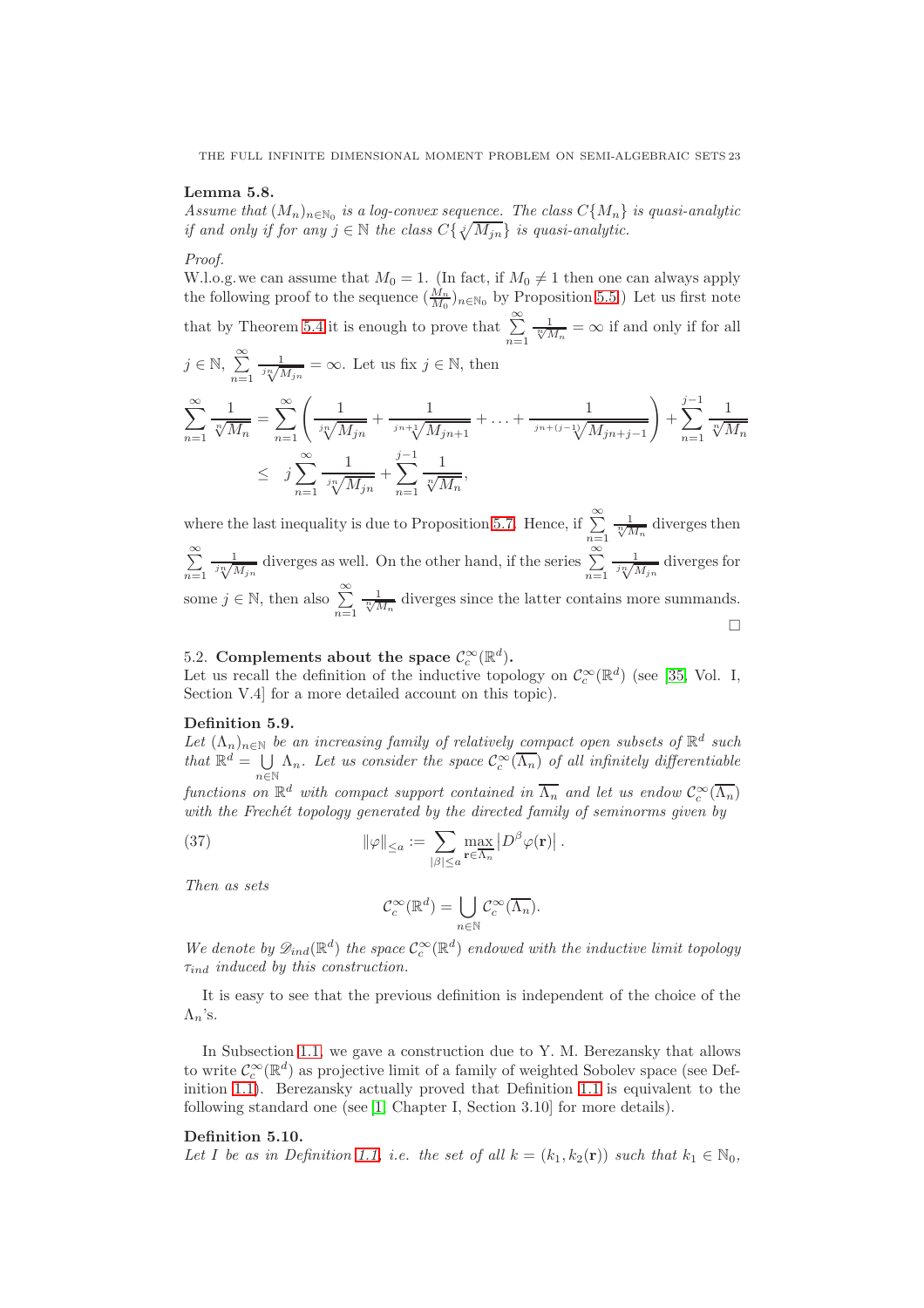$k_2 \in \mathcal{C}^{\infty}(\mathbb{R}^d)$  with  $k_2(\mathbf{r}) \geq 1$  for all  $\mathbf{r} \in \mathbb{R}^d$ . For each  $k \in I$ , let us introduce a norm on  $\mathcal{C}_c^{\infty}(\mathbb{R}^d)$  by setting

$$
\|\varphi\|_{\mathscr{D}_k(\mathbb{R}^d)} := \max_{\mathbf{r} \in \mathbb{R}^d} \left( k_2(\mathbf{r}) \sum_{|\beta| \leq k_1} |(D^\beta \varphi)(\mathbf{r})| \right).
$$

Denote by  $\mathscr{D}_k(\mathbb{R}^d)$  the completion of  $\mathcal{C}_c^{\infty}(\mathbb{R}^d)$  w.r.t. the norm  $\left\|\cdot\right\|_{\mathscr{D}_k(\mathbb{R}^d)}$ . Then as sets

$$
\mathcal{C}_c^{\infty}(\mathbb{R}^d) = \bigcap_{k \in I} \mathscr{D}_k(\mathbb{R}^d).
$$

We denote by  $\mathscr{D}_{proj}(\mathbb{R}^d)$  the space  $\mathcal{C}_c^{\infty}(\mathbb{R}^d)$  endowed with the projective limit topology  $\tau_{proj}$  induced by this construction.

Furthermore, as already mentioned, Berezansky showed that

$$
\mathscr{D}_{proj}(\mathbb{R}^d) = \operatorname{proj}_{(k_1,k_2(\mathbf{r})) \in I} W_2^{k_1}(\mathbb{R}^d, k_2(\mathbf{r}) d\mathbf{r})
$$

is a nuclear space (where I is as in Definition [1.1\)](#page-4-0). The nuclearity of  $\mathscr{D}_{proj}(\mathbb{R}^d)$ follows from the fact that the index set  $I$  always fulfills the following condition.

# Definition 5.11 (Condition (D)).

We say that the set  $K_0 \subseteq I$  satisfies Condition (D) if:

"For any pair  $k = (k_1, k_2(\mathbf{r})) \in K_0$  there exists  $k' = (k'_1, k'_2(\mathbf{r})) \in K_0$  such that

- $k'_1 \geq k_1 + l$  (where l is the smallest integer greater than  $\frac{d}{2}$ )
- $k_2'(\mathbf{r}) \geq \left( \max_{1 \leq l \leq l} \right)$  $\max_{|\beta|\leq l}|(D^{\beta}q)(\mathbf{r})|$  $\setminus^2$  $y, \forall \mathbf{r} \in \mathbb{R}^d$ , for some function  $q(\mathbf{r}) \in \mathcal{C}^l(\mathbb{R}^d)$ chosen such that

$$
q^2(\mathbf{r}) \ge k_2(\mathbf{r}), \forall \mathbf{r} \in \mathbb{R}^d \quad and \quad \int_{\mathbb{R}^d} \frac{k_2(\mathbf{r})}{q^2(\mathbf{r})} d\mathbf{r} < \infty.
$$

Note that the function  $q(\mathbf{r})$  depends on  $k_2(\mathbf{r})$  and d."

Condition (D) is sufficient for proj lim  $(k_1,k_2(r))\in K_0$  $W_2^{k_1}(\mathbb{R}^d, k_2(\mathbf{r})d\mathbf{r})$  to be nuclear.

Let us give some concrete examples of classes  $K_0$  which satisfy Condition (D) in the case  $d = 1$ .

# Example 5.12.

Let  $K_0 := \{(k_1, k_2(r)) \mid k_1 \in \mathbb{N}_0, k_2(r) = C(1 + r^{2n}), n \in \mathbb{N}, 1 \leq c \in \mathbb{R}\}.$ Let us fix a pair  $k = (k_1, k_2(r)) \in K_0$ , namely we fix  $k = (k_1, C(1 + r^{2n}))$  for some  $k_1 \in \mathbb{N}_0$ , some  $n \in \mathbb{N}$  and some real constant  $C \geq 1$ . For the same fixed n and C, we define the function  $q(r) := (2C(1 + r^{2n+2}))^{\frac{1}{2}} \in C^{\infty}(\mathbb{R}).$ Then we have that  $q^2(r) = 2C(1 + r^{2n+2}) \ge k_2(r)$  for all  $r \in \mathbb{R}$  and

$$
\int_{\mathbb{R}} \frac{k_2(r)}{q^2(r)} dr = \int_{\mathbb{R}} \frac{1 + r^{2n}}{2(1 + r^{2n+2})} dr < \infty.
$$

Hence, using the special form of  $q(r)$ , we get that

 $\forall r \in \mathbb{R}, \quad |Dq(r)| \leq (n+1)|q(r)|.$ 

Consequently, choosing  $k' = (k'_1, k'_2(r)) \in K_0$  such that

$$
k'_1 := k_1 + 1,
$$
  $k'_2(r) := (n+1)^2 q(r)^2, \quad \forall r \in \mathbb{R},$ 

we obtain that for all  $r \in \mathbb{R}$ ,  $k'_2(r) \geq (\max\{|q(r)|, |Dq(r)|\})^2$  and hence, Condition (D) is fulfilled by  $K_0$ .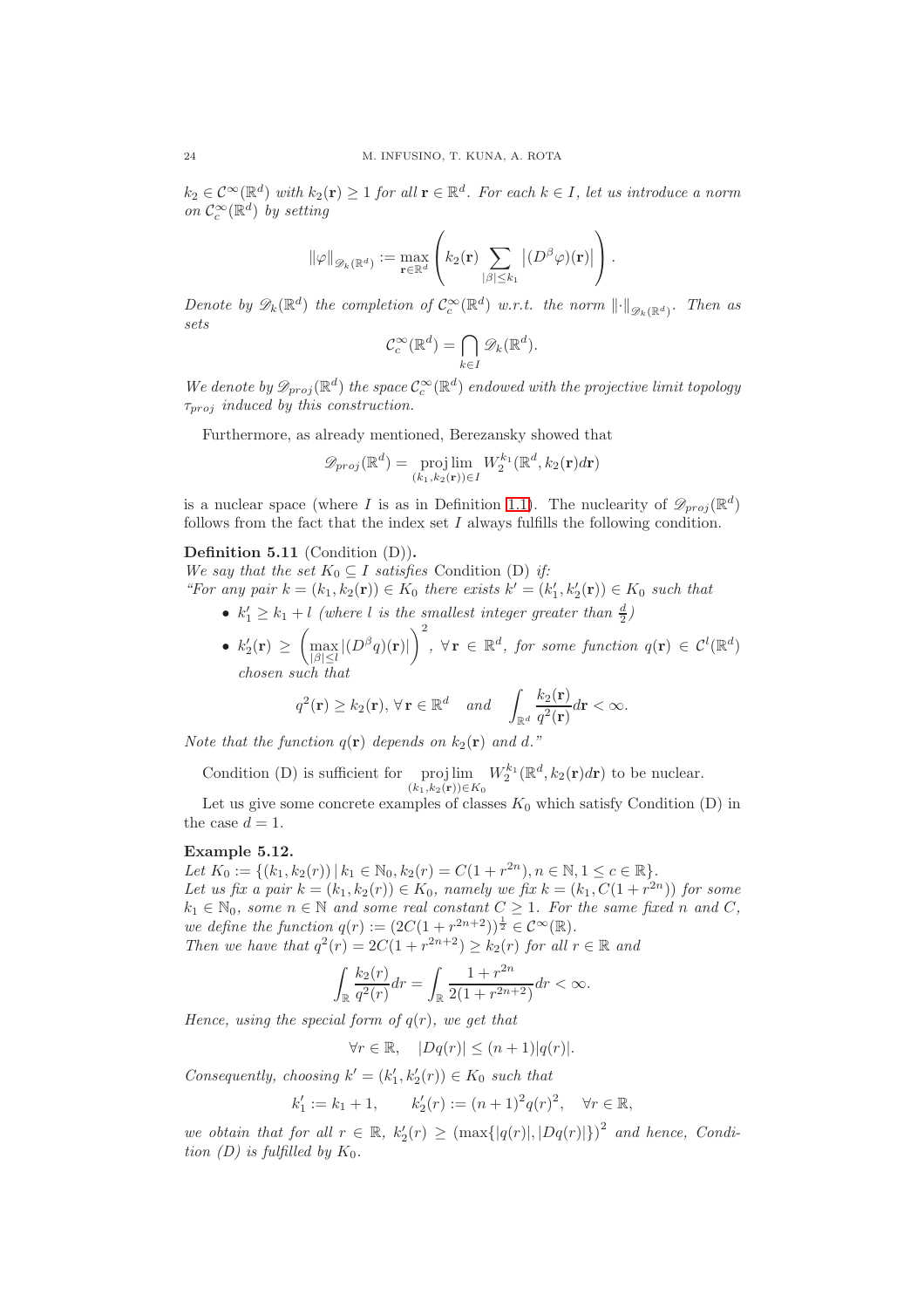#### Example 5.13.

Let  $K_0 := \{(k_1, k_2(r)) \mid k_1 \in \mathbb{N}_0, k_2(r) = 1 + e^{nr}, n \in \mathbb{N}, 1 \le c \in \mathbb{R}\}.$ Let us fix a pair  $k = (k_1, k_2(r)) \in K_0$ , namely we fix  $k = (k_1, C(1 + e^{nr}))$  for some  $k_1 \in \mathbb{N}_0$ , some  $n \in \mathbb{N}$  and some real constant  $C \geq 1$ . For the same fixed n and C, we define the function  $q(r) := (C(1+e^{nr})(1+r^2))^{\frac{1}{2}} \in C^{\infty}(\mathbb{R}).$ Then we have that  $q^2(r) = C(1 + e^{nr})(1 + r^2) \ge k_2(r)$  for all  $r \in \mathbb{R}$  and

$$
\int_{\mathbb{R}} \frac{k_2(r)}{q^2(r)} dr = \int_{\mathbb{R}} \frac{1}{1+r^2} dr < \infty.
$$

Hence, using the special form of  $q(r)$ , we get that

$$
\forall r \in \mathbb{R}, \quad |Dq(r)| \leq \left(\frac{n}{2} + 1\right)|q(r)|.
$$

Consequently, if  $B := \sup$ <sup>r</sup>∈<sup>R</sup>  $(1+e^{nr})(1+r^2)$  $\frac{e^{i\theta}}{1+e^{(n+1)r}}$  and if we choose  $k' = (k'_1, k'_2(r)) \in K_0$  such that

$$
k'_1 := k_1 + 1
$$
,  $k'_2(r) := BC\left(\frac{n}{2} + 1\right)^2 (1 + e^{(n+1)r}), \quad \forall r \in \mathbb{R}$ ,

then we obtain that for all  $r \in \mathbb{R}$ ,

$$
k_2'(r) \ge C\left(\frac{n}{2} + 1\right)^2 (1 + e^{nr})(1 + r^2) = \left(\frac{n}{2} + 1\right)^2 q^2(r) \ge \left(\max\{|q(r)|, |Dq(r)|\}\right)^2.
$$

# <span id="page-24-0"></span>5.3. Construction of a total subset of test functions.

In this subsection, we provide an outline of the proof of Lemma [2.5](#page-7-1) about the explicit construction of a set  $E$  of the kind required in Definition [2.1.](#page-6-1) For convenience, we give here the proofs only in the case when  $E \subset \mathscr{D}_{proj}(\mathbb{R})$ . The higher dimensional case follows straightforwardly.

For any  $n \in \mathbb{N}_0$ , let  $k^{(n)} := (k_1^{(n)}, k_2^{(n)}) \in I$ , i.e.  $k_1^{(n)} \in \mathbb{N}_0$  and  $k_2^{(n)} : \mathbb{R} \to [1, \infty[$ such that  $k_2^{(n)} \in C^{\infty}(\mathbb{R})$ . Let us consider the norm  $\|\cdot\|_{H_{k(n)}}$  defined in [\(1\)](#page-4-2), where  $H_{k^{(n)}} := W_2^{k_1^{(n)}}(\mathbb{R}, k_2^{(n)}(x))$ . We will denote by  $\|\cdot\|_{H_{-k^{(n)}}}$  the norm on its dual space  $W_2^{-k_1^{(n)}}(\mathbb{R}, k_2^{(n)}(x)).$ 

Let  $(d_n)_{n\in\mathbb{N}_0}$  be a positive sequence which is not quasi-analytic, then there exists a non-negative infinite differentiable function  $\varphi$  with support [−1, 1] such that for all  $x \in \mathbb{R}$  and  $n \in \mathbb{N}_0$  holds  $\left|\frac{d^n}{dx^n}\varphi(x)\right| \leq d_n$  (see [\[37\]](#page-28-26)). Easy examples of increasing sequences of positive numbers which are not quasi-analytic are given by  $n!(\ln n)^{2n}$ or  $(n!)^{1+\varepsilon}$ , for any  $\varepsilon > 0$ .

# <span id="page-24-1"></span>Lemma 5.14.

Let  $(d_n)_{n\in\mathbb{N}_0}$  be a log-convex increasing positive sequence which is not quasi-analytic, let  $\varphi$  be as above. Define

$$
E_0 := \{ f_{y,p}(\cdot) := \varphi(\cdot - y)e^{ip\cdot} \mid y, p \in \mathbb{Q} \}.
$$

Then for any  $y, p \in \mathbb{Q}$  and for any  $n \in \mathbb{N}_0$  we get

$$
\|f_{y,p}\|_{H_{k^{(n)}}}\leq C_p^{k_1^{(n)}}d_{k_1^{(n)}}\sup_{x\in[-1,1]}\sqrt{k_2^{(n)}(y+x)},
$$

where  $C_p := \sqrt{2}(1+|p|)$  and  $E_0$  is total in  $\mathscr{D}_{proj}(\mathbb{R})$ .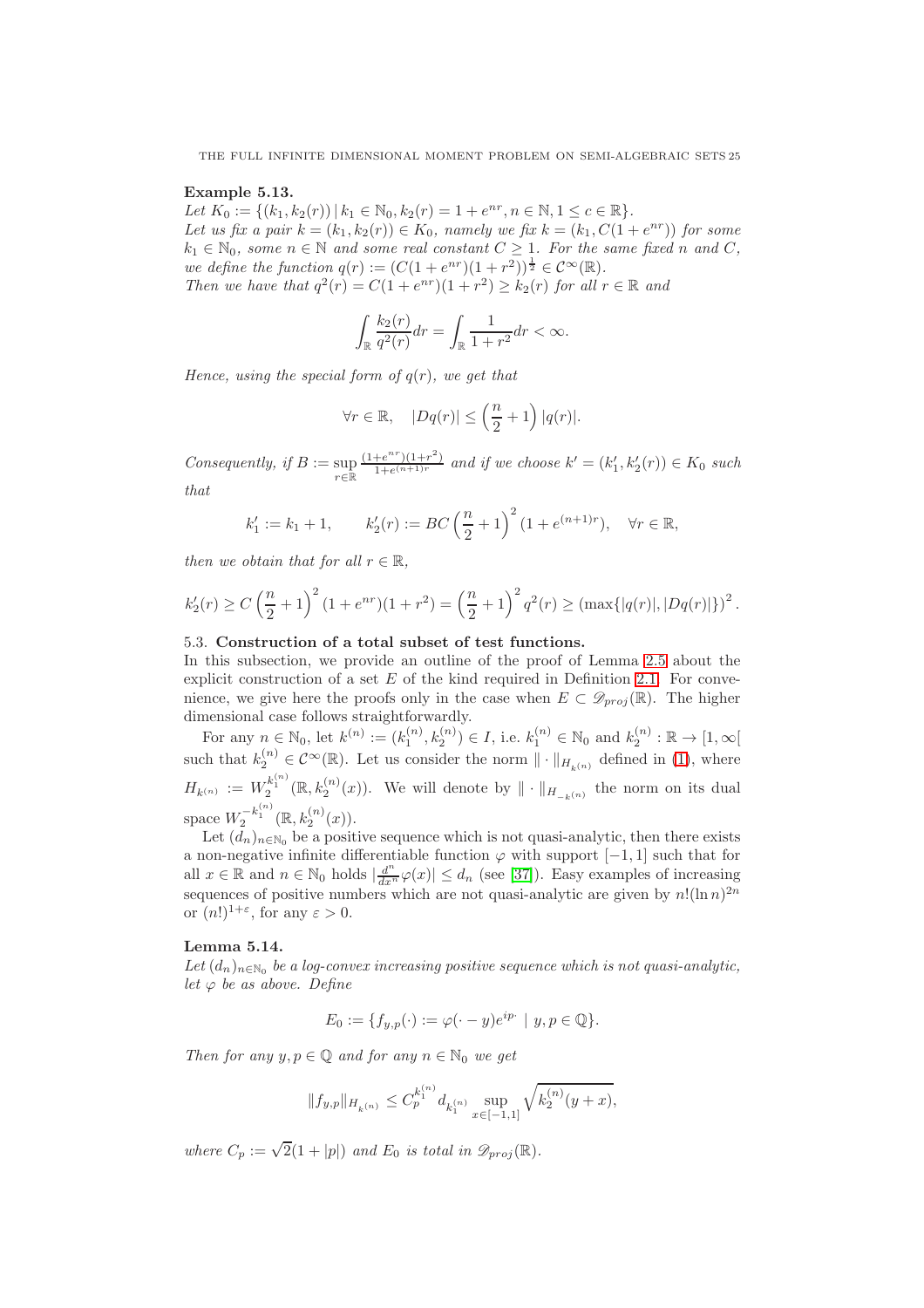## Proof.

For any  $y, p \in \mathbb{Q}$  we have that

$$
(\|f_{y,p}\|_{H_{k(n)}})^{2} \leq \sum_{k=0}^{k_{1}^{(n)}} \int_{\mathbb{R}} \left( \sum_{l=0}^{k} {k \choose l} |p|^{k-l} \left| \frac{d^{l}}{dx^{l}} \varphi(x-y) \right| \right)^{2} k_{2}^{(n)}(x) dx
$$
  

$$
\leq (1+|p|)^{k_{1}^{(n)}} \sum_{k=0}^{k_{1}^{(n)}} \sum_{l=0}^{k} {k \choose l} |p|^{k-l} \int_{[-1,1]} \left| \frac{d^{l}}{dx^{l}} \varphi(x) \right|^{2} k_{2}^{(n)}(x+y) dx
$$

Using the bound for derivative of  $\varphi$  and the fact that the sequence  $(d_l)_l$  is monotone increasing we get

(38) 
$$
||f_{y,p}||_{H_{k(n)}} \leq \sqrt{2} d_{k_1^{(n)}} (\sqrt{2}(1+|p|))^{k_1^{(n)}} \sup_{x \in [-1,1]} \sqrt{k_2^{(n)}(x+y)}.
$$

<span id="page-25-1"></span>Let us show that  $E_0$  is total in  $\mathscr{D}_{proj}(\mathbb{R})$ .

If  $E_0$  was not total, then by Hahn-Banach there would exist  $\eta \in \mathscr{D}'_{proj}(\mathbb{R})$  with  $\eta \neq 0$  such that for all  $f \in span(E_0), \eta(f) = 0$ . For such an  $\eta$  we get in particular that  $\forall y, p \in \mathbb{Q}, \langle f_{y,p}, \eta \rangle = 0$ . Since the function  $(y, p) \mapsto f_{y,p}$  from  $\mathbb{Q} \times \mathbb{Q}$  to  $\mathscr{D}_{proj}(\mathbb{R})$  is sequentially continuous, then

<span id="page-25-0"></span>(39) 
$$
\forall y, p \in \mathbb{R}, \quad \langle f_{y,p}, \eta \rangle = 0.
$$

Let  $\rho_{\epsilon}(\cdot) := \varepsilon^{-1} \rho(\varepsilon^{-1} \cdot)$  where  $\rho$  is a non-negative function with compact support, i.e.  $\rho_{\varepsilon}$  is an approximating identity then

<span id="page-25-3"></span>(40) 
$$
\lim_{\varepsilon \downarrow 0} \int_{[-1,1]} f_{y,p}(x) \rho_{\varepsilon} * \eta(x) dx = \langle f_{y,p}, \eta \rangle = 0,
$$

where the last equality is due to [\(39\)](#page-25-0). Since  $\eta$  is in some space  $H_{-k(n)}$  and as [\(38\)](#page-25-1), holds, we get that

<span id="page-25-2"></span>
$$
(41) \qquad |\langle f_{y,p}, \rho_{\varepsilon} * \eta \rangle| \le \|f_{y,p}\|_{H_{k(n)}} \|\rho_{\varepsilon} * \eta\|_{H_{-k}(n)} \le c(1+|p|)^{k_1^{(n)}} \|\rho_{\varepsilon} * \eta\|_{H_{-k}(n)},
$$

where  $c := d_{k_1^{(n)}}(\sqrt{2})^{k_1^{(n)}+1} \sup_{x \in [-1]}$  $x \in [-1,1]$  $\sqrt{k_2^{(n)}(x+y)}$  and so it depends only on  $k_1^{(n)}, k_2^{(n)}, y$ . Since  $\rho_{\varepsilon}$  is an approximating identity we get that

$$
\lim_{\varepsilon\downarrow 0}\|\rho_\varepsilon*\eta\|_{H_{-k^{(n)}}}=\|\eta\|_{H_{-k^{(n)}}}
$$

The latter together with [\(41\)](#page-25-2) imply that the function  $\langle f_{y,p}, \rho_{\varepsilon} * \eta \rangle$  is uniformly bounded in p and  $\varepsilon$ . By Lebesgue's dominated convergence theorem and by [\(40\)](#page-25-3), for any integrable function  $\psi$  such that the Fourier transform  $\hat{\psi} \in \mathscr{D}_{proj}(\mathbb{R})$  and for any  $y \in \mathbb{R}$  the following holds

$$
0 = \lim_{\varepsilon \to 0} \int_{\mathbb{R}} \psi(p) \int_{[-1,1]} f_{y,p}(x) \rho_{\varepsilon} * \eta(x) dx dp \langle \varphi(\cdot - y) \hat{\psi}, \eta \rangle = \langle \hat{\psi}, \varphi(\cdot - y) \eta \rangle.
$$

As any test-function in  $\mathscr{D}_{proj}(\mathbb{R})$  is of the form  $\hat{\psi}$ , we have that also as a distribution for any  $y \in \mathbb{R}, \varphi(\cdot - y)\eta \equiv 0.$ 

Since  $\varphi$  is not zero there exists an open ball B on which  $\varphi$  is never zero. Define a partition of unity  $(\chi_n)_{n \in \mathbb{N}_0}$ , where each  $\chi_n$  is supported in a ball of the form  $y_n + B$ . Hence, for all  $\psi \in C_c^{\infty}(\mathbb{R})$ 

$$
\langle \psi, \eta \rangle = \sum_{n=0}^{\infty} \langle \chi_n(\cdot) \frac{\psi(\cdot)}{\varphi(\cdot - y_n)}, \varphi(\cdot - y_n)\eta \rangle = 0,
$$

which means that  $\eta \equiv 0$ .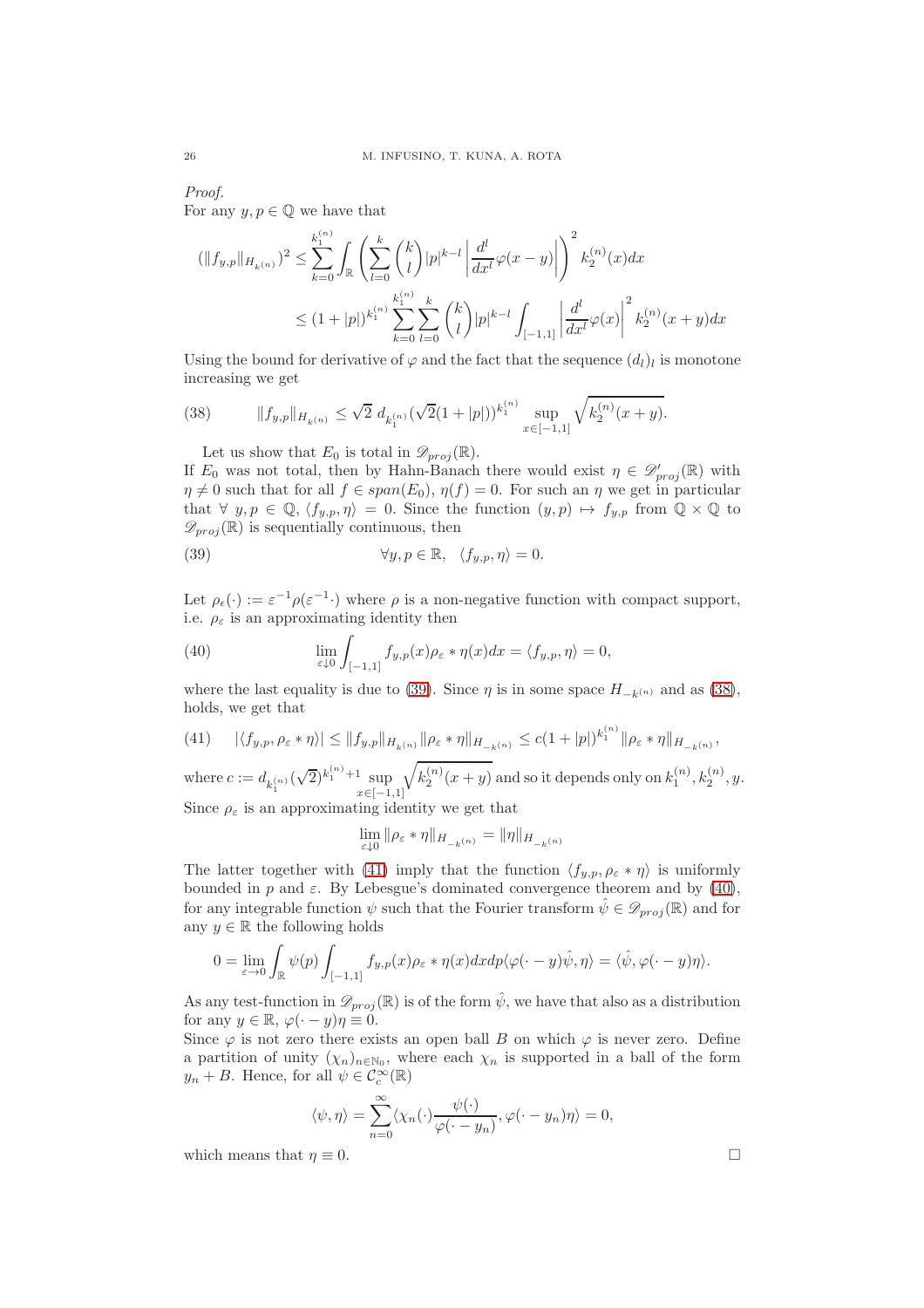Making use of the previous result, we are going to prove Lemma [2.5](#page-7-1) that we rewrite here for convenience.

# Lemma 5.15.

Let  $(c_n)_{n \in \mathbb{N}_0}$  be an increasing sequence of positive numbers which is not quasianalytic. Then the set

$$
E:=\left\{f\in \mathscr{D}_{proj}(\mathbb{R})\,\middle|\, \forall\,\, n\in\mathbb{N}_0,\,\, \|f\|_{H_{k^{(n)}}}\leq c_{k_1^{(n)}}\sup_{\stackrel{z\in\mathbb{R}}{ |z|\leq n}}\sup_{x\in[-1,1]}\sqrt{k_2^{(n)}(z+x)}\right\}
$$

contains a countable subset which is total in  $\mathscr{D}_{proj}(\mathbb{R})$ . Hence, E is total in  $\mathscr{D}_{proj}(\mathbb{R})$ .

# Proof.

Let us first show that the proof reduces to find an increasing sequence  $(d_n)_{n\in\mathbb{N}_0}$  of positive numbers which is not quasi-analytic and which is such that for any real constant  $C > 0$ 

<span id="page-26-0"></span>(42) 
$$
\lim_{j \to \infty} \frac{C^j d_j}{c_j} = 0.
$$

In this case, we can always define  $\frac{1}{q} := \sup_n$  $\frac{C^{k_1^{(n)}}d_{k_1^{(n)}}}{c_{k_1^{(n)}}}$ , and so, by Lemma [5.14,](#page-24-1) for any  $y, p \in \mathbb{Q}$ , every function of the form  $\overset{n}{q}f_{y,p}$  is such that

$$
\|qf_{y,p}\|_{H_{k^{(n)}}}\leq qC_p^{k_1^{(n)}}d_{k_1^{(n)}}\sup_{x\in[-1,1]}\sqrt{k_2^{(n)}(y+x)}\leq c_{k_1^{(n)}}\sup_{\stackrel{z\in\mathbb{R}}{ |z|\leq n}}\sup_{x\in[-1,1]}\sqrt{k_2^{(n)}(y+x)}.
$$

Hence, the set E contains  $qE_0$ . Consequently, since  $E_0$  is total in  $\mathcal{D}(\mathbb{R}^d)$ , the same is true for  $qE_0$  and hence, for E.

It remains to construct an increasing sequence  $(d_n)_n$  of positive numbers not quasianalytic and such that [\(42\)](#page-26-0) holds. First note that our requirement is equivalent to define an increasing sequence  $(d_n)_n$  of positive numbers such that  $\sum_{n=1}^{\infty} \frac{1}{\sqrt[n]{d_n}} < \infty$ and  $\lim_{n\to\infty} \frac{\sqrt[n]{d_n}}{\sqrt[n]{c_n}} = 0$ . Indeed, for each C and for each  $\varepsilon > 0$  there exists N such that for all  $n \geq N$  holds  $d_n \leq (\frac{\varepsilon}{C})^n c_n$  and hence also  $C^n d_n \leq \varepsilon^n c_n$ .

Our problem reduces to find, given a decreasing sequences  $(a_n)_n$  of positive numbers with  $\sum_{n=1}^{\infty} a_n < \infty$ , a decreasing sequence  $(b_n)_n$  of positive numbers such that  $\sum_{n=1}^{\infty} b_n < \infty$  and  $\lim_{n \to \infty} \frac{b_n}{a_n} = \infty$ .

For any  $k \in \mathbb{N}$  let us define  $N_k := \min\{m | \sum_{n=m}^{\infty} a_n \leq \frac{1}{k^2}\}\$ and also

$$
b_n := \min \left\{ a_n \left( 1 + \sum_{k \in \mathbb{N} \; : \; N_k \le n} \sqrt{k} \right), b_{n-1} \right\},\,
$$

with  $b_0 := a_0$  $\sqrt{ }$  $1 + \sum$  $k \in \mathbb{N}$ :  $N_k = 0$  $\sqrt{k}$ . Then

$$
\sum_{n=1}^{\infty} b_n \leq \sum_{n=1}^{\infty} a_n \left( 1 + \sum_{k \in \mathbb{N} \; : \; N_k \leq n} \sqrt{k} \right) \leq \sum_{n=1}^{\infty} a_n + \sum_{k=1}^{\infty} k^{-3/2} < \infty,
$$

It follows that  $\lim_{n\to\infty} b_n = 0$ . Then latter together with the definition  $(b_n)_n$ implies that there exists an infinite subsequence  $(b_{n_j})_j \subset (b_n)_n$  such that

$$
\forall j \in \mathbb{N} : b_{n_j} = a_{n_j} \left( 1 + \sum_{k \in \mathbb{N} : N_k \le n_j} \sqrt{k} \right).
$$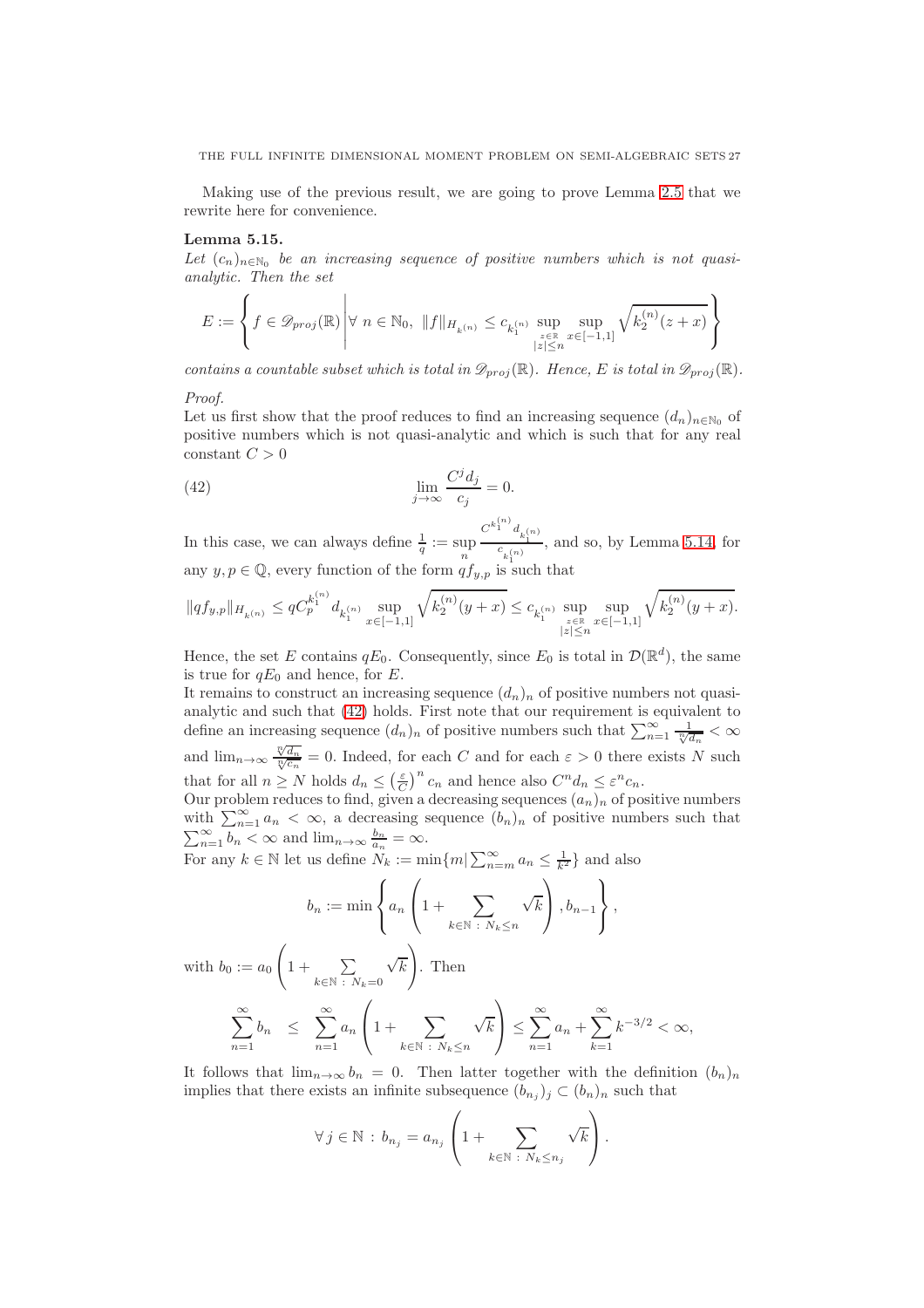For such a subsequence we have that

 $\lambda$ 

<span id="page-27-17"></span>(43) 
$$
\lim_{j \to \infty} \frac{b_{n_j}}{a_{n_j}} = \lim_{j \to \infty} \left( 1 + \sum_{k \in \mathbb{N} \; : \; N_k \le n_j} \sqrt{k} \right) = \left( 1 + \sum_{k=1}^{\infty} \sqrt{k} \right) = \infty.
$$

Now let us note that for any  $n \in \mathbb{N}$  we have either that  $\frac{b_n}{a_n} = \frac{b_{n-1}}{a_n}$  $\frac{n-1}{a_n} \geq \frac{b_{n-1}}{a_{n-1}}$  $\frac{a_{n-1}}{a_{n-1}}$  or that

$$
\frac{b_n}{a_n} = \frac{a_n \left(1 + \sum_{k \in \mathbb{N}} \sqrt{k}\right)}{a_n} = \left(1 + \sum_{k \in \mathbb{N}} \sqrt{k}\right) \ge \left(1 + \sum_{k \in \mathbb{N}} \sqrt{k}\right) \ge \frac{b_{n-1}}{a_{n-1}}.
$$

Hence, the sequence  $(b_n/a_n)_n$  is increasing and has a subsequence such that [\(43\)](#page-27-17) holds, then we get that  $\lim_{n\to\infty} \frac{b_n}{a_n} = \infty$ .

 $\Box$ 

#### **ACKNOWLEDGMENTS**

The authors would like to thank Yuri Kondratiev, Eugene Lytvynov and Martin Kolb for helpful discussions.

# **REFERENCES**

- <span id="page-27-10"></span>[1] Y. M. Berezansky. *Selfadjoint Operators in Spaces of Functions of Infinite Many Variables*, volume 63 of *Trans. Amer. Math. Soc.* American Mathematical Society, 1986.
- <span id="page-27-4"></span>[2] Y. M. Berezansky and Y. G. Kondratiev. *Spectral Methods in Infinite-Dimensional Analysis*. Naukova Dumka, Kiev, 1988. In Russian. English translation: Kluwer Academic Publishers, Dordrecht, 1995.
- <span id="page-27-5"></span>[3] Y. M. Berezansky, Y. G. Kondratiev, T. Kuna, and E. W. Lytvynov. On spectral representation for correlation measures in configuration space analysis. *Methods. Funct. Anal. and Topology*, 5:87–100, 1999.
- <span id="page-27-3"></span>[4] Y. M. Berezansky and S. N. Šifrin. The generalized degree symmetric moment problem. *Ukrain. Mat. Z. ˇ* , 23:291–306, 1971.
- <span id="page-27-12"></span>[5] C. Berg. The multidimensional moment problem and semi-groups. *Proc. Symp. Appl. Math.*, 37:110–124, 1987.
- <span id="page-27-8"></span>[6] C. Berg and P. H. Maserick. Polynomially positive definite sequences. *Mathematische Annalen*, 259:487–495, 1982.
- <span id="page-27-1"></span>[7] E. N. Brown, R. E. Kass, and P. P. Mitra. Multiple neural spike train data analysis: stateof-the-art and future challenges. *Nature Neuroscience*, 7:456–471, 2004.
- <span id="page-27-13"></span>[8] T. Carleman. *Les fonctions quasi-analytiques*, volume 7 of *Collection de monographies sur la théorie des fonctions publiée sous la direction de M. E. Borel.* Gauthier-Villars, Paris, 1926.
- <span id="page-27-9"></span>[9] J. Cimprič, M. Marshall, and T. Netzer. Closures of quadratic modules. *Israel J. Math.*, 183, 2011.
- <span id="page-27-16"></span>[10] P. J. Cohen. A simple proof of the Denjoy-Carleman theorem. *The American Mathematical Monthly*, 75(1):26–31, 1968.
- <span id="page-27-14"></span>[11] M. de Jeu. Determinate multidimensional measures, the extended Carleman theorem and quasi-analytic weights. *Ann. Probab.*, 31(3):1205–1227, 2003.
- <span id="page-27-15"></span>[12] A. Devinatz. Integral representations of positive definite functions. *Trans. Amer. Math. Soc.*, 74:56–77, 1953.
- <span id="page-27-11"></span>[13] I. M. Gel′ fand and G. E. Shilov. *Generalized functions. Vol. 2*. Academic Press [Harcourt Brace Jovanovich Publishers], New York, 1968 [1977]. Spaces of fundamental and generalized functions, Translated from Russian by Morris D. Friedman, Amiel Feinstein and Christian P. Peltzer.
- <span id="page-27-0"></span>[14] J. P. Hansen and I. R. McDonald. *Theory of simple liquids*. Academic Press, New York, 2nd edition, 1987.
- <span id="page-27-7"></span>[15] E. K. Haviland. On the moment problem for distribution functions in more than one dimension II. *Amer. J. Math.*, 58:164–168, 1936.
- <span id="page-27-2"></span>[16] M. R. Jarvis and P. P. Mitra. Sampling properties of the spectrum and coherency of sequences of action potentials. *Neural Comp.*, 13:717–749, 2004.
- <span id="page-27-6"></span>[17] Y. G. Kondratiev, T. Kuna, and M. J. Oliveira. Holomorphic Bogoliubov functionals for interacting particle systems in continuum. *J. Funct. Anal.*, 238(2):375–404, 2006.